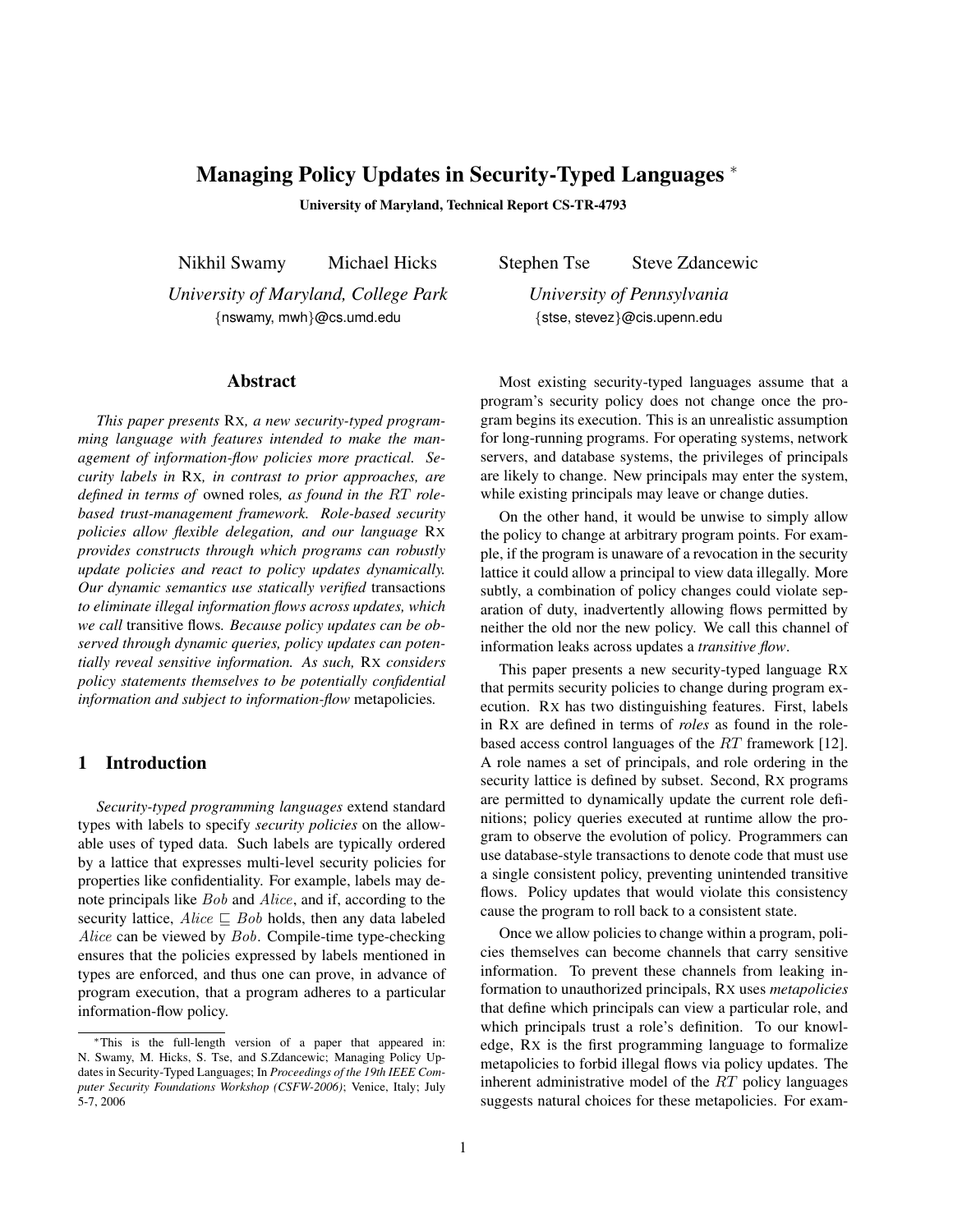ple, in the RT framework, a role has a *designated owner* that is responsible for administering the role's contents. Thus, only when the program is acting in a way trusted by that owner may the role be changed.

The RT policy language has useful features that ease the administration of policy in use by a security-typed program. RT supports fine-grained delegation which can limit the impact of policy changes on information flows. Also, using named roles as labels provides a useful indirection: the contents of a role may change when the name of the role does not. This may reduce the need for data to be relabeled to effect a policy change. As far as we know, RX is the first programming language to employ a role-based specification language for defining security policies.

The rest of this paper is structured as follows. Section 3 presents  $Rx_{\text{core}}$ , the mostly-standard core of Rx for which security labels are defined as RT roles. Section 3 presents the full Rx language, which extends the  $Rx_{core}$  label model to support the added features of policy queries, policy updates, and transactions. Section 4 states security theorems that hold for RX. The paper concludes with a discussion of related work in Section 6 and future directions in Section 7.

## 2 A Role-based Security-Typed Language

We begin by motivating the use of roles as labels in a language that supports policy updates. We follow this with a presentation of the core features of  $RT_0$ , the simplest member of the RT family of role-based policy languages. Finally, we present  $Rx_{core}$ , an imperative security-typed language for which security labels are defined as roles.

## 2.1 Existing Label Models

Most existing security-typed languages use the *lattice model of information flow* [24] in which an information flow policy is defined by a lattice  $(\mathcal{L}, \sqsubseteq)$ , where  $\ell \in \mathcal{L}$  is a *label* (or *security level*), and labels are ordered by the relation  $\sqsubseteq$ . A typical choice (e.g., in FlowCaml [21]) is to define the members of  $\mathcal L$  as atomic names, and to define  $\subseteq$  by a policy Π that defines the ordering among the names. This kind of label model allows a program to define labels like  $L$  and  $H$ , which mean "low" and "high" security, respectively, and a policy  $\Pi = \{L \sqsubseteq H\}$ , which indicates that L is less restrictive than  $H$ . Generally speaking, labels can either be *atomic—L* and H in this example—or the join  $\ell_1 \sqcup \ell_2$  of labels  $\ell_1$  and  $\ell_2$ ; here  $\sqcup$  is induced by the  $\sqsubseteq$  relation.

The language Jif [14] supports the more sophisticated labels of the *decentralized label model* (DLM). DLM labels are defined in terms of *principals*, and have three parts: an owner, a reader set (those principals allowed to read the value), and an integrity set (those principals who trust the

value). Jif policies Π define delegation relationships between principals: for instance, if according to Π, principal  $P_1$  delegates to  $P_2$ , then  $P_2$  may "act for"  $P_1$ . The ordering on labels is induced by this acts-for relation among principals. For example, any data labeled solely by owner  $P_1$  may be read or written by  $P_2$  (as well as any principals which may act for  $P_2$ ).

### 2.2 Motivations for Roles

The problem with these label models is that they offer no administrative support for changes to policy. This is not surprising because existing languages were not designed with policy changes in mind. If policy updates are to be supported, a reasonable administrative model should be able to provide answers to the following questions. (1) *Who* is allowed to make changes to the security policy? (2) *What* parts of the policy are permitted to change? (3) *How* should those changes be reflected in the running program? (4) *When* are such changes permitted to take place?

Rather than develop an administrative model for existing label models, we looked instead to the body of work on formal policy languages for which administrative models already exist. *Role-based* policy languages [17, 2, 6, 12] suggest a natural label model. In particular, a *role*, which is a name that represents a set of principals, can be treated as a label, and the ordering between labels can be defined in terms of subset on the contents of roles according to the policy. Indeed, in the simple example above, the two atomic labels L and H are essentially being treated as roles.

We chose to use  $RT_0$  as the core of the label model for RX.  $RT_0$  is the simplest member of the role-based policy language framework  $RT$  [12]. Using  $RT$  roles as labels has a number of attractive administrative features:

- 1. *Ownership*: An RT role is defined as having an *owner* responsible for the role's definition; a given principal can own many roles. Only a role's owner is allowed to change the definition of that role.
- 2. *Membership and Delegation*: An RT policy permits delegation at the granularity of roles, in which one role may be defined in part by the contents of another role. This provides better control than the DLM, which only permits delegation between principals. To see the distinction, say that in Jif we define a special principal Manager that represents the role of Manager in a company. To express that Alice is a member of this role, a DLM policy Π would include the statement Manager  $\sqsubseteq$  Alice; i.e., whatever a Manager can view, Alice can view as well. Assuming an administrative model that would allow Alice to delegate to whomever she wishes, Alice can state that  $Alice \sqsubset Bob$ , with the effect of making Bob a manager since  $Manager \sqsubset Alice$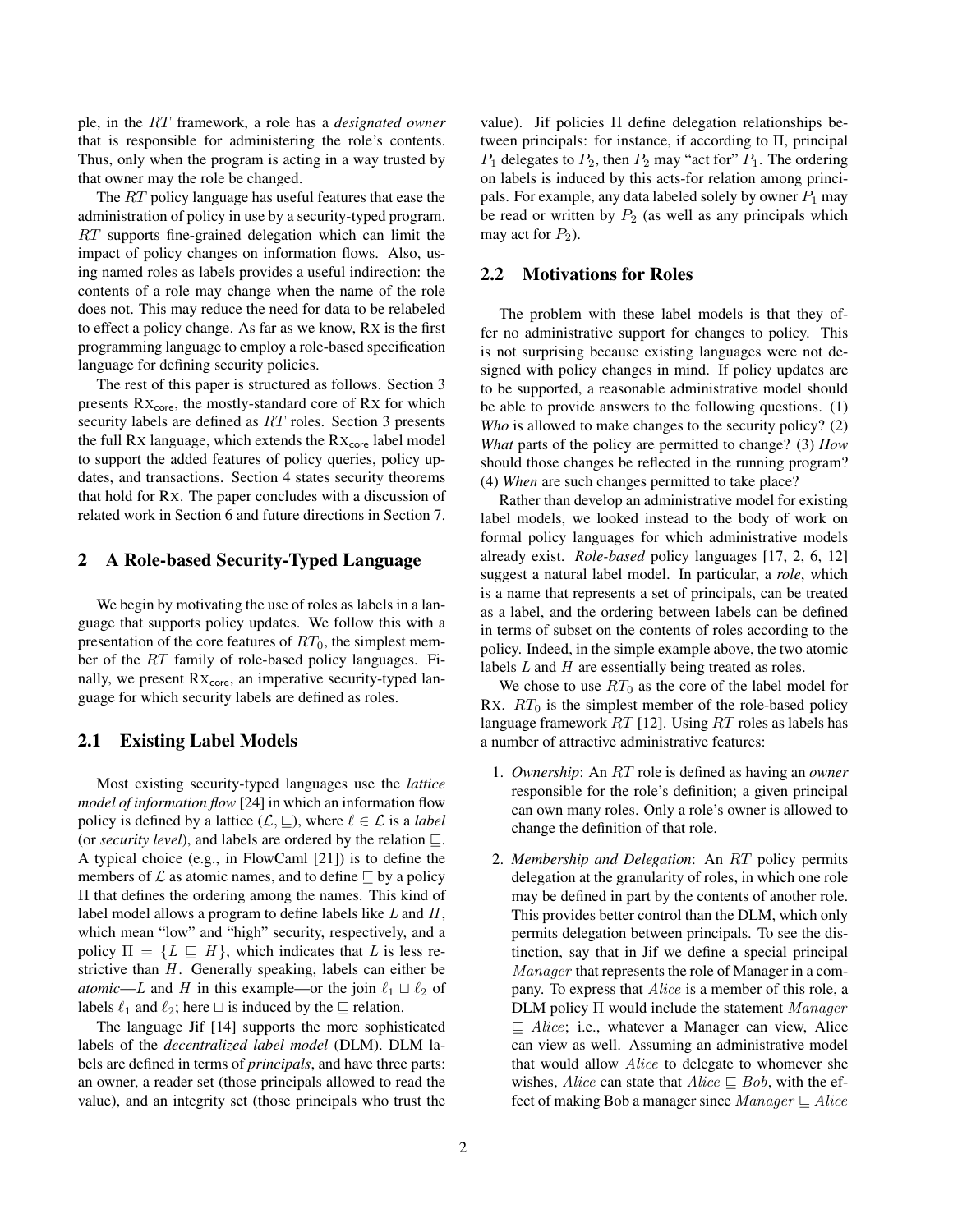$\Box$  Bob. By contrast, role membership and role delegation in RT are separate concepts. Roles have an owner, and membership is strictly under the owner's control: the owner can either include a principal in a role directly, or delegate (part of) the definition of a role to another role. Membership does not imply delegation.

3. *Indirection*: Defining labels as roles provides a useful level of indirection because the membership of a role may change while the label on data stays the same. That is, a security policy of some data can be modified without requiring the data to be relabeled.

These points taken together answer the first three of the four questions posed previously. The question (4) of when policy changes are allowed to occur depends on what the program is doing when a proposed update is available; we consider this question in the next section.

For the remainder of this section, we first present the  $RT_0$  policy language that forms the core of our label model. Then we present the syntax and typing rules of the  $Rx<sub>core</sub>$ , the core of our full language Rx, which uses  $RT_0$  roles for security labels.

## 2.3  $RT_0$ : A Role-based Policy Language

 $RT_0$  is the simplest member of the RT framework of role-based policy languages [12]; it is summarized in Figure 1. A role  $\rho$  in  $RT_0$  has the form P.r, where principal  $P$  is the role's owner and  $r$  is the role's name. We often write  $A$ ,  $B$ , etc. as sample principals  $P$ . We use the function  $\text{owner}(\rho)$  to extract the owner of  $\rho$  (so that  $\textit{owner}(P.r) = P$ ).

Policy statements s have two forms<sup>1</sup>  $P.r \leftarrow$  $\{P_1, \ldots, P_n\}$  and  $P_1.r_1 \longleftarrow P_2.r_2$ . The first form indicates simple membership, that principals  $P_i$  are members of role *P.r.* The second form is a simple role delegation statement, which indicates that all members of the role  $P_2.r_2$ are also members of  $P_1.r_1$ . We use the function  $relede f(s)$ to denote the role  $\rho$  defined by the policy statement s: for example,  $roledef(A.r \leftarrow {B})$  is  $A.r.$ 

The semantics of a role  $\rho$  is a set of principals and is determined according to a policy  $\Pi$  by the function  $\llbracket \cdot \rrbracket^{\Pi}$ . Intuitively,  $[\![\rho]\!]$ <sup>II</sup> includes all elements of X where  $\rho \leftarrow$  $X \in \Pi$ , along with all elements of  $\llbracket \rho' \rrbracket^{\Pi}$  where  $\rho \longleftarrow \rho' \in \Pi$ Π. It is defined formally below.

$$
\begin{array}{rcl}\n[\![\rho]\!]^{\Pi} & = & S_{\Pi}(\rho, \Pi) \\
S_{\Pi_0}(\rho, \emptyset) & = & \emptyset \\
S_{\Pi_0}(\rho, \{\rho \longleftarrow X\} \cup \Pi) & = & X \cup S_{\Pi_0}(\rho, \Pi) \\
S_{\Pi_0}(\rho, \{\rho \longleftarrow \rho'\} \cup \Pi) & = & [\![\rho']\!]^{\Pi_0 \setminus \{\rho \longleftarrow \rho'\}} \cup S_{\Pi_0}(\rho, \Pi) \\
S_{\Pi_0}(\rho, \{s\} \cup \Pi) & = & S_{\Pi_0}(\rho, \Pi) \quad \text{if } \text{roledef}(s) \neq \rho\n\end{array}
$$

| principal<br>principal sets<br>role<br>policy stmt<br>policy | Р<br>$\boldsymbol{X}$<br>$\rho$<br>$\boldsymbol{s}$<br>П | $\mathbf{m}$ | Pr | $ ::= \{P_1, \ldots, P_n\}$<br>$\mathrel{\mathop:}= \rho \longleftarrow X \mid \rho_1 \longleftarrow \rho_2$<br>$ ::= \{s_1, \ldots, s_n\}$ |
|--------------------------------------------------------------|----------------------------------------------------------|--------------|----|---------------------------------------------------------------------------------------------------------------------------------------------|
|                                                              |                                                          |              |    |                                                                                                                                             |
| <i>Pat</i> doctors                                           |                                                          |              |    | $\{DrSue\}$                                                                                                                                 |
| <i>Pat</i> doctors                                           |                                                          |              |    | $Clinic$ .staff                                                                                                                             |
| <i>Pat</i> insurers                                          |                                                          |              |    | ${BCBS}$                                                                                                                                    |
| <i>Pat</i> health Records                                    |                                                          |              |    | $Pat$ .doctors                                                                                                                              |
| <i>Clinic</i> staff                                          |                                                          |              |    | $\{DrAlice, DrBob\}$                                                                                                                        |
| $Clinic$ insurance Cos                                       |                                                          |              |    | ${BCBS, Aetna}$                                                                                                                             |
| DrPhil self                                                  |                                                          |              |    | $\{DrPhil\}$                                                                                                                                |

Figure 1. Syntax of  $RT_0$  and a sample policy.

An example of an  $RT_0$  policy  $\Pi$  is given in Figure 1, which models the privacy of a patient's health care documents. The example defines roles owned by three principals: Pat, a patient; Clinic, a specialized medical treatment center where Pat is currently a patient; and DrPhil, a doctor not affiliated with the clinic. The policy statements define several roles that capture the affiliations just mentioned. Pat.doctors is defined via two statements. The first says that  $DrSue$  (a family doctor) is  $Pat$ 's doctor. The second statement is a delegation to *Clinic*.staff, indicating that Pat's doctors also include the practitioners that work at the clinic, which according to the policy in Figure 1, is currently just the two principals  $DrAlice$  and  $DrBob$ . Pat. insurers includes all insurance companies with which  $Pat$  has a policy—this is the single company  $BCBS$  defined through simple membership. Clinic.insuranceCos is the set of insurance companies accepted by the clinic. Finally, the last definition owned by  $DrPhil$  includes only himself.

The semantics of the role Pat.doctors and of Pat. insurers according to this sample policy are:

```
[Pat.doctors]]^{\Pi} = \{DrAlice, DrBob, DrSue\}[Pat.insurers]<sup>Π</sup> = {BCBS}
```
## 2.4 The  $\mathbf{R} \mathbf{X}_{\text{core}}$  Programming Language

RX<sub>core</sub> is a simple imperative language with security labels. Its syntax is shown at the top of Figure 2. Labels  $\ell$ in  $Rx_{core}$  are either atomic labels  $L$  or the join of two labels according to the lattice ordering. An atomic label is merely a role  $\rho$ . Labels are ordered according to the judgment  $\Pi \vdash \ell_1 \sqsubseteq \ell_2$ , where  $\Pi$  is an  $RT_0$  policy as described above. For atomic labels, this ordering is according to the semantics of roles as sets:

$$
\Pi \vdash \rho_1 \sqsubseteq \rho_2 \iff [\![\rho_2]\!]^\Pi \subseteq [\![\rho_1]\!]^\Pi
$$

 ${}^{1}RT_{0}$  also includes *intersection* and *linking inclusion*. These statements are supported by our label model, but we elide them here for simplicity.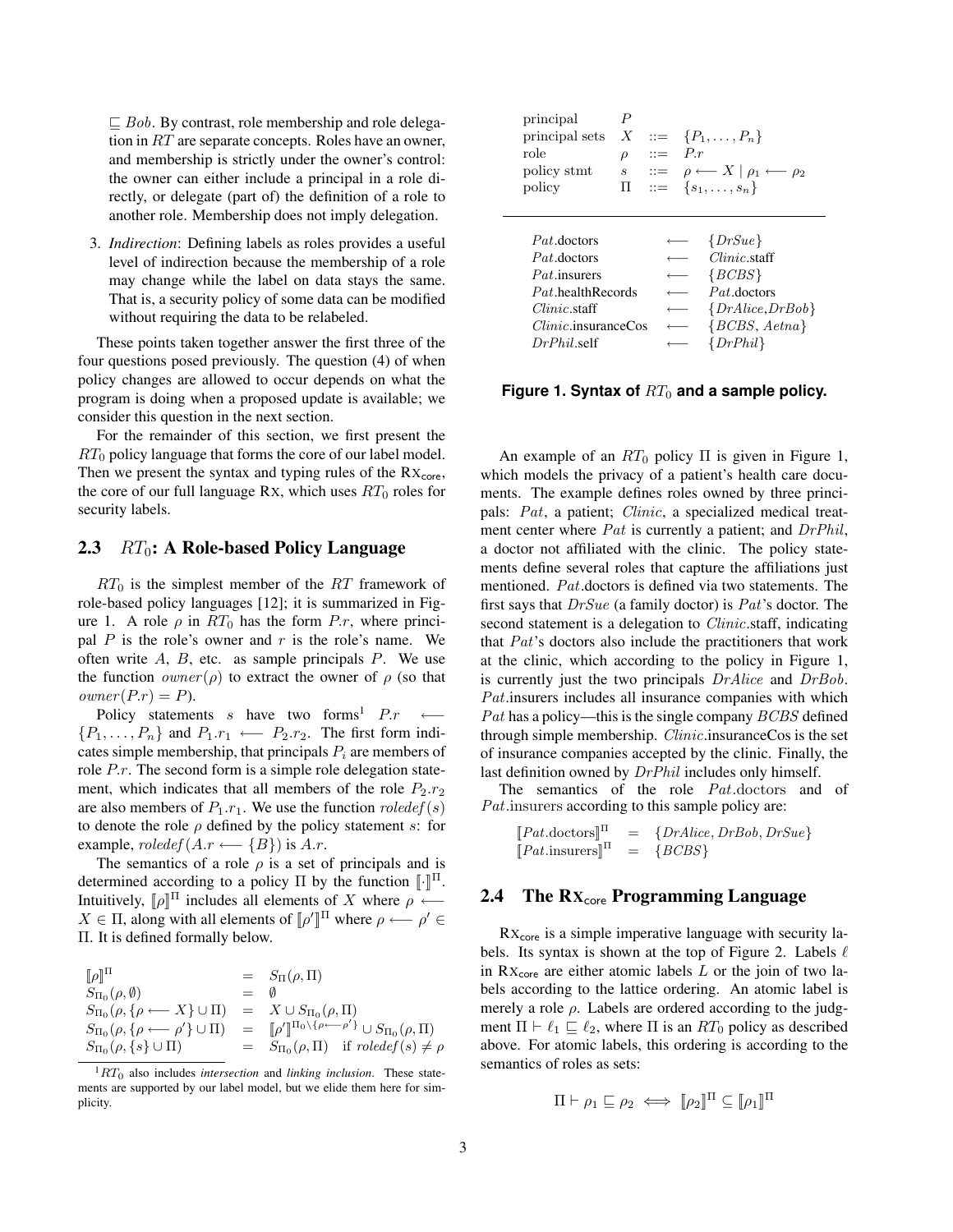$$
\begin{array}{llllll} \text{atomic labels} & L & ::= & \rho \\ \text{compound labels} & \ell & ::= & L \mid \ell \sqcup \ell \\ \text{types} & t & ::= & \text{bool} \\ \text{security types} & \tau & ::= & t_\ell \\ \text{policy context} & Q & ::= & \Pi \\ \text{typing context} & \Omega & ::= & (\Gamma, \text{pc}, Q) \\ \text{expressions} & E & ::= & \text{true} \mid \text{false} \mid x \mid E_1 \oplus E_2 \\ \text{statements} & S & ::= & \text{skip} \mid x := E \mid S_1; S_2 \\ & & & | \text{while } (E) \mid S \mid \text{if } (E) \mid S_1 \mid S_2 \end{array}
$$

 $\Omega \vdash$  true : bool<sub> $\ell$ </sub>  $\Omega \vdash$  false : bool $\ell$   $\Omega \vdash x : \Omega.\Gamma(x)$  $\Omega \vdash E_1 : \text{bool}_{\ell_1} \quad \Omega \vdash E_2 : \text{bool}_{\ell_2}$  $\Omega \vdash E_1 \oplus E_2 : \text{bool}_{\ell_1 \sqcup \ell_2}$  $\Omega \vdash S_1 \quad \Omega \vdash S_2$  $\Omega \vdash S_1; S_2$  $\Omega \vdash$  skip  $\Omega \vdash E : \text{bool}_{\ell} \quad \quad \Omega[\text{pc} = \Omega.\text{pc} \sqcup \ell] \vdash S$  $\Omega \vdash \mathtt{while} \ (E) \ S$  $\Omega \vdash E : \text{bool}_{\ell} \quad \Omega[\text{pc} = \Omega.\text{pc} \sqcup \ell] \vdash S_i \quad i \in \{1, 2\}$  $\overline{\Omega \vdash \texttt{if} (E) S_1 S_2}$  $\Omega.\Gamma(x) = t_\ell \quad \Omega \vdash E : t_\ell \quad \Omega.Q \vdash \Omega.\mathrm{pc} \sqsubseteq \ell$  $\Omega \vdash x := E$  $\Omega \vdash E : \text{bool}_{\ell'} \quad \Omega.Q \vdash \ell' \sqsubseteq \ell$  $\Omega \vdash E : \text{bool}_{\ell}$ 

#### **Figure 2. RX<sub>core</sub> syntax and typing.**

Note that the label ordering relation  $(\sqsubseteq)$  is the *reverse* of the subset relation  $(\subseteq)$  over role membership. That is, a role that has a larger set of members is a lower security level than a role with fewer members, since strictly more principals can read data labeled by it. Extending this ordering to compound labels is straightforward by interpreting the join operator as set intersection.

 $RX<sub>core</sub>$  contains a single base type (bool) subscripted with a security level (We add another base type when extending  $Rx_{core}$  to Rx.). There are two typing judgments for  $Rx<sub>core</sub>$ , shown at the bottom of Figure 2. Expression typings  $\Omega \vdash E : \tau$  state that in context  $\Omega$  the expression E has type  $\tau$ . Statement typings  $\Omega \vdash S$  state that statement S is well formed with respect to the context  $\Omega$ . The context Ω has three elements: the *environment* Γ, the *program counter label* pc and the *policy context* Q. Here Γ is a map from variables to types, and pc is simply a label  $\ell$  that is used to bound the effect of writing to memory, to prevent indirect information flows [19]. We discuss Q below. In the typing rules we project the elements of the  $\Omega$  tuple via the dot notation; for example,  $\Omega$ .pc is the pc component of  $\Omega$ . We write  $\Omega[\text{pc} = \text{pc'}]$  to represent the context that is identical to  $\Omega$  except the pc component is replaced with the value pc' (and similarly for other components of a context).

As in other security-typed languages, type checking in  $Rx<sub>core</sub>$  is equivalent to security checking: if program S type checks, when executed it will not leak information in violation of its policy. The policy context  $Q$  is a compile-time approximation of the actual policy Π at run time with which S will be executed. In  $Rx_{core}$  and most security-typed languages,  $Q$  and  $\Pi$  are synonymous. That is, in these languages, it is assumed that the policy to be applied to the entire execution of  $S$  is known when  $S$  is compiled. We distinguish between policy context  $Q$  and policy  $\Pi$  now in anticipation of the full RX in Section 3, for which policies Π will evolve over time. Other than this difference, the typing rules in Figure 2 are standard [24].

To illustrate how the typing judgments of  $Rx_0$  prevent illegal information flows, consider typing the following program in an environment where  $x$  is a high-security location and y a low-security location.

$$
\mathtt{if}\ (x)\ \ (y := \mathtt{true})\ \ (y := \mathtt{false})
$$

In this program, although the contents of  $x$  are not directly assigned to  $y$ , the value stored in  $x$  is successfully copied into  $y$ . This is because the branches of the if-statement carry information about the contents of the high-security location  $x$ . To prevent such flows, the rule for if-statements checks each branch in a context where the effect lower-bound pc is strengthened to be no less than the security level of  $x$ . When typing the branches, the last premise of the rule for assignment requires the label of  $y$  to be no less than the effect lower-bound. In our example, since  $y$  is a low-security location, this premise is not satisfied and the program fails to type-check.

## 3 RX: Adding Policy Updates to  $\mathbf{R} \mathbf{X}_{\text{core}}$

This section presents the remaining features of the full language RX, which include (1) *policy queries* by which programs can examine the current policy during execution, and (2) *policy updates*, by which programs can add or delete statements from the current policy. The type system ensures none of these operations will leak confidential information, as proven in the next section. In addition, because policy updates are a potentially dangerous operation—increasing the membership of a role effectively declassifies information [9]—RX adapts the integrity constraints from previous work on *robust declassification* [27, 15]. Intuitively, the owner of a role  $\rho$  must trust the integrity of the decision to update policy statements that define  $\rho$ . Interestingly, changes to policy become a potential conduit for illegal information flow. As such, we use *metapolicies* [10] for protecting the confidentiality and integrity of roles.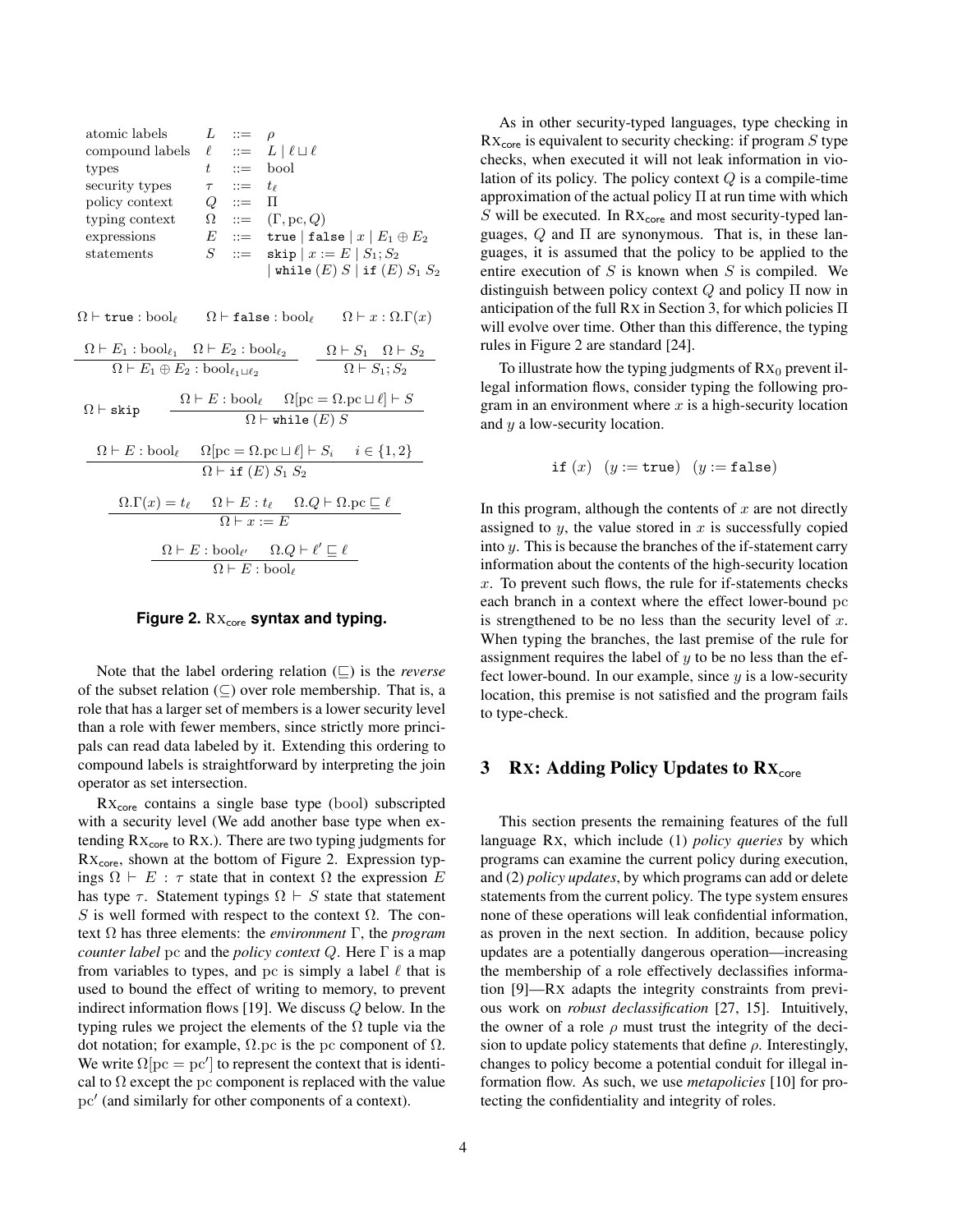| atomic labels                                              |                  | $L \quad ::= \quad \rho \mid C_{\Pi}(\rho) \mid I_{\Pi}(\rho)$ |
|------------------------------------------------------------|------------------|----------------------------------------------------------------|
| compound labels $\ell$ ::= $(L_C, L_I)   \ell \sqcup \ell$ |                  |                                                                |
| types                                                      | t                | $ ::= \dots   \text{pol}$                                      |
| queries                                                    | $\boldsymbol{q}$ | $\therefore = L_1 \sqsubseteq L_2$                             |
| policy context                                             |                  | $Q := \{q_1, \ldots, q_n\}$                                    |
| update                                                     | $\delta$         | $ ::= \text{ add } () \mid \text{del }()$                      |
| updates                                                    |                  | $\Delta \quad ::= \quad \delta s \mid \delta s, \Delta$        |
| expressions                                                |                  | $E$ ::= $\Delta$                                               |
| statements                                                 |                  | $S$ ::=    if $(q) S_1 S_2$                                    |
|                                                            |                  | update $E$   trans $_Q S$                                      |

#### **Figure 3. Rx syntax, based on Rx<sub>core</sub>.**

#### 3.1 RX Syntax

The syntax of RX is shown in Figure 3. It differs from  $Rx<sub>core</sub>$  in several ways. Atomic labels,  $L$ , now include abstract operators  $C_{\Pi}(\rho)$  and  $I_{\Pi}(\rho)$  to represent metapolicies that define the confidentiality and integrity of roles. Like roles themselves, metapolicies are interpreted as sets of principals. Full labels,  $\ell$ , are now joins of pairs consisting of a confidentiality component and an integrity component, which restricts where policy updates may occur.

Policy queries, q, are used in the statement if  $(q)$   $S_1$   $S_2$ to branch to  $S_1$  or  $S_2$  depending on whether the query  $L_1 \sqsubseteq$  $L_2$  holds according to the current dynamic policy Π. Policy contexts Q used for type checking the program now consist of a set of queries  $\{q_1, \ldots, q_n\}$  that represent the knowledge gained about the run time policy through policy queries.

Expressions E are augmented to include collections  $\Delta$ of policy mutation statements  $\delta s$ . The type language is extended to include the type  $pol<sub>\ell</sub>$  which stands for the type of policy mutation statements at security level  $\ell$ , where  $\ell$  is defined by a metapolicy. The statement update  $E$  is used to change the current policy by adding or deleting a collection of policy statements  $\{s_1, \ldots, s_n\}$  where each  $s_i$  results from the evaluation of E to  $\Delta = \delta_1 s_1, \ldots, \delta_n s_n$ .

Finally, the statement  $trans_Q$  S creates a transaction with policy context  $Q$ . Policy updates in  $S$  that violate policy assumptions stated in Q cause all memory effects of the S to be rolled back. This ensures that modifications to memory by S are consistent with respect to a single policy.

We first introduce the intuitive idea behind these new constructs by example. We then present the formal dynamic and static semantics. We conclude with a discussion of metapolicies.

### 3.2 Motivating Examples

Example 1. *A fragment of a program that might be used to create the sample health care policy in Figure 1:*

| if(patAcceptsTreatment)                                       |   |
|---------------------------------------------------------------|---|
| if ( <i>Clinic</i> .insuranceCos $\Box$ <i>Pat</i> .insurers) |   |
| update(add( $Pat$ .doctors $\longleftarrow$ $Clinic$ .staff)) | □ |

In the example, the variable patAcceptsTreatment indicates that Pat has agreed to be treated at the Clinic. As a result, the program will update Pat's policy to include the Clinic's staff in her authorized list of doctors, but only after ensuring that the *Clinic* accepts payment from her insurance provider.<sup>2</sup>

The policy update statement executes only if the runtime policy Π satisfies the label ordering relation that appears in the second if-statement. Thus it is safe to assume this label ordering when type-checking the update statement since it will always be true when the statement executes. The policy context Q is used to accumulate the result of label ordering queries that appear in enclosing scopes and is used to statically prove label orderings.

This program has a number of potential information leaks. Suppose that patAcceptsTreatment is private to only Pat and staff at the Clinic, but that the contents of Pat.doctors is public. Then an adversary could learn the secret value of patAcceptsTreatment by observing Pat.doctors. This leak occurs because policy is essentially another kind of data, which suggests we must protect it in the same way as we protect variables. There is a similar dependency between the contents of Clinic.insuranceCos and Pat.insurers and the contents of Pat.doctors. The change to the latter may indirectly reveal information to an adversary about the former (i.e., that the members of Pat.insurers are included in *Clinic*.insuranceCos). To address both cases, we define the *metapolicy label* of role  $\rho$  to be  $lab(\rho)$ , and use this label to protect policy information. Protecting policy information involves both confidentiality and integrity concerns. In particular, the dependency between the variable patAcceptsTreatment and the update to role Pat.doctors implies that the contents of patAcceptsTreatment should be *trusted* by Pat; otherwise, a malicious adversary could modify this variable and affect an unauthorized change to Pat's policy. Therefore, RX labels have the form  $(L_C, L_I)$ , where  $L_C$  describes the confidentiality level and  $L_I$  describes the integrity level. As a result, we must define both confidentiality and integrity of roles as well, with  $lab(\rho) = (C_{\Pi}(\rho), I_{\Pi}(\rho))$ . Here the

<sup>&</sup>lt;sup>2</sup>This example is a bit artificial: in practice, one would also need to check that Pat.insurers is not empty (i.e. she has *some* insurance); such a check could easily be added. Also, this check fails if Pat.insurers contains some principal not in Clinic.insuranceCos. Handling the condition correctly would require intersection roles that we have omitted for simplicity in this paper.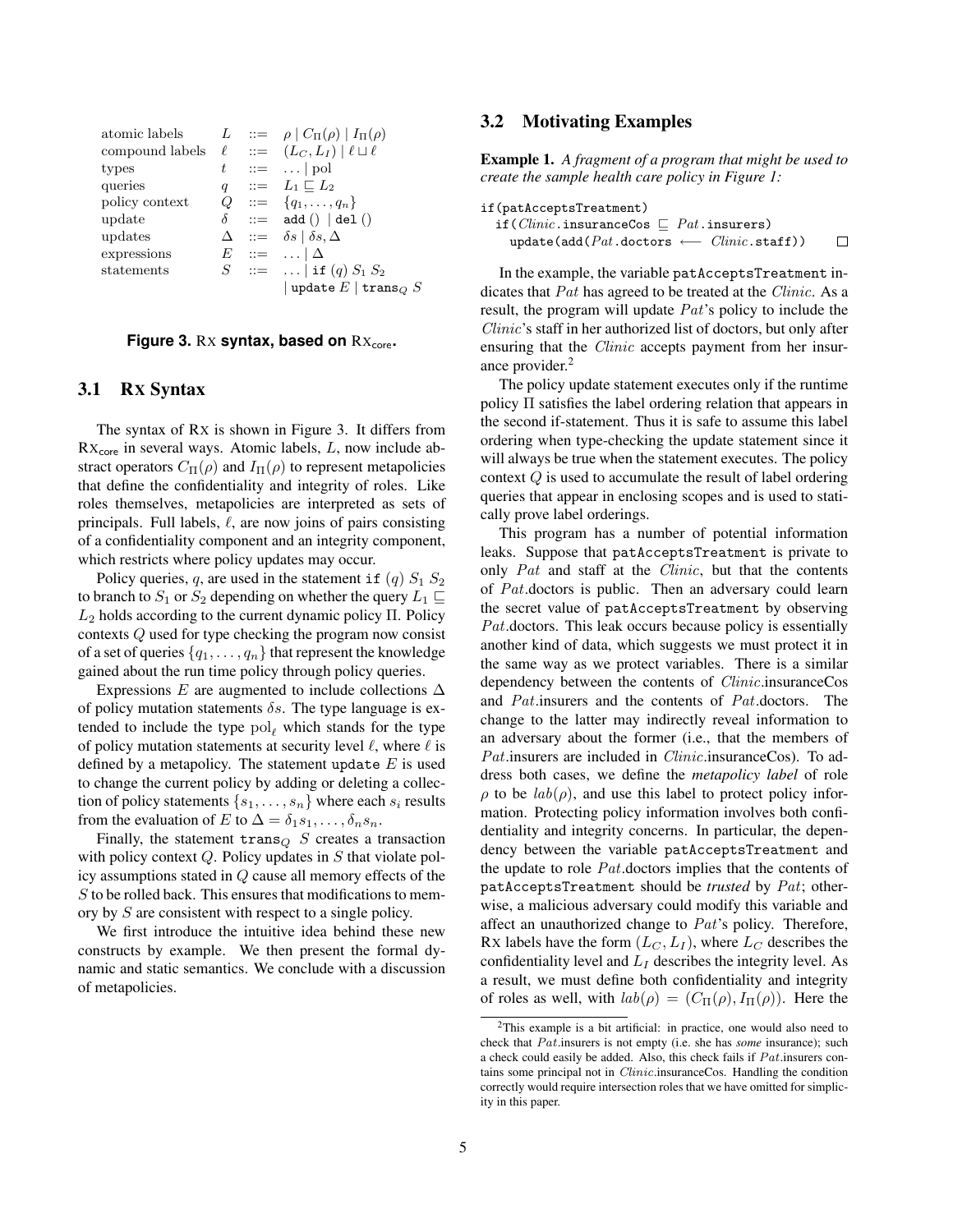metapolicies  $C_{\Pi}(\rho)$  and  $I_{\Pi}(\rho)$  may depend on the owner of the role  $\rho$  and delegation information in the policy  $\Pi$ . Section 3.5 will discuss possible choices of metapolicy.

Example 2. *A program that leaks information across updates to the policy in Figure 1, motivating* RX*'s transactional semantics. Assume* Γ *as below:*

| clinicRec                                                                                  |  |  | : $bool_{(Clinic.start, Clinic.start)},$                                                                      |  |  |
|--------------------------------------------------------------------------------------------|--|--|---------------------------------------------------------------------------------------------------------------|--|--|
|                                                                                            |  |  | $\mathtt{patSymptoms} \ \colon \ \mathtt{bool}_{(Pat.\mathit{health Records}, Pat.\mathit{health Records})},$ |  |  |
| philRec                                                                                    |  |  | : $bool_{(DrPhil. self, DrPhil. self)}$                                                                       |  |  |
| S1:                                                                                        |  |  | if $(Pat \text{.health}}$ Records $\Box$ <i>Clinic</i> .staff)<br>$clinicRec := patSymptoms;$                 |  |  |
| if(leaveClinic)<br>S2:<br>$update(det(Pat.doctors \longleftarrow \textit{Clinic}.staff));$ |  |  |                                                                                                               |  |  |
| S3:                                                                                        |  |  | $update(add(Clinic.startf \longleftarrow \{DrPhil\}))$ ;                                                      |  |  |
|                                                                                            |  |  | S4: if $(Clinic.\text{staff} \sqsubset DrPhil.\text{self})$                                                   |  |  |
|                                                                                            |  |  | $philRec := clinicRec$                                                                                        |  |  |
|                                                                                            |  |  |                                                                                                               |  |  |

Here, patSymptoms contains data confidential to members of the role Pat.healthRecords. Line S1 copies this data into the Clinic records, which is permitted by the policy in Figure 1. If the patient decides to leave the clinic, represented by the variable leaveClinic in line S2, the policy is updated to remove the Clinic.staff from Pat.doctors. Subsequently, *DrPhil* joins the clinic and is therefore added as part of *Clinic*.staff. If this policy update succeeds, then the program can copy data from the clinicRec variable into philRec, which can be labeled by role DrPhil.self. Consequently, DrPhil is able to view the patSymptoms even though this information flow is permitted by neither the original nor the new policy. This is an example of a unintended *transitive flow*.

The unintended flow is caused because the label ordering relation (*Pat*.healthRecords  $\Box$  *Clinic.staff*) needed to justify the flow of information in the assignment of S1 was violated by the update to policy. This problem of unintentional flows motivates the support of a non-standard transactional model [18, 26] to our language RX. The semantics of a transaction  $\text{trans}_\Phi S$  is such that if, during the execution of S, a policy update violates a label ordering relation necessary to show the absence of unintentional flows, then the *memory* of the program is reverted to the state it was prior to the start of the transaction. Execution of the statement S then resumes using the updated policy. The subscript Q contains all the necessary label ordering relations.

Rolling back transactions, however, introduces yet another channel of information leaks. To see why, suppose that we enclose the program of Example 2 within a transaction. Since the policy update statement in S2 violates the policy invariant that appears in S1, the transaction is rolled back, undoing the assignment to location clinicRec. Any principal  $P$  who can view the contents of clinicRec can therefore observe whether or not the transaction has been rolled back. If the confidentiality of leaveClinic is greater than clinicRec, then, by observing the rollback, the principal  $P$  will have gained information about leaveClinic. The static semantics of RX guarantees that no information leaks of this kind occur.

Our choice of transaction semantics is motivated by our belief that policy updates must take effect immediately. This behavior is particularly critical in the case of updates that revoke privileges. With this in mind, we have defined the semantics of transaction rollback to be such that the policy is updated immediately, and only the state of memory rolled back. Note that policy updates that occur in a transaction are treated like I/O operations in traditional transaction systems [18, 8]—only writes to memory are undone by a rollback, policy updates are left intact. Rolling back both the state of policy and memory is not feasible since this would guarantee non-termination through infinite rollback. As with traditional transaction systems, we could use compensations to allow programmers to undo some updates if necessary. Another consequence of not rolling back policy updates is that it is possible for badly written programs to enter livelock—for instance, a transaction that performs mutually incompatible policy updates can cause the rollback mechanism to enter an infinite loop.

In situations where it is not essential for the update to take effect immediately, it might be desirable to choose a roll-forward semantics in which policy updates that violated consistency were delayed until the transaction completed execution. We explored such a semantics in a previous paper [9]. One of the contributions of this paper is showing that transactions can be rolled back in a secure manner.

# 3.3 RX Dynamic Semantics

The dynamic semantics of RX is defined by the execution relation  $\mathcal{E}, S \longrightarrow \mathcal{E}', S'$  where  $\mathcal{E}$  is the current execution configuration and  $S$  is the current program statement. The execution takes a small step, resulting in a new configuration  $\mathcal{E}'$  and a new statement  $S'$  to be executed next. The syntax for configurations is:

| exec. configuration $\mathcal E$ |            | $\;\;::=\;\; \left( \Pi,M,\Psi\right)$ |
|----------------------------------|------------|----------------------------------------|
| dynamic snapshot                 | $\Psi$ ::= | $\cdot \mid (M, S)$                    |

An execution configuration consists of a policy  $\Pi$ ; a memory store M mapping variables to values; and a possibly empty *dynamic snapshot* Ψ of memory M and program statement  $S$  used to implement transactional rollback.<sup>3</sup>

The rules, shown in Figure 4, define two relations:  $\mathcal{E}, S \longrightarrow \mathcal{E}', S'$  for normal execution, and  $\mathcal{E}, S \rightsquigarrow \mathcal{E}', S'$ for rollback. The rules for standard constructs (assignment, addition, sequences etc.) are not shown.

<sup>&</sup>lt;sup>3</sup>As discussed in Section 3.4, we support only non-nested transactions, for simplicity. So, no stack of snapshots is needed.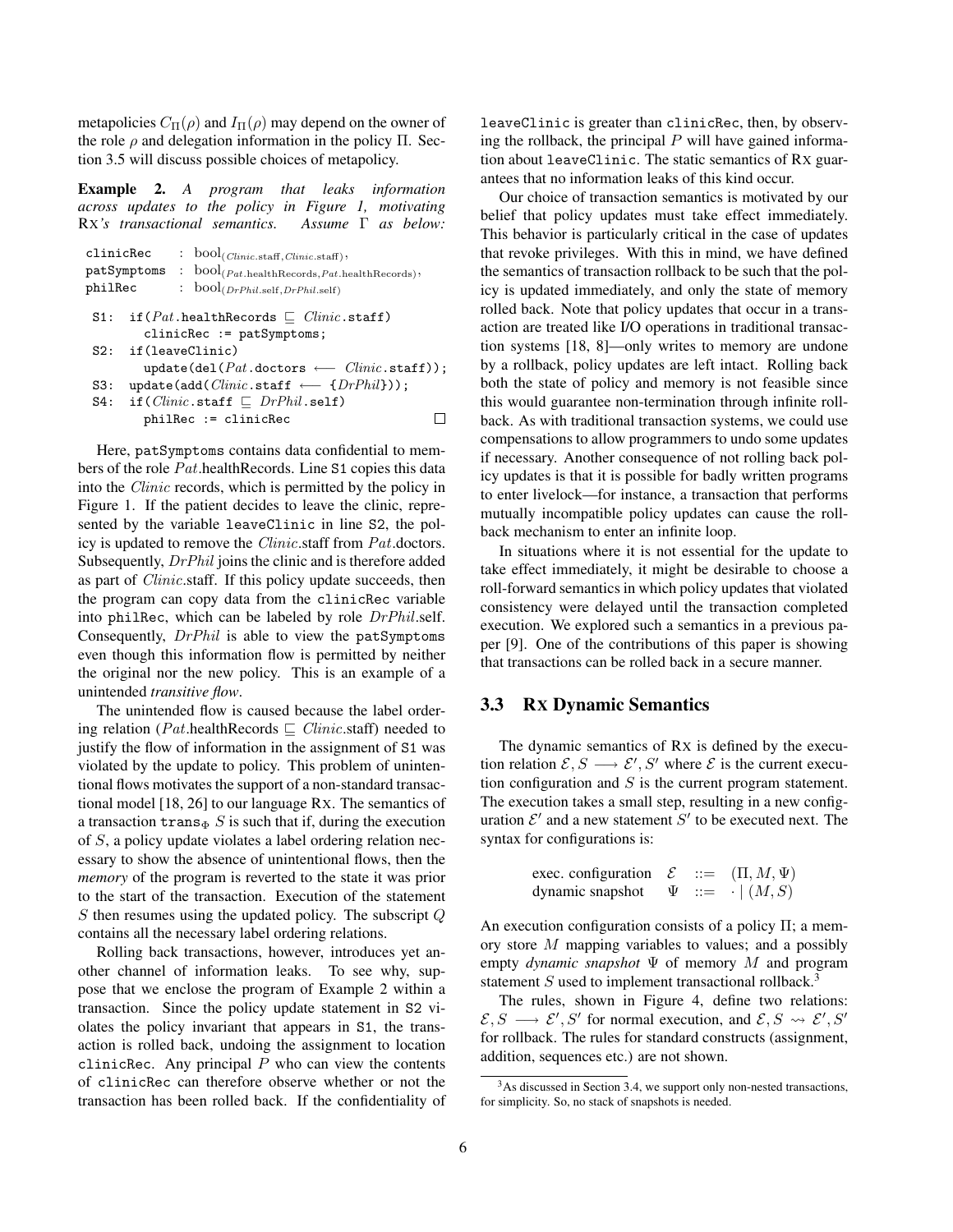$$
\frac{\mathcal{E}.\Psi = \Psi' = (\mathcal{E}.M, \text{trans}_{Q} S)}{\mathcal{E}, \text{trans}_{Q} S \longrightarrow \mathcal{E} \Psi \Psi', \text{trans}_{Q} S} \quad \text{(E-TR1)} \qquad \frac{\mathcal{E}.\Psi \neq \cdot \mathcal{E}, S \longrightarrow \mathcal{E}', S'}{\mathcal{E}, \text{trans}_{Q} S \longrightarrow \mathcal{E}', \text{trans}_{Q} S'} \quad \text{(E-TR2)}
$$
\n
$$
\frac{\mathcal{E}.\Psi \neq \cdot}{\mathcal{E}, \text{trans}_{Q} \text{ skip} \longrightarrow \mathcal{E} \Psi, \text{skip}} \quad \text{(E-TR3)} \qquad \frac{\mathcal{E}.\Psi \neq \cdot \mathcal{E}, S \longrightarrow \mathcal{E}', S'}{\mathcal{E}, \text{trans}_{Q} S \longrightarrow \mathcal{E}', S'} \quad \text{(E-TR4)} \qquad \frac{\mathcal{E}, S_1 \rightarrow \mathcal{E}', S}{\mathcal{E}, S_1; S_2 \rightarrow \mathcal{E}', S} \quad \text{(R-SEQ)}
$$
\n
$$
\Pi' = \mathcal{E}.\Pi \cup \{s \mid \text{add}(s) \in \Delta\} \setminus \{s \mid \text{del}(s) \in \Delta\}
$$
\n
$$
\mathcal{E}.\Psi = (M', \text{trans}_{Q} S) \qquad \forall q \in Q.(\Pi \vdash q) \Leftrightarrow (\Pi' \vdash q) \qquad \text{(E-UP1)} \qquad \frac{\mathcal{E}, E \longrightarrow \mathcal{E}, E'}{\mathcal{E}, \text{update } E \longrightarrow \mathcal{E}, \text{update } E'} \quad \text{(E-UP2)}
$$
\n
$$
\Pi' = \mathcal{E}.\Pi \cup \{s \mid \text{add}(s) \in \Delta\} \setminus \{s \mid \text{del}(s) \in \Delta\}
$$
\n
$$
\frac{\mathcal{E}.\Psi = (M', \text{trans}_{Q} S) \qquad \exists q \in Q.(\Pi \vdash q) \nleftrightarrow (\Pi' \vdash q) \qquad \text{(E-UP1)} \qquad \frac{\mathcal{E}.\Pi \vdash q \Rightarrow j = 1 \qquad \mathcal{E}.\Pi \nleftrightarrow q \Rightarrow j = 2}{\mathcal{E}, \text{update } \Delta \rightsquigarrow \mathcal{E}[M = M'][\Pi = \Pi'], \text{trans}_{Q} S} \qquad
$$

Figure 4. Rx execution  $(\mathcal{E}, S \longrightarrow \mathcal{E}', S')$  and rollback  $(\mathcal{E}, S \leadsto \mathcal{E}', S')$ .

$$
lab(L_1 \sqsubseteq L_2) = lab(L_1) \sqcup lab(L_2) \qquad lab(C_{\Pi}(\rho)) = lab(\Gamma_{\Pi}(\rho)) = lab(\rho) = (C_{\Pi}(\rho), I_{\Pi}(\rho))
$$
  
\n
$$
Q \vdash C_{\Pi}(\rho) \sqsubseteq \rho \qquad Q \vdash I_{\Pi}(\rho) \sqsubseteq \rho \qquad Q \vdash \ell \sqsubseteq \ell \qquad \frac{Q \vdash \ell_1 \sqsubseteq \ell}{Q \vdash \ell_1 \sqsubseteq \ell_2} \qquad \frac{L_1 \sqsubseteq L_2 \in Q}{Q \vdash L_1 \sqsubseteq L_2}
$$
  
\n
$$
\frac{Q \vdash L_{C_1} \sqsubseteq L_{C_2} \qquad Q \vdash L_{I_1} \sqsubseteq L_{I_2}}{Q \vdash (L_{C_1}, L_{I_1}) \sqsubseteq (L_{C_2}, L_{I_2})} \qquad \frac{Q \vdash (L_C, L_I) \sqsubseteq \ell}{Q \vdash (L_C, L_I) \sqcup \ell' \sqsubseteq \ell} \qquad \frac{Q \vdash \ell \sqsubseteq (L_C, L_I) \qquad Q \vdash \ell \sqsubseteq \ell'}{Q \vdash \ell \sqsubseteq (L_C, L_I) \sqcup \ell'}
$$
  
\n
$$
\frac{\Omega \vdash \delta s : \text{pol}_{\ell}}{\Omega \vdash \delta s : \text{pol}_{\ell}} \qquad \frac{\Omega \vdash \Delta : \text{pol}_{\ell'}}{\Omega \vdash \delta s, \Delta : \text{pol}_{\ell \sqcup \ell'}} \qquad \text{(T-POL2)} \qquad \frac{\Gamma; \text{pc}'; Q \cup \{q\}; \Phi \vdash S_1 \qquad \Gamma; \text{pc}'; Q; \Phi \vdash S_2}{\Gamma; \text{pc}; Q; \Phi \vdash \text{if } (q) S_1 S_2} \qquad \text{(T-FQ)}
$$
  
\n
$$
\frac{\Gamma; \text{pc}; \emptyset; (\text{pc}, Q') \vdash S}{\Gamma; \text{pc}; \emptyset; \vdash \text{trans}_{Q'} S} \qquad \text{(T-TR)} \qquad \frac{\Gamma; \text{pc}; Q; \vdash \Delta : \text{pol}_{\ell} \qquad Q \vdash \text{pc} \subseteq \ell \qquad Q \vdash \text{pc} \subseteq \text{pc}'}{\Gamma; \text{pc}; Q; (\text{pc}', Q') \vdash \text{update } \Delta} \
$$

#### **Figure 5.** Rx **metapolicy labels** ( $lab(\cdot)$ ), label ordering ( $Q \vdash \ell_1 \sqsubseteq \ell_2$ ) and typing ( $\Omega \vdash E : \tau$ ,  $\Omega \vdash S$ ).

The rules (E-TR1), (E-TR2), (E-TR3) and (E-TR4) are for the execution of transaction statement trans $_{Q}$  S. (E-TR1) takes a new snapshot  $\Psi'$  of the current memory store M and the current statement  $trans<sub>O</sub>$  S in the execution context  $\mathcal{E}$ , only if the current snapshot is empty. (E-TR2) is a congruence rule for evaluation within a transaction and (E-TR3) discards the snapshot when a transaction completes. (E-TR4) and (R-SEQ) use the rollback relation  $\mathcal{E}, \overline{S} \leadsto \mathcal{E}', \overline{S}'$  triggered by failed updates to abort a transaction.

 $(E-UP1)$  takes the current policy  $\mathcal{E}.\Pi$  and computes the new policy  $\Pi'$  by adding or deleting policy statements according to  $\Delta_s$ , which is the result of evaluating each E that appears in  $\Delta$  according to the rule (E-UP2). We omit the standard definition of the execution relation for expressions  $\mathcal{E}, E \longrightarrow \mathcal{E}, E'$ . However, the new policy  $\Pi'$  must be consistent with the query set  $Q$  which annotates the enclosing transaction statement  $\text{trans}_Q S$  (stored in the snapshot  $\Psi$ ).

Formally, the *policy consistency condition* is:

$$
\forall q \in Q. \quad (\Pi \vdash q) \Leftrightarrow (\Pi' \vdash q)
$$

This consistency condition says that the satisfiability of every query  $q$  in the policy context  $Q$  is the same for the old policy and for the new policy. This condition is sufficient to guarantee that every information flow witnessed during the execution of the transaction under the old policy is also consistent with the new policy. If the consistency condition fails, (R-UP) is triggered instead, rolling back using (R-SEQ) to discard the second statement of any sequence statement  $S_1$ ;  $S_2$ , and completing the abort using (E-TR4).

Finally, (E-IFQ) for the policy query statement chooses the appropriate branch to take according to the judgment  $\mathcal{E}.\Pi \vdash q$ ; that is, whether or not the query q holds in the current policy  $\Pi$ . This judgment is defined as follows (note the contravariance):

$$
\Pi \vdash L_1 \sqsubseteq L_2 \Leftrightarrow \llbracket L_2 \rrbracket^{\Pi} \subseteq \llbracket L_1 \rrbracket^{\Pi}
$$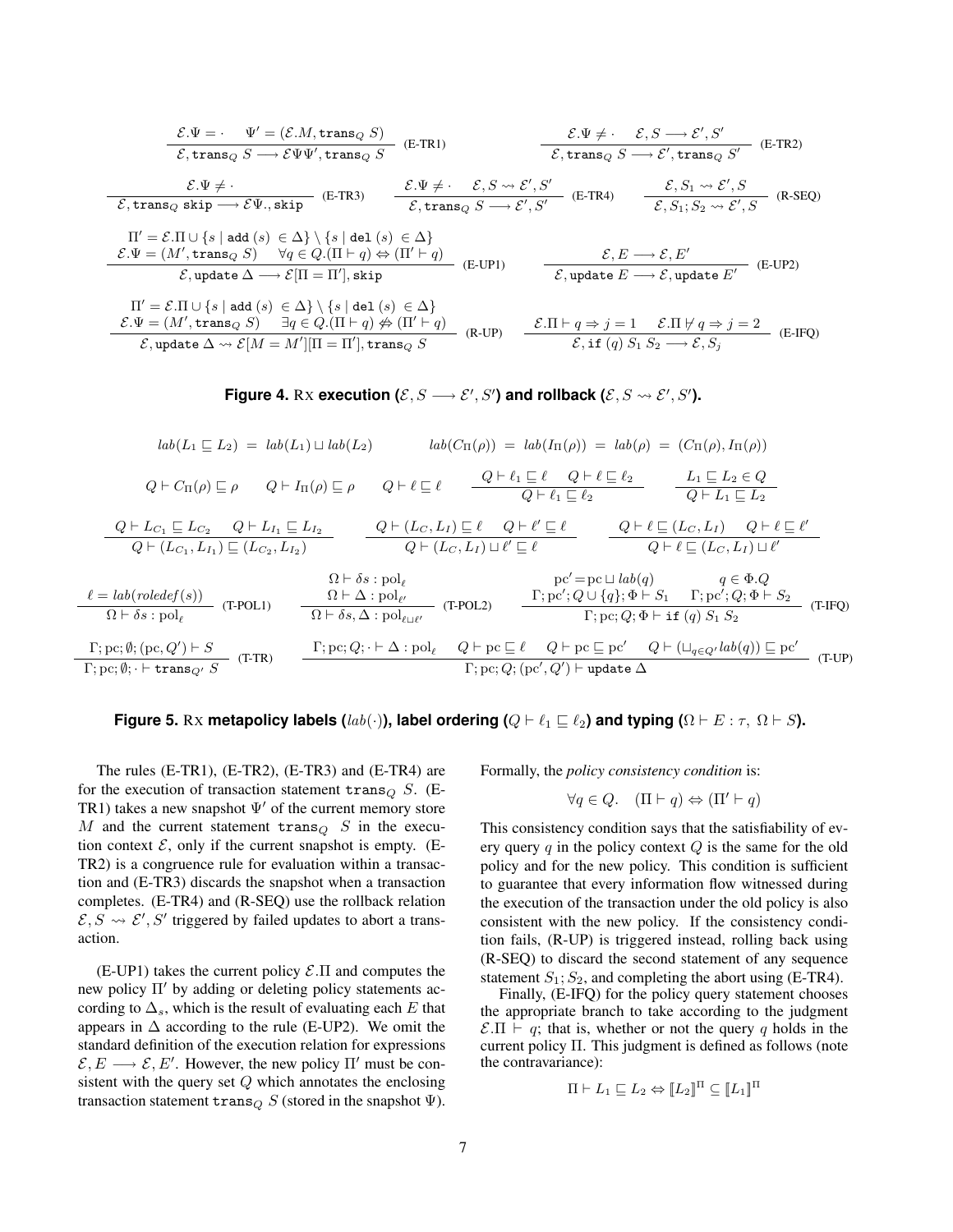Example 3. *A program that rolls back when executed under the policy*  $\{A.r \leftarrow B.r, B.r \leftarrow \{B\}\}$ :

trans
$$
\{A.r \sqsubseteq B.r\}
$$
  
if  $(A.r \sqsubseteq B.r)$  {  
update $(del(A.r \leftarrow B.r))$ ; S }

Execution of this program begins with the (E-TR1) rule which takes a snapshot of the memory and program and records it in Ψ. Notice that the subscript  $Q = \{A.r \sqsubset B.r\}$ on the transaction statement is a set that includes the lone policy query that occurs in the body of the transaction. (E-TR2) now applies and with the program taking a small step using (E-IFQ). Since the role  $A.r$  delegates to  $B.r$ , the policy entails the query q and the thenbranch of the statement is taken. We now have a sequence of statements with the first being an update statement update(del( $A.r \leftarrow B.r$ )), all enclosed in a transaction statement from the first line.

In attempting to apply the (E-TR2) rule again, the first statement in sequence must take a step under the normal execution relation → (according to the standard rule for evaluating sequences, which is omitted here). In this case the policy consistency condition is violated by the update since, under the new policy  $({B.r \leftarrow {B}})$ , the policy query  $(A.r \subseteq B.r)$  is not satisfied, unlike under the old policy. Therefore, the first statement of the sequence can only take a step under the rollback relation  $\rightsquigarrow$ . Then, we use (E-TR4) with (R-SEQ) preceded by (R-UP) in the premise. The conclusion of (R-SEQ) serves to discard the statement S that succeeds the update statement. The result is that the program and memory is reverted to its original state and the policy is now  ${B.r \leftarrow {B}}.$ 

### 3.4 RX Static Semantics

The static semantics of RX is defined by the typing relations  $\Omega \vdash E : \tau$  and  $\Omega \vdash S$  in Figure 5, just like the typing relation for  $Rx_{core}$  in Figure 2. However, the typing context Ω now contains a *static snapshot* Φ for type checking transactions:

$$
\begin{array}{lll}\n\text{typing context} & \Omega & ::= & (\Gamma; \text{pc}; Q; \Phi) \\
\text{static snapshot} & \Phi & ::= & \cdot \mid (\text{pc}, Q)\n\end{array}
$$

Hence, we also write the typing judgment as  $\Gamma$ ; pc;  $Q$ ;  $\Phi \vdash$ S. The type binding for variables in  $\Gamma$  and the program counter pc are standard, and the policy context is already defined Figure 3. The snapshot  $\Phi$  is used to approximate the assumptions of a transaction (explained below).

Metapolicy labels The first row of Figure 5 defines the auxiliary function  $lab(·)$  to compute the metapolicy label of policy queries q. The function  $lab(.)$  uses the metapolicy  $C_{\Pi}(\cdot)$  and  $I_{\Pi}(\cdot)$  to construct a label for a role. The assertion  $lab(C_{\Pi}(\rho)) = lab(I_{\Pi}(\rho)) = lab(\rho)$  is the *metametapolicy*. It states that the metapolicies  $C_{\Pi}(\rho)$  and  $I_{\Pi}(\rho)$ only carry information about  $\rho$ . A metapolicy label for queries  $L_1 \subseteq L_2$  is the join of all the metapolicy labels for roles contained in  $L_1$  and  $L_2$ .

Label ordering Figure 5 (the second and third rows) specifies the label ordering relation  $Q \vdash \ell_1 \sqsubseteq \ell_2$ . In the second row of Figure 5, the first two rules impose conditions on the metapolicy. The first rule states that all members of a role  $\rho$  are permitted observe the definition of  $\rho$ ; the second rule states that all members of a role  $\rho$  trust the definition of  $\rho$ . We discuss these conditions in more detail in Section 3.5. The remaining three rules on this row are straightforward: the left and the middle rules say that the relation is reflexive and transitive, and the rightmost rule makes use of the policy context  $Q$  when the labels  $L_1$  and  $L_2$  are atomic. In the third row of Figure 5, the left rule handles the compound label  $(L_C, L_I)$ , and the middle and the right rules handle the join label  $\ell \sqcup \ell'$ .

Typing policy mutation statements The rule (T-POL1) assigns a policy mutation statement  $\delta s$  the type pol<sub> $\ell$ </sub> where  $\ell$ is the metapolicy associated with the role defined by the s. For a collection of policy mutation expressions  $\Delta$  (T-POL2) states that the label in the type of  $\Delta$  is the join of the labels assigned to each policy mutator that appears in  $\Delta$ . For instance, if  $\Delta =$  add  $(A.r \leftarrow X)$ , del  $(B.r \leftarrow Y)$  then the type of  $\Delta$  is  $pol_{(C_{\Pi}(A.r),I_{\Pi}(A.r))\sqcup(C_{\Pi}(B.r),I_{\Pi}(B.r))}$ .

Note that we do not give a subsumption rule for  $pol_{\ell}$ . This restriction on  $pol_\ell$  can be understood by thinking of a policy statement s as a reference to component of policy. Since policy updates can mutate policy it is not sound to use subtyping for policy statements. Further intuition for the invariance of this type under subtyping is given in Section 3.5.

Typing policy queries The rule (T-IFQ) type checks policy query statement if (q)  $S_1$   $S_2$ . The rule has three important aspects. First, notice that we check the true-branch  $S_1$ using an augmented policy context  $Q \cup \{q\}$ . Second, both branches are checked using an elevated program counter label pc', which is defined as the join of the current pc label and the label of the query  $q$  according to the label set function  $lab(q)$ . This reflects the information gained by querying the policy, and is used to prevent leaks about a policy through assignments to variables. Finally, the premise  $q \in \Phi.Q$  is used to ensure transaction consistency, which we will explain when we consider the typing rule for transactions below.

Example 4. *An instantiation of the typing rule (T-IFQ) for policy queries for Example 1, assuming the policy query appears within a* trans<sup>Q</sup> s*tatement, for an appropriate* Q*.* (Here we elide the else branch and abbreviate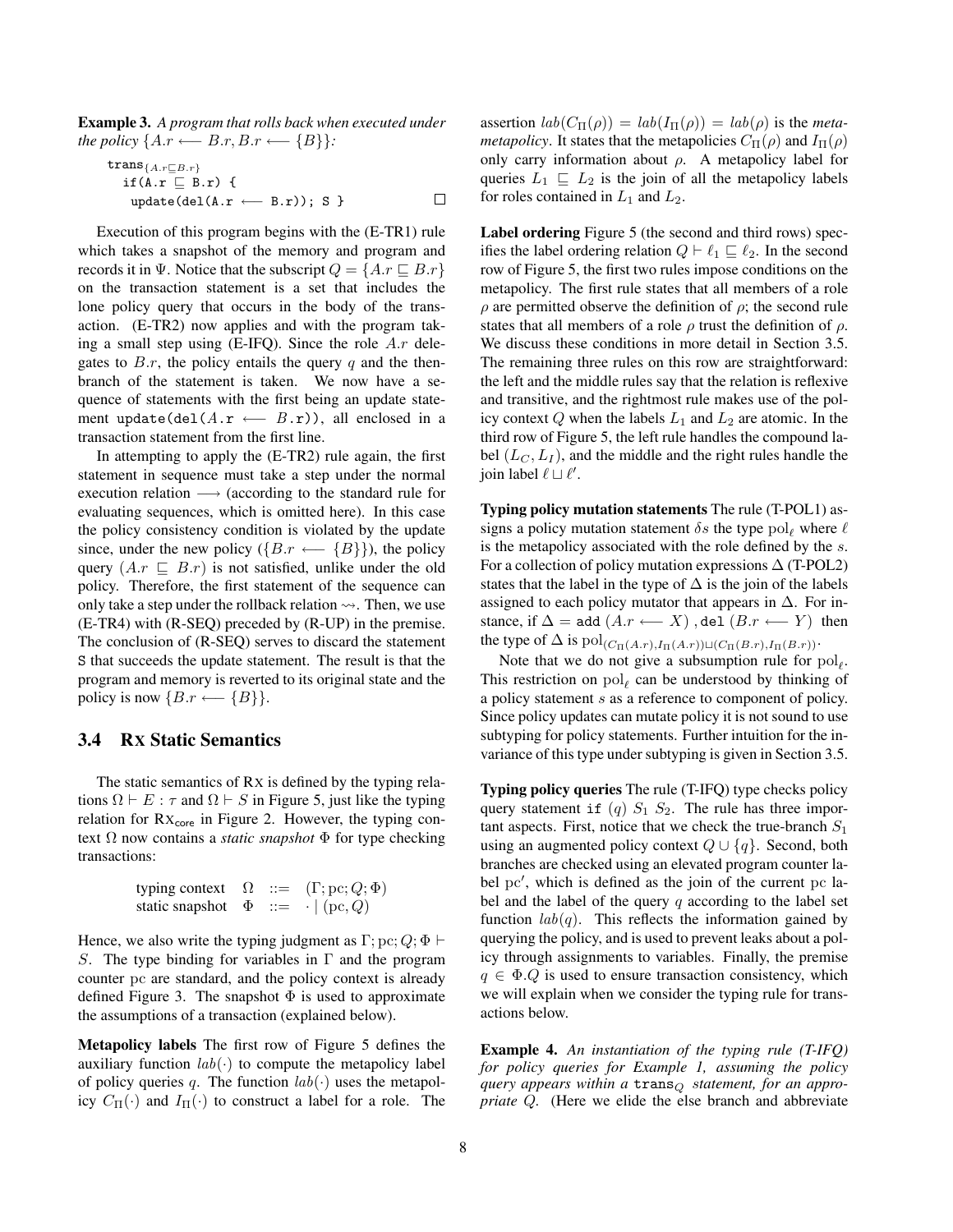*Clinic.* insurance Cos and  $Pat$ . insurers to save space.)

$$
pc' = pc \sqcup lab(Clinic.ins \sqsubseteq Pat.ins)
$$
  
\n
$$
Clinic.ins \sqsubseteq Pat.ins \in \Phi.Q
$$
  
\n
$$
\Gamma; pc'; Q \cup \{Clinic.ins \sqsubseteq Pat.ins\}; \Phi \vdash update ...
$$
  
\n
$$
\Gamma; pc; Q; \Phi \vdash if (Clinic.ins \sqsubseteq Pat.ins) update ...
$$

where  $lab(Clinic.ins \sqsubseteq Pat.ins)$  is

$$
(C_{\Pi}(Clinic.ins), I_{\Pi}(Clinic.ins))
$$
  

$$
\sqcup \quad (C_{\Pi}(Pat.ins), I_{\Pi}(Pat.ins)) \qquad \qquad \square
$$

**Typing transactions** The snapshot  $\Phi$  is used to ensure that every policy query q that appears in the body  $S$  of a transaction  $\text{trans}_{Q'} S$  also appears in  $Q'$ . This is ensured by the (T-TR) rule, whose body S is checked in a  $\Phi$  snapshot that mentions  $Q'$ , and the (T-IFQ) rule, whose premise  $q \in \Phi. Q$ ensures that every policy query is accounted for. The (T-TR) rule also includes the current program counter label pc in Φ. Doing this guarantees that the memory effects that occur when a transaction is rolled back do not leak information. We explain how this works when considering the (T-UP) rule below.

Supporting nested transactions (assuming inner transactions can roll back without causing outer ones to rollback too) would require a flow-sensitive static analysis. Such an approach would also increase the precision of the static semantics and permit more updates. To simplify the dynamic semantics and typing rules, (T-TR) must occur in an empty policy context, thus preventing nested transactions. Ultimately, we want to extend RX with procedures, which will increase the need for nested transactions; i.e., to allow transaction-containing procedures to compose.

Also notice that these rules effectively prevent policy queries from occurring outside a transaction. This is to prevent aberrant behavior in which an update occurring within a transaction has a conflict with non-transactional query outside the transaction; in this case, rolling back would not solve the problem, and the program would resume execution under the new policy while still not satisfying the nontransactional query.

Typing policy updates The (T-UP) rule defines the conditions under which policy may be safely modified. Recall that the metapolicy label of a role  $\rho$  is  $(C_{\Pi}(\rho), I_{\Pi}(\rho)),$ where the metapolicy  $C_{\Pi}(\rho)$  is the set of principals who are permitted to view the members of  $\rho$ , and the metapolicy  $I_{\Pi}(\rho)$  is the set of principals that trust  $\rho$ 's definition. As motivated by the discussion of Example 1, we must be careful to only allow a program to update the definition of a role  $\rho$  when doing so is trusted by those in  $I_{\Pi}(\rho)$ ; this is a condition similar to robust declassification [27]. Moreover, according to the metapolicy, the change in a role definition  $\rho$  reveals information about the context to principals in  $C_{\Pi}(\rho)$ . The first two premises of (T-UP) (in a manner analogous to the rule for assignments in Figure 2) ensures

that members of  $C_{\Pi}(\rho)$  are permitted to gain information about the context. In particular, the pc must be no more confidential and no less trustworthy than the confidentiality and integrity levels of the role, thus ensuring that the role is not improperly updated, and that its update does not leak information. Note that to ensure that the owner of a role is permitted to modify its definition, any metapolicy  $I_{\Pi}(\rho)$ must include the owner of the role.

Example 5. *An instantiation of the typing rule (T-UP) for policy updates in Figure 5. We abbreviate role names to save space.* Suppose we enclose Example 1 as statement S in a transaction  $\text{trans}_{Q'}$  S. Hence we wish to prove  $\Gamma; \mathrm{pc}; Q; \cdot \vdash \mathsf{trans}_{Q'} S$  with

 $\Gamma = \texttt{pathCceptsTreatment}: \text{bool}_{(C_{\Pi}(Pat.\text{drs}), I_{\Pi}(Pat.\text{drs}))}$  $pc = (C_{\Pi}(Pat.drs), I_{\Pi}(Pat.drs))$ 

The variable patAcceptsTreatment determines whether Pat's role Pat.drs should be updated. The label on its type,  $(C_{\Pi}(Pat \cdot \text{drs}), I_{\Pi}(Pat \cdot \text{drs}))$ , indicates that information flows from this variable to the definition of the role Pat.drs. The pc at the start of the transaction will be added to the snapshot  $\Phi$  by (T-TR). The instance of (T-UP) that checks the update statement appears within a derivation that includes (T-IFQ). (T-IFQ) checks the then-branch of the policy query statement by augmenting the policy context Q to include  $\{Clinic.\text{ins } \sqsubseteq Pat.\text{ins}\},\$ while the program counter is strengthened to  $pc'$  to reflect the security level of the query. The instantiation of the (T-UP) rule in the derivation is as follows:

$$
Q \cup \{ \text{Clinic}.\text{ins} \sqsubseteq \text{Pat}.\text{ins} \} \vdash \text{pc'} \sqsubseteq lab(\text{Pat}.\text{drs})
$$
  
\n
$$
Q \cup \{ \text{Clinci}.\text{ins} \sqsubseteq \text{Pat}.\text{ins} \} \vdash \text{pc'} \sqsubseteq \text{pc}
$$
  
\n
$$
Q \cup \{ \text{Clinci}.\text{ins} \sqsubseteq \text{Pat}.\text{ins} \} \vdash lab(Q') \sqsubseteq \text{pc}
$$
  
\n
$$
\Gamma; \text{pc'}; Q \cup \{ \text{Clinci}.\text{ins} \sqsubseteq \text{Pat}.\text{ins} \}; (\text{pc}, Q') \vdash
$$
  
\nupdate add( $\text{Pat}.\text{drs} \longleftarrow \text{Clinci}.\text{staff})$ 

where

$$
pc' = pc \cup (C_{\Pi}(Clinic.ins), I_{\Pi}(Clinic.ins))
$$
  

$$
\cup (C_{\Pi}(Pat.ins), I_{\Pi}(Pat.ins))
$$
  

$$
lab(Pat.drs) = (C_{\Pi}(Pat.drs), I_{\Pi}(Pat.drs))
$$

If  $Q$  were  $\emptyset$ , it would not be sufficient to prove the first premise according to the label ordering rules in Figure 5. This is because  $\{Clinic.\text{ins} \sqsubseteq Pat.\text{ins}\}\$  alone has nothing to say about the relationship between the metapolicies of the various roles. It would be sufficient to choose

$$
Q = \{ \begin{array}{rcl} C_{\Pi}(Clinic.ins) & \sqsubseteq & C_{\Pi}(Pat.drs), \\ C_{\Pi}(Pat.ins) & \sqsubseteq & C_{\Pi}(Pat.drs), \\ I_{\Pi}(Clinic.ins) & \sqsubseteq & I_{\Pi}(Pat.drs), \\ I_{\Pi}(Pat.ins) & \sqsubseteq & I_{\Pi}(Pat.drs) \end{array} \}
$$

Such a context Q could be established by preceding the code  $S$  in Example 1 with policy queries testing these assertions within the transaction. Rather than expect the programmer to write these, they could be straightforwardly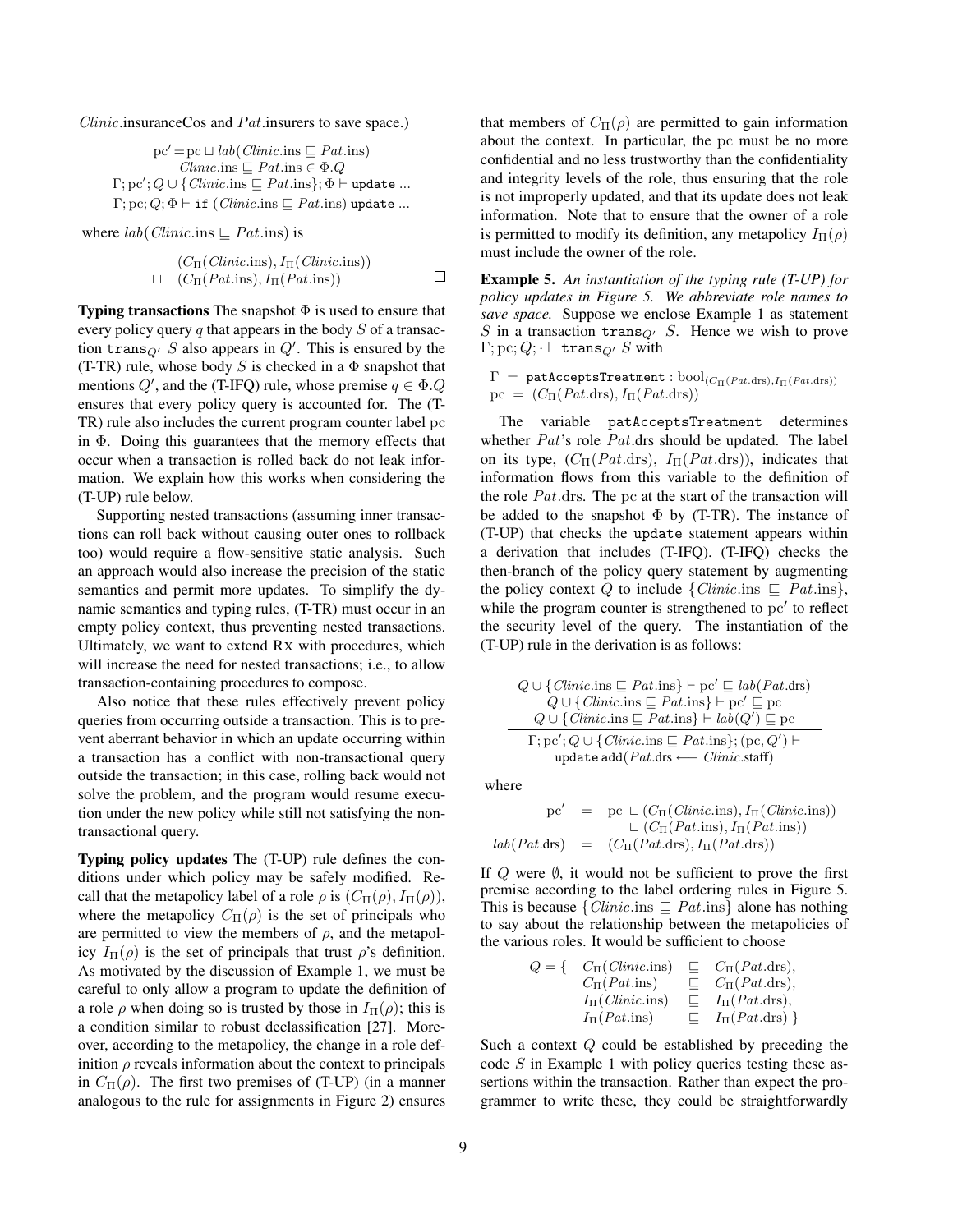inferred. To type-check these queries (and the one already in S) would require choosing the transaction's  $Q' \supseteq$  $Q \cup \{Clinic.\text{ins} \sqsubseteq Pat.\text{ins}\}.$  $\Box$ 

The decision of whether or not an update causes a rollback depends on the policy consistency condition ( $\forall q \in$ Q.  $\Pi \vdash q = \Pi' \vdash q$  appearing in the operational rules (E-UP1) and (R-UP) in Figure 4. We want to avoid leaking information about the queries through low-security data and low-security policy. The first case is handled by the third premise of the (T-UP) rule. It ensures that all memory effects in a transaction are bounded below by the pc label of the current context. As explained earlier (Section 3.1) for Example 2, this guarantees that the change to memory caused by the rollback of a transaction is observable only by principals who are also permitted to view the effects of the context in which the update occurs. In our example typing above, Q clearly satisfies this condition because it asserts that each component of the pc label is higher than each of the components in  $pc'$  that do not already include pc.

The second case of a leak via policy is handled by the last premise  $(Q \vdash lab(Q') \sqsubseteq pc')$  of (T-UP), which requires that all the queries mentioned in  $Q'$  are at a lower security level than the program counter label at the start of the transaction. This ensures that the effects to memory that occur as a result of rollback are at a higher security level than all the policy queries. Therefore, the principals that can observe the effects to memory as a result of rollback are also sufficiently privileged to view the definitions of roles mentioned in  $Q'$ . So, policy information is not leaked into memory via rollback. In our example typing, this third premise is clearly satisfied because  $lab(Q') = (C_{\Pi}(DrBob.\text{ins}), I_{\Pi}(DrBob.\text{ins})) \quad \Box$  $(C_{\Pi}(Pat.\text{ins}), I_{\Pi}(Pat.\text{ins})).$ 

### 3.5 Requirements of a Metapolicy

RX uses metapolicies  $C_{\Pi}(\rho)$  and  $I_{\Pi}(\rho)$  to protect the confidentiality and integrity, respectively, of a role  $\rho$ . Because metapolicies are labels, they must be interpreted as sets of principals; i.e.  $[\![C_{\Pi}(\rho)]\!] = \{P_1, \ldots, P_n\}$  for some principals  $P_i$ , and similarly for  $I_{\Pi}(\rho)$ . Here we discuss possible interpretations of  $C_{\Pi}(\rho)$  and  $I_{\Pi}(\rho)$ . We define sufficient conditions for metapolicy interpretations that enables proving noninterference.

A simple interpretation for role confidentiality is  $[[C_{\Pi}(\rho)]] = \perp$ . Here,  $\perp$  denotes the set of all principals, so that under this metapolicy every principal can know the contents of all roles. While simple, this metapolicy requires policy update decisions to be independent of secret data, as shown in Example 1, which may be too limiting.

An attempt to permit updates to occur in contexts dependent on secret data would have to define  $\llbracket C_{\Pi}(\rho) \rrbracket$  to be more restrictive than ⊥. An *anonymity* policy might, for instance, allow a principal to learn of its own membership but not that of others [7]. That is, not all members of  $\rho$  can compute the interpretation  $[\![\rho]\!]^\Pi$ . However, such a metapolicy is overly restrictive in that many simple programs will fail to type-check, as illustrated by the following example.

Example 6. *Consider checking the following program in a*  $context \Gamma = x : \text{bool}_{(B.r,B.r)}, y : \text{bool}_{(A.r,A.r)}$ :

$$
\texttt{if}(A.\text{r} \sqsubseteq B.\text{r}) \ x := y
$$

Since the query carries information about the roles A.r and  $B.r$ , (T-IFQ) checks the then-branch in a context with  $pc = (C_{\Pi}(A.r), I_{\Pi}(A.r)) \sqcup (C_{\Pi}(B.r), I_{\Pi}(B.r))$  and  $Q =$  ${A.r \sqsubseteq B.r}.$  To justify the flow of information from y to x the rule for assignments requires  $A.r \sqsubseteq B.r$ , the evidence for which is provided by  $Q$ . The mutation of location x that results from this assignment is observable by all members of B.r. Therefore the rule for assignments must also show pc  $\subseteq (B.r, B.r)$ , so that information about the query is not leaked to unauthorized principals. If the metapolicy is such that  $[[C_{\Pi}(B.r)]]$  does not include  $[[B.r]]^{\Pi}$ , then  $pc \sqsubseteq (B.r, B.r)$  cannot be satisfied and the program fails to type-check.

Intuitively, by observing the write to location  $x$ , all members of B.r gain information about  $[[B,r]]^{\Pi}$ . To be able to write programs in which information flows across security levels (from low-security to high-security), we must ensure that the policy conditions that are necessary to justify the flow of information into a particular memory location are not more confidential than the contents of that location. This requirement is expressed formally in Figure 5 as  $Q \vdash C_{\Pi}(\rho) \sqsubseteq \rho$ . A similar argument explains the need for  $Q \vdash I_{\Pi}(\rho) \sqsubseteq \rho.$ □

Though intuitive, allowing  $C_{\Pi}(\rho)$  to include only the members (and the owner of  $\rho$ ) is not sufficient. A policy that includes *delegations* permits information to flow between roles that are related by delegation. These flows could possibly reveal secret information. To see why, consider the example from Figure 1. In the example, the definition of the role  $Pat$  doctors is given by a membership statement including  $DrSue$  and a delegation to *Clinic*.staff; the interpretation of the role is given by  $[Pat.doctors]$ <sup> $\Pi$ </sup> = {DrAlice, DrBob, DrSue}. Under a choice of metapolicy where  $\llbracket C_{\Pi}(\rho) \rrbracket$  includes only the members of  $\rho$  and the role's owner, we permit  $DrSue$  to view the interpretation of Pat.doctors although she is not permitted to view the interpretation of Clinic.staff. However, any change in the definition of Clinic.staff (say, if DrAlice is removed) is reflected in the interpretation of Pat.doctors. Hence, even though DrSue is not a member of Clinic.staff, she can observe the effect of changes to that role. Realizing that the definition of Pat.doctors depends on the definition of *Clinic*.staff makes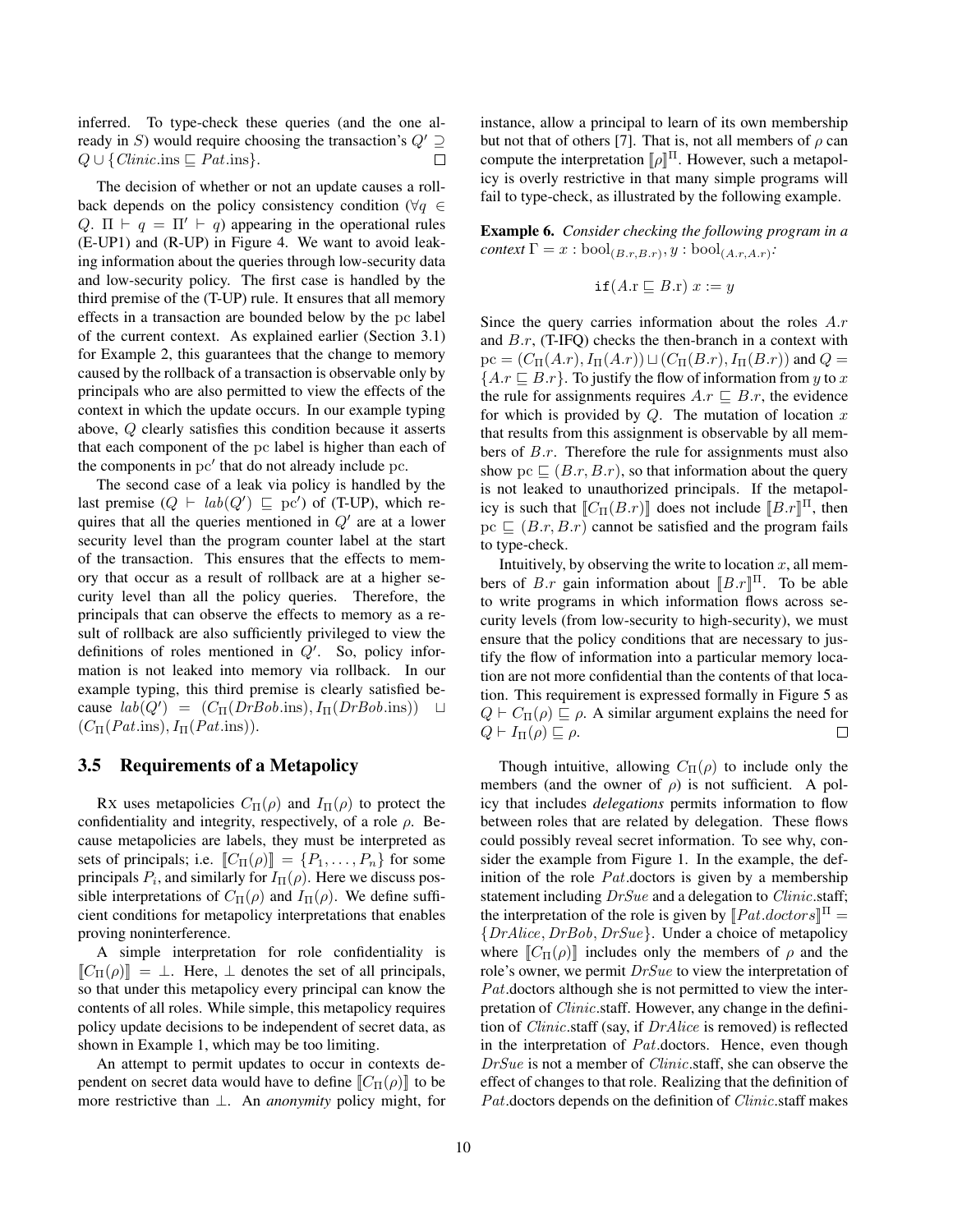it clear that it is not reasonable to treat the policy statements defining *Clinic*.staff as being more confidential than the those defining Pat.doctors. We formally state this constraint on the confidentiality metapolicy below (A similar constraint must hold for the integrity metapolicy  $I_{\Pi}(\rho)$ .).

$$
\forall \Pi. \forall \rho, \rho'.(\exists s. \text{roledef}(s) = \rho' \land [\![\rho]\!]^\Pi \neq [\![\rho]\!]^{\Pi \cup \{s\}}) \Rightarrow
$$
  

$$
[\![C_{\Pi}(\rho)]\!] \subseteq [\![C_{\Pi}(\rho')]\!]
$$

Informally, this constraint reads: "if the interpretation of the role  $\rho$  depends on the definition of  $\rho'$ , then the metapolicy for  $\rho$  must be at least as restrictive as the metapolicy for  $ρ'$ ." Intuitively,  $ρ$  depends on  $ρ'$  if  $ρ$  delegates transitively to  $\rho'$ . Note that an interpretation that satisfies this condition must also be robust under policy updates. A simple way to ensure this is to allow the semantics of role confidentiality to change with the update, which is the approach we adopt here. While simple, this permits members of one role to view another role by delegating to it. To prevent this we could require that for an update to add a delegation statement  $A.r \leftarrow B.r$  the integrity of the pc must be trusted by both  $I_{\Pi}(A.r)$  and  $I_{\Pi}(B.r)$ . We leave exploration of this issue to future work.

We do not extend the subtyping relation  $\sqsubseteq$  given in Figure 2 to  $pol_{\ell}$  types. The following example illustrates what might go wrong if we allowed covariant subtyping for  $pol_{\ell}$ as we do for  $\text{bool}_\ell$ .

Example 7. *Assume the existence of a covariant subtyping rule for*  $\text{pol}_\ell$  *and consider the program below checked in a context with*  $\Gamma = x : \text{pol}_{(C_{\Pi}(B.r), I_{\Pi}(B.r))}$ .

$$
\begin{array}{rl}\texttt{trans}_{\{C_{\Pi}(A.r)\sqsubseteq C_{\Pi}(B.r), I_{\Pi}(A.r)\sqsubseteq I_{\Pi}(B.r)\}}\\ \texttt{if}(C_{\Pi}(A.r)\sqsubseteq C_{\Pi}(B.r))\\ \texttt{if}(I_{\Pi}(A.r)\sqsubseteq I_{\Pi}(B.r))\\ & \hspace{1.5em} x\ :=\ \texttt{add}\ (A.r\ \leftarrow\ C)\ ;\\ \texttt{trans}_{\{\}}\\ \texttt{update}(\texttt{del}\ (A.r\ \leftarrow\ B.r)\ )\ ;\\ \texttt{update}(x)\end{array}
$$

The type of the policy statement in the assignment is  $pol_{(C_{\Pi}(A.r),I_{\Pi}(A.r))}$ . The policy queries provide the necessary evidence for the covariant subtyping judgment for  $pol<sub>\ell</sub>$ to permit the assignment to  $x$ . A separate transaction deletes the delegation  $A.r \leftarrow B.r$  from the policy. Since the interpretation of the metapolicies  $C_{\Pi}(\cdot)$  and  $I_{\Pi}(\cdot)$  depend in general on the the state of the policy  $\Pi$  and in particular the delegations between roles in  $\Pi$ , the deletion of a delegation in the second transaction can violate the assumptions of the first transaction. This has the effect of destroying the evidence for subtyping necessary to check the assignment to  $x$ . The final update statement updates the role  $A.r$ . Even though at runtime the effect of this update is observable by all members of  $C_{\Pi}(A.r)$ , the type of x indicates that the update is observable only by members of  $B.r.$  $\Box$ 

Treating  $pol_{\ell}$  as invariant is one way of ensuring updates that use first-class policy statements do not leak information even in the the presence of non-monotonic updates to policy. An alternative might be to permit subtyping for  $pol<sub>e</sub>$  while imposing constraints on how policy is allowed to evolve. We leave examining this alternative to future work.

A further condition on metapolicies  $C_{\Pi}(\rho)$  and  $I_{\Pi}(\rho)$  is induced by our definition in Figure 5 of meta-metapolicy through  $lab(C_{\Pi}(\rho)) = lab(I_{\Pi}(\rho)) = lab(\rho)$ . The metapolicy  $C_{\Pi}(\cdot)$  is a function that maps a role to a set of principals. The interpretation of this function might depend on its input  $\rho$ , and possibly on the definition of some other roles  $\{\rho_1, \ldots, \rho_n\}$  that appear in the policy Π. In such a case, since  $C_{\Pi}(\rho)$  carries information about  $\rho$  and  $\rho_1, \ldots, \rho_n$ , the label of  $C_{\Pi}(\rho)$  should be  $(L_i C_{\Pi}(\rho_i)) \sqcup C_{\Pi}(\rho)$ . Thus, for our definition of  $lab(C_{\Pi}(\rho)) = lab(\rho)$  to be sound, the metapolicy must also satisfy the following condition.

$$
\forall \Pi. \forall \rho, \rho'.(\exists s. \text{roledef}(s) = \rho' \land \llbracket C_{\Pi}(\rho) \rrbracket \neq \llbracket C_{\Pi \cup \{s\}}(\rho) \rrbracket) \Rightarrow \llbracket C_{\Pi}(\rho) \rrbracket \subseteq \llbracket C_{\Pi}(\rho') \rrbracket
$$

An identical condition must also hold true for  $I_{\Pi}(\rho)$ .

In this section we have identified properties that must be fulfilled by a metapolicy for the noninterference theorem to hold. We have, however, left a specific choice of metapolicy undetermined. In Appendix C, we show that it is possible to construct a non-trivial metapolicy (a metapolicy that is not the constant function  $\perp$ ) that satisfies the soundness conditions identified here. We devise this metapolicy in the context of the full  $RT_0$  language — that is, we include the linking and intersection delegation constructs that were elided from the main presentation. We call this particular metapolicy  $C^{\text{del}}(\cdot)$  because its definition depends on the delegation structure of a policy. Preliminary investigation suggests that delegation in the metapolicy language, while adding flexibility, forces well-formed metapolicies to be relatively coarse grained. We leave to future work a full investigation of this issue.

## 4 Noninterference

This section states a noninterference property for RX. The proof is developed in detail in Appendices A and B. Informally speaking, we show that if an RX program  $S$ is well-formed according to the static semantics, then the effects of executing that program visible to a low-security observer are independent of the high-security parts of the configuration elements  $M$  and  $\Pi$  (memory and policy) with which the program executes. Updates to policy intentionally alter the security behavior of the program, possibly revealing previously secret information [9]. Therefore, rather than providing an end-to-end security guarantee with respect to a single policy, we prove that information flows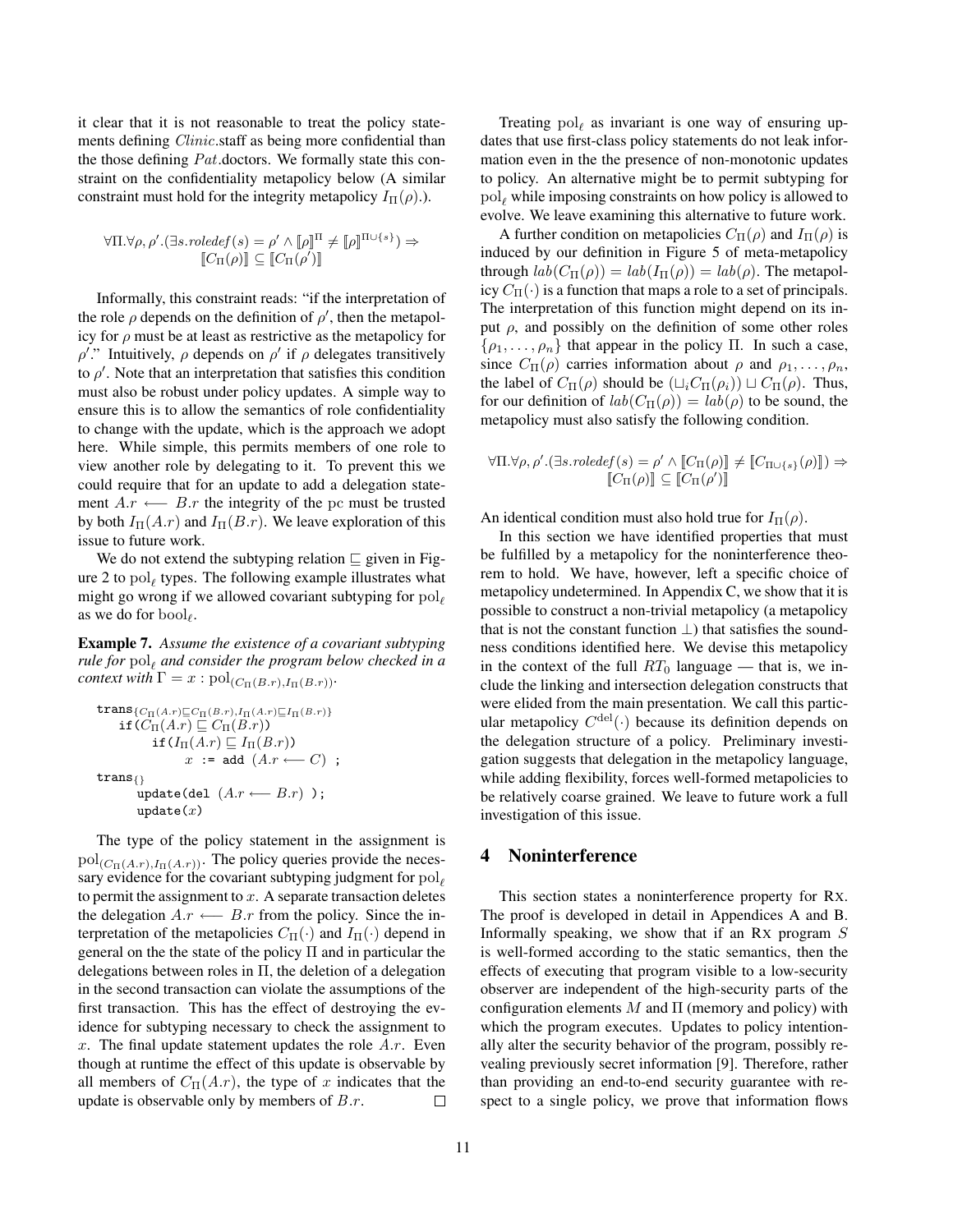observable by a principal at a given point in time during the program's execution are consistent with the policy at that time. Since our formulation of policy and data integrity is conceptually identical to our formulation of confidentiality, this property of noninterference also yields a preservation property for the integrity of policy and data. We do not consider timing or termination channels.

The statement of noninterference relies on the notion of a well-formed configuration. We write  $\Omega \models \mathcal{E}$  to mean that the execution context is consistent with the static assumptions made while type-checking the program.

**Definition 8.** *A configuration*  $\mathcal{E} = (\Pi, M, \Psi)$  *is wellformed with respect to a context*  $\Omega$ *, denoted*  $\Omega \models \mathcal{E}$ *, if and only if all of the following are true:*

$$
dom(M) \subseteq dom(\Omega.\Gamma) \tag{1}
$$

 $\forall q \in \Omega. Q \cdot \Pi \vdash q$  (2) if  $\Psi = (M', S')$  then

 $\Omega \vdash S'$ 

 $dom(M') = dom(M)$  (3.2)

 $\forall x.M(x) \neq M'(x) \Rightarrow \Pi \vdash \Omega.\text{pc} \sqsubseteq \Omega.\Gamma(x)$  (3.3)

(3.1)

The clauses in the definition above are mostly straightforward. Clause (2) connects the static approximation Q used during type checking to the runtime policy Π. The following lemma ensures that this connection is sound.

Lemma 9 (Static Label Ordering Soundness). *For all contexts*  $\Omega$  *and programs S, if the derivation of*  $\Omega \vdash S$  *contains a sub-derivation*  $\Omega' \vdash S'$ , then the following holds true for *all policies* Π*:*

$$
(\forall q \in \Omega'. Q.\Pi \vdash q) \Rightarrow (\forall \ell_1, \ell_2.\Omega'. Q \vdash \ell_1 \sqsubseteq \ell_2 \Rightarrow \Pi \vdash \ell_1 \sqsubseteq \ell_2)
$$

Clause (3.3) states that all effects on memory exhibited during a transaction are bounded above the pc lower-bound used to statically check the transaction.

We prove noninterference by relating execution traces of well-formed configurations, restricted to an attacker's level of observation. An *execution* of a configuration  $(\mathcal{E}_0, S_0)$  (where  $\mathcal{E}_0 = (\Pi, M, \Psi)$ ) is written  $\langle \mathcal{E}_0, S_0 \rangle$ and denotes a (possibly infinite) sequence of configurations  $\mathcal{E}_0, \ldots, \mathcal{E}_n, \ldots$  and programs  $S_0, \ldots, S_n, \ldots$  such that  $(\mathcal{E}_i, S_i) \longrightarrow (\mathcal{E}_{i+1}, S_{i+1})$ . The sequence of configurations  $\mathcal{E}_0, \ldots, \mathcal{E}_n, \ldots$  is called the *trace* and is written  $\text{Tr}(\langle \mathcal{E}_0, S_0 \rangle)$ . We write  $\alpha$  to denote a (possibly empty) trace and  $\mathcal{E}, \alpha$  to denote the concatenation of a single configuration and a trace.

We define the attacker's observation level as a set of roles R. We assume the existence of a type environment  $\Gamma$ . The restriction of a trace  $\alpha$  to observation level R is written  $\alpha|_R$ , and is defined in Figure 6. As long as the policy remains unchanged, a restricted trace consists of a restriction to each configuration element of the trace (the "otherwise" clause of the Trace definition of the figure). In doing so, we restrict the view of memory according to the policy Π and the  $\Omega.\Gamma$  used to type check the initial program. Here  $lab(\Gamma(x))$  refers to the security label associated with the contents of the location  $x$ . We restrict the policy according to the metapolicy  $C_{\Pi}(\rho)$ , which must satisfy the condition described in Section 3.5. However, if a policy update results in a declassification with respect to the observer's roles R then the trace is truncated (the first clause of the **Trace** definition of the figure). The relation  $dclasR, \Pi_1, \Pi_2$ is non-empty when the policy  $\Pi_2$  results from declassifications of memory or policy with respect to the policy  $\Pi_1$ . Its definition depends on a classification (dependent on an observation level R) of roles in a policy  $\Pi$  into three sets  $\rho_L R$ ,  $\Pi$ ,  $\rho_M R$ ,  $\Pi$ ,  $\rho_H R$ ,  $\Pi$ , which stand intuitively for low, medium and high-security roles respectively. Informally,  $dclas(R, \Pi_1, \Pi_2)$  contains roles that are low security in  $\Pi_2$ that were medium or high-security in  $\Pi_1$  and those that are medium-security in  $\Pi_2$  which were high-security in  $\Pi_1$ . A detailed description of the definition of  $dclas(R, \Pi_1, \Pi_2)$  is given in Sections A.2 and A.3 of the Appendix.

Note that declassifications to observers at an unrelated observation level do not cause the trace to be truncated. Similarly, a policy update that causes a reduction in the privilege of an observer at level  $R$  (a revocation) has no impact on trace truncation. This truncation is justified since declassifications due to policy update are intentional releases of information. These ideas are captured by the two clauses in the definition of  $(\mathcal{E}_1, \mathcal{E}_2, \alpha)|_R$ .

We make no attempt to restrict the observability of a program configuration while the program executes within a transaction. This makes it reasonable to exclude the snapshot  $\Psi$  when defining the observability of a configuration. However, for our statement of non-interference, it is useful to identify configurations while taking into account the transaction context, so we define  $(\Pi, M, \Psi)|_R^{\psi} = (\Pi|_R)$  $, M|_{R,\Pi}, \Psi|_{R,\Pi}$ ).

The definition of trace observability implies that computation steps are only observable if they have an effect on an observable part of memory or policy. This entails that we identify traces only up to stuttering. <sup>4</sup> We write  $\alpha = \beta$  if  $\alpha$ and  $\beta$  are equivalent up to stuttering.

Theorem 10 (Noninterference). *Suppose that for an* RX *program* S and a pair of configurations  $\mathcal{E}_0$  and  $\mathcal{E}_1$ , there *exists a context*  $\Omega$  *such that*  $\Omega \vdash S$ ,  $\Omega \models \mathcal{E}_0$  *and*  $\Omega \models \mathcal{E}_1$ *. Then, for any set of roles R, whenever both*  $\langle \mathcal{E}_0, S \rangle$  *and*  $\langle \mathcal{E}_1, S \rangle$  *terminate, we have* 

$$
\mathcal{E}_0 \mid_R^{\psi} = \mathcal{E}_1 \mid_R^{\psi} \Rightarrow \text{Tr}(\langle \mathcal{E}_0, S \rangle) \mid_R \dot{=} \text{Tr}(\langle \mathcal{E}_1, S \rangle) \mid_R
$$

<sup>&</sup>lt;sup>4</sup>Sequence  $\alpha_1$  is equivalent up to stuttering to  $\alpha_2$  if  $\alpha'_1 = \alpha'_2$ , where  $\alpha'_{i}$  is obtained from  $\alpha_{i}$  by removing all consecutively repeated elements from  $\alpha_i$ . For example, the sequence *aabbbc* is equivalent up to stuttering to abbccc since the result of removing consecutively repeated elements from each sequence is abc.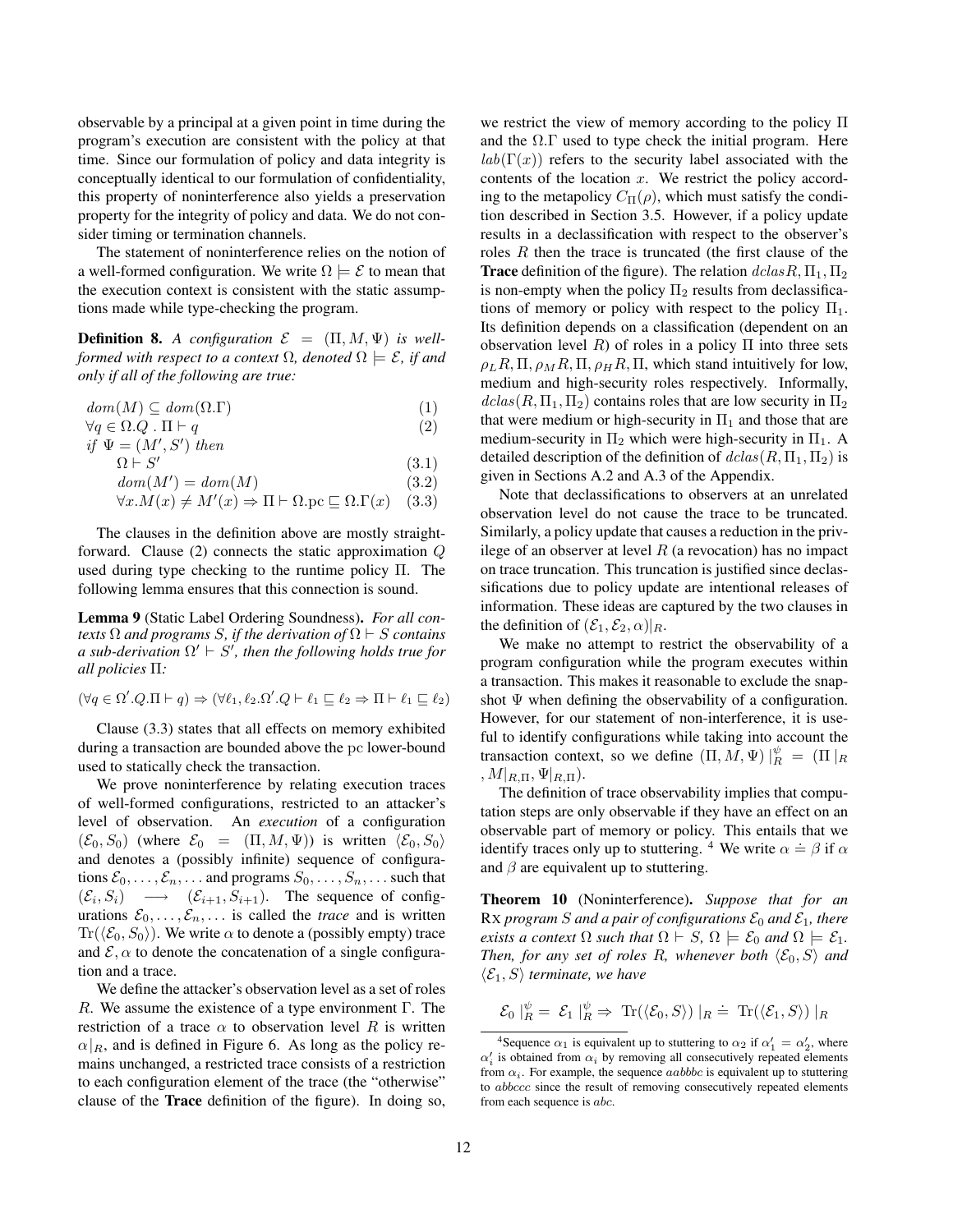Role :

 $Obs(R,\Pi) = \{\rho \mid \exists \rho' \in R. \Pi \vdash C_{\Pi}(\rho) \sqsubseteq \rho'\}\$ 

#### Policy :

 $\Pi$ <sub>R</sub> =  $\Pi$ <sup>|</sup>|  $\log$ <sub>(R,Π)</sub>  $\emptyset \|_{R} = \emptyset \quad (\{s\} \cup \Pi') \|_{R} = \begin{cases} \{s\} \cup (\Pi' \|_{R}) & \text{roledef}(s) \in R \\ \Pi' & \text{otherwise} \end{cases}$  $\Pi'\|_{R}$  otherwise

#### Memory :

 $M|_{R,\Pi} = \{(x, M(x)) \mid \exists \rho \in R \colon \Pi \vdash lab(\Gamma(x)) \sqsubseteq \rho\}$ 

## Transaction snapshot :

 $\cdot|_{R,\Pi} =$ .  $(M, S)|_{R,\Pi} = (M|_{R,\Pi}, S)$ 

#### Configuration :

 $(\Pi, M, \Psi)|_R = (\Pi|_R, M|_{R,\Pi}, \cdot)$ 

#### Trace :

$$
(\mathcal{E}_1, \mathcal{E}_2, \alpha)|_R = \begin{cases} \mathcal{E}_1|_R \text{ if } \text{dclas}(R, \mathcal{E}_1. \Pi, \mathcal{E}_2. \Pi) \neq \emptyset \\ \mathcal{E}_1|_R, (\mathcal{E}_2, \alpha)|_R \end{cases}
$$
 otherwise where

 $dclas(R, \Pi_1, \Pi_2) \equiv (\rho_L(R, \Pi_2) \cap \rho_H(R, \Pi_1)) \cup$  $(\rho_L(R,\Pi_2)\cap \rho_M(R,\Pi_1))\cup$  $(\rho_M(R,\Pi_2)\cap\rho_H(R,\Pi_1))$ 

$$
\rho_L(R,\Pi) \equiv \{ \rho \mid \exists \rho_R \in R.\Pi \vdash C_{\Pi}(\rho) \sqsubseteq \rho_R \ \land \ \Pi \vdash \rho \sqsubseteq \rho_R \}
$$

$$
\rho_M(R,\Pi) \equiv \{ \rho \mid \ \exists \rho_R \in R.\Pi \vdash C_{\Pi}(\rho) \sqsubseteq \rho_R \land \}
$$

$$
\forall \rho_R \in R.\Pi \vdash \rho \not\sqsubseteq \rho_R
$$

 $\rho_H(R,\Pi) \equiv \{ \rho \mid \forall \rho_R \in R.\Pi \vdash C_{\Pi}(\rho) \not\sqsubseteq \rho_R \land \Pi \vdash \rho \not\sqsubseteq \rho_R \}$ 

#### **Figure 6. Trace observability.**

The proof presented in Appendices A and B uses Pottier and Simonet's proof technique [16] which extends the language to represent pairs of executions that differ only in the high-security parts of their configurations. Because we may truncate traces for which there is a declassification visible at level R, to obtain an end-to-end security guarantee we can apply noninterference piecewise to each non-declassifying sub-trace. Thus we can claim that (1) the execution is noninterfering until the policy is updated; (2) the act of updating the policy itself does not leak information; and (3) after the policy has been updated all subsequent flows are consistent with the new policy.

## 5 The Transaction Model

The transaction model introduces some subtleties that need to be considered when writing RX programs. We treat updates to policy much as I/O effects are treated in other languages that use software transactional memory [18, 8]. That is, updates to policy are not reverted when an inconsistency is detected; a rollback only restores the memory and control of the program. After the rollback is complete, execution resumes under the new policy. To illustrate the implications of these semantics, consider the program below that is an extension of the program ing Example 1, evaluating under the  $RT_0$  policy in Figure 1

```
\n
$$
\text{trans}_Q\n \text{if}(\text{patAcceptsTreatment})\n \text{if}(Clinic.insuranceCos \sqsubseteq Pat.insurers)\n \quad x := 1 ;\n \quad \text{update}(\text{add Pat.doctors} \longleftarrow Clinic.start);\n \quad \text{update}(\text{del DrBob.insurance} \longleftarrow \{BCBS\})\n \text{if}(\text{add for} \sqsubseteq \text{true})\n \text{if}(\text{add for} \sqsubseteq \text{true})\n \text{if}(\text{add for} \sqsubseteq \text{true})\n \text{if}(\text{add for} \sqsubseteq \text{true})\n \text{if}(\text{add for} \sqsubseteq \text{true})\n \text{if}(\text{add for} \sqsubseteq \text{true})\n \text{if}(\text{add for} \sqsubseteq \text{true})\n \text{if}(\text{add for} \sqsubseteq \text{true})\n \text{if}(\text{add for} \sqsubseteq \text{true})\n \text{if}(\text{add for} \sqsubseteq \text{true})\n \text{if}(\text{add for} \sqsubseteq \text{true})\n \text{if}(\text{add for} \sqsubseteq \text{true})\n \text{if}(\text{add for} \sqsubseteq \text{true})\n \text{if}(\text{add for} \sqsubseteq \text{true})\n \text{if}(\text{add for} \sqsubseteq \text{true})\n \text{if}(\text{add for} \sqsubseteq \text{true})\n \text{if}(\text{add for} \sqsubseteq \text{true})\n \text{if}(\text{add for} \sqsubseteq \text{true})\n \text{if}(\text{add for} \sqsubseteq \text{true})\n \text{if}(\text{add for} \sqsubseteq \text{true})\n \text{if}(\text{add for} \sqsubseteq \text{true})\n \text{if}(\text{add for} \sqsubseteq \text{true})\n \text{if}(\text{add for} \sqsubseteq \text{true})\n \text{if}(\text{add for} \sqsubseteq \text{true})\n \text{if}(\text{add for} \sqsubseteq \text{true})\n \text{if}(\text{add for} \sqsubseteq \text{true})\n \text{if}(\text{add for} \sqsubseteq \text{true})\n \text{if}(\text{add for} \sqsubseteq \text{true})\n \text{if}(\text{add for} \sqsubseteq \text{true})\n \text{if}(\text{add for} \sqsubseteq \text{true})\n \text{if}(\text{add for} \sqsubseteq \text{true})\n \
$$

```

The second update statement in this program violates the label ordering relation established by the policy query. The rollback that results causes the assignment to x to be reverted, but the effect of both policy update statements remain. The transaction resumes execution under a policy that includes (Pat.drs ←− DrBob.staff) despite DrBob not accepting payment from Pat's insurance company. This programming model requires therefore that a transaction be written so as to be re-entrant with respect to the state of policy. In this case, the programmer can install a *compensation* [25] to ensure that upon resumption of the transaction, the policy is in a consistent state according to the application semantics.

Since execution is deterministic, an alternative semantics in which effects to memory *and policy* are reverted when a transaction is rolled back is not tenable. This will cause the transaction to roll back repeatedly forever. Under the semantics chosen in this paper, a program that contained a series of mutually incompatible update statements can still fail to terminate because a transaction is rolled back repeatedly. This is illustrated by the following example, which does not terminate when executing under an initial policy in which the definitions of  $A$ .r and  $B$ .r are empty.

 $trans_Q$ 

$$
\begin{array}{ll}\n\text{update add } A.\mathbf{r} \longleftarrow B.\mathbf{r}; \\
\text{if} (A.\mathbf{r} \sqsubseteq B.r) \\
\text{update}(\text{del } A.\mathbf{r} \longleftarrow B.\mathbf{r});\n\end{array}
$$

These issues indicate that using transactions to manage policy updates requires particular care on behalf of the programmer. One could argue that since we have assumed that the contents of policy update is part of the program text, it is possible to devise a static analysis that guarantees that an update does not result in an inconsistent policy. The inlined policy update statements are however an artifact of our desire to keep the presentation simple. The analysis we have presented here only places restrictions on the identity of the role being updated; the definition of the role is free to change arbitrarily. This allows for a straightforward extension to our full-language which supports first-class policy update statements and runtime principals. In that language, a reasonable static analysis for policy consistency is not possible and we have to resort to runtime policy consistency checks.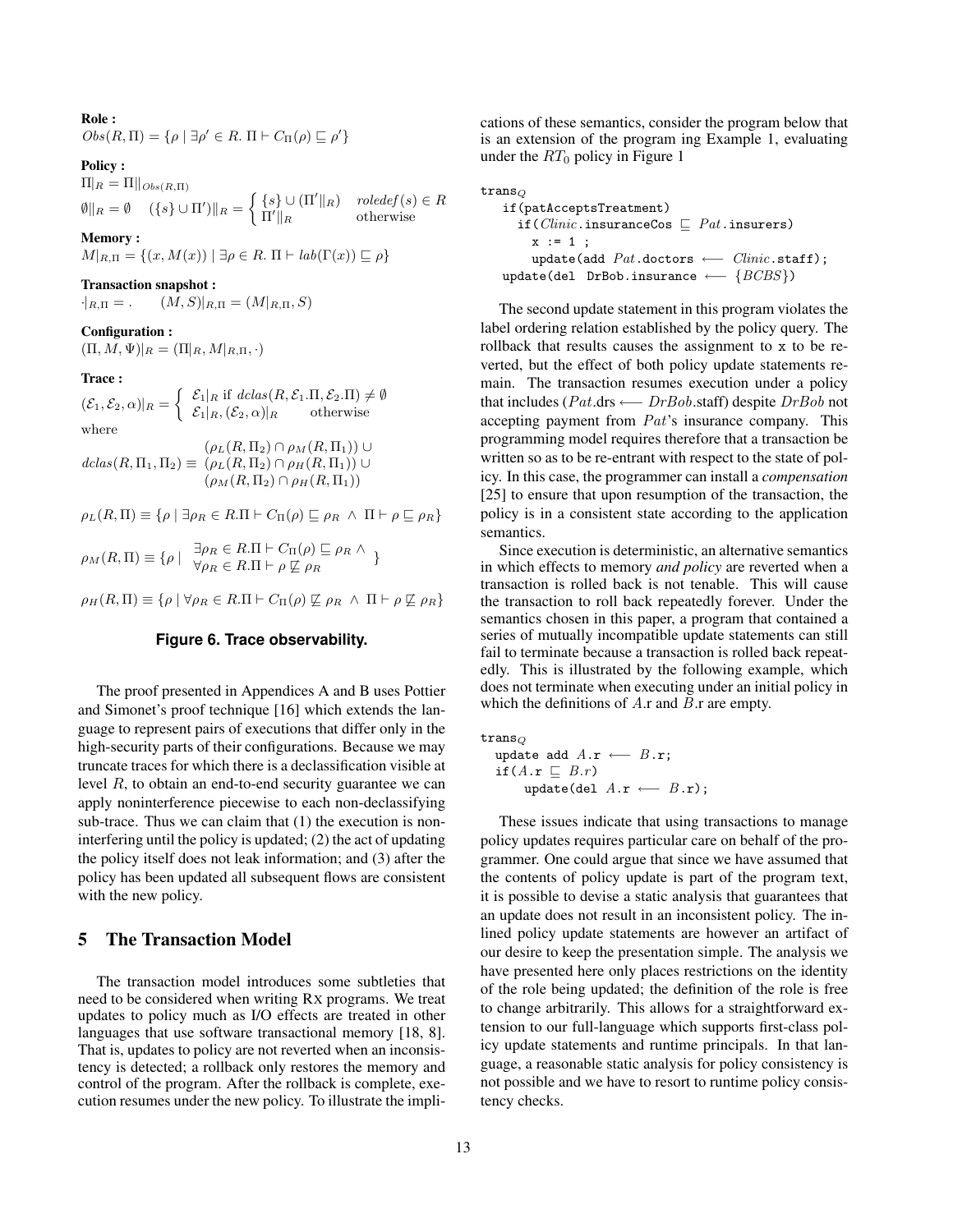## 6 Related Work

There is a large body of work on policy specification languages, including owned policies [4] and role-based languages like Cassandra [2], RBAC [17], SPKI [6]. RX policies are based on those from RT framework by Li, Mitchell and Winsborough [12], which is similar to SPKI/SDSI [11]. The RX transaction semantics is inspired by software transactional memory [20].

There has been much prior work on language-based enforcement of information-flow policies [19]. The majority of that research has assumed that the security lattice and other policy components are known at compile-time and remain fixed for the duration of the program execution.

In some information flow languages the policy remains fixed but may be discovered at run time by using dynamic queries. Banerjee and Naumann [1] permit informationflow policies to be mixed with stack-inspection style dynamic access control checks. The Jif programming language [14] supports dynamic queries of the security lattice and includes features for using both dynamic principals and dynamic labels [22, 28, 23]. Jif 2.0 also allows delegations between principals to change at run time, but does not prevent information leaks through policy updates.

The predecessor [9] of this paper showed that unrestricted updates to the security lattice could violate soundness in languages supporting dynamic policy queries, and proposed delaying updates until soundness could be ensured, as determined by a run-time examination of the program. RX builds on this work by reasoning about finegrained policy updates within a program (in our prior work they were out-of-band), by using roles and metapolicies to form an administrative model (the term *metapolicy* is due to Hosmer [10]) and by introducing transactions to ensure policy consistency.

There has been recent interest in studying *temporal policies* which are permitted to change in predefined ways during execution. Recent work on *flow locks* by Broberg and Sands [3] can encode many recently-proposed temporal policies, including declassification policies [5], and lexically-scoped flow policies [13]. RX is designed to support unrestricted changes to policy during execution. Since RX supports first-class policy mutation statements the content of an update statement is not fully known statically. The intent is to support even more general models of policy update statements by following techniques of dynamic labels and run-time principals.

When policy updates cause declassifications our noninterference guarantee is similar to the *noninterference until conditions* property provided by Chong and Myers [5]. Both our definitions of noninterference consider only declassification-free subtraces of the execution. Our noninterference guarantee however permits certain classes of declassifications to occur without necessitating a truncation of the trace. Our approach to obtain an end-to-end security guarantee by piecing together non-declassifying subtraces yields a property similar to the *nondisclosure* property proposed by Almeida Matos and Boudol [13]. Their approach of using a labeled transition semantics has the benefit of making explicit the concatenation of nondeclassifying subtraces. However, their attacker model does not consider the state of policy as a channel of information.

## 7 Conclusions

This paper has presented RX, a security-typed language that supports dynamic updates to role-based informationflow policies. The main contributions of this work are: (1) The novel use of role-based policies to provide a natural administrative model for managing policies in longrunning programs. (2) A language design that allows programmatic addition and deletion of the policy statements that define roles along with a transaction mechanism that ensures that policies are applied consistently. (3) The novel use of metapolicies for preventing illegal flows of information through changes to policy. (4) A static type system and accompanying proof that the type system enforces a form of noninterference.

It is for large distributed systems characterized by mutual distrust that the need for a principled approach to security is most pressing. To become a relevant technology for this kind of setting, security-typed languages must be able to cope with highly dynamic environments in which policy evolution is the norm rather than the exception. Although we have not studied the issue here, we expect that the transactional approach will scale better to systems with concurrent threads, each of which might try to update the global information-flow policy. The transactional model is also likely to be useful when policy updates are asynchronous, or in a distributed environment. The techniques presented in this paper provide some of the groundwork for achieving our long-term objective of designing a language that can provide strong guarantees of security for complex, realistic applications.

Acknowledgments We thank Jeff Foster, Boniface Hicks, Polyvios Pratikakis, Saurabh Srivastava, Will Winsborough, and the anonymous reviewers for their comments. Funding for this research was provided in part by NSF grants CCF-0346989, CCF-0524036, CCF-0524305, CNS-0346939 and CCR-0311204.

#### References

[1] A. Banerjee and D. A. Naumann. Using access control for secure information flow in a Java-like language. In *CSFW*, June 2003.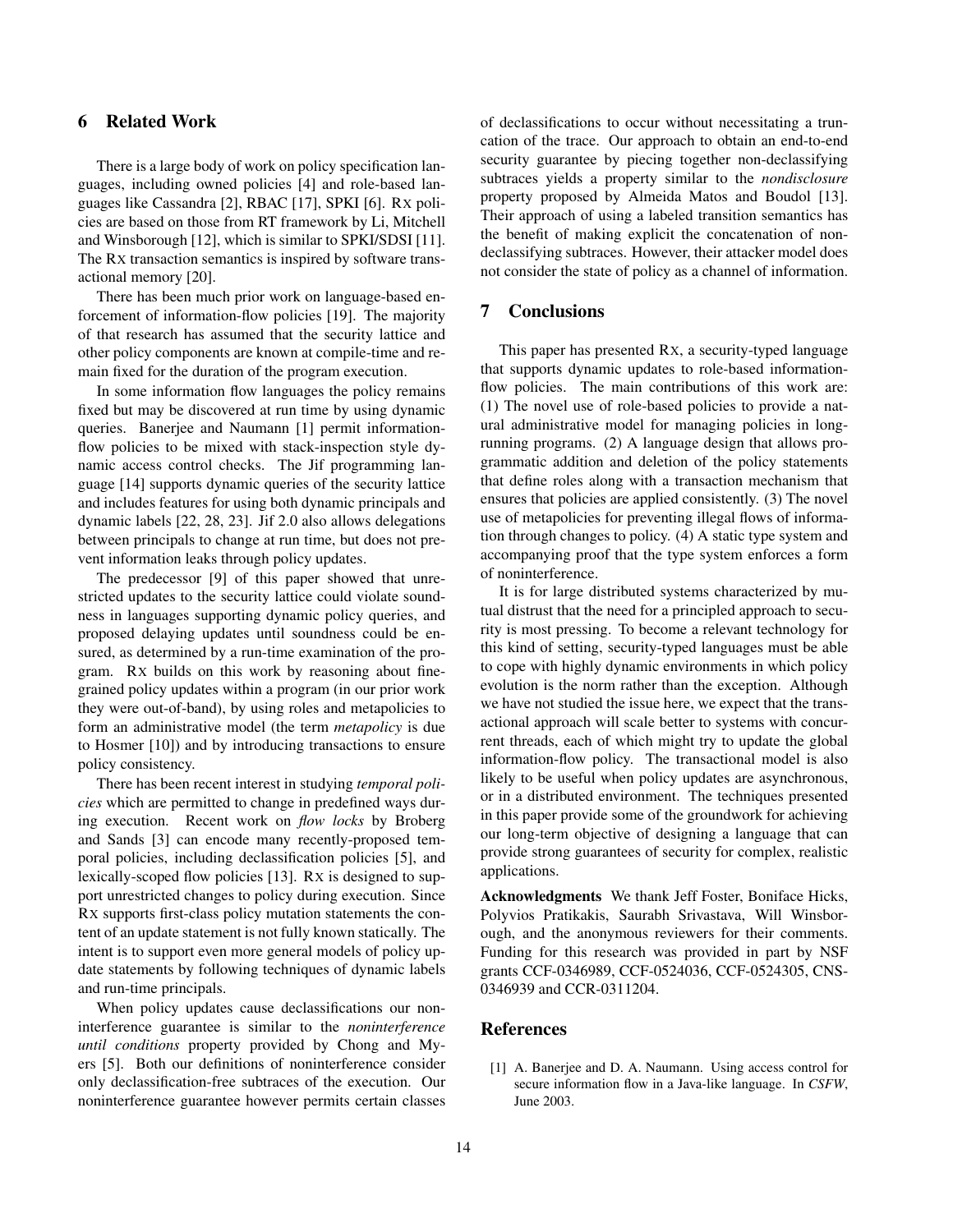- [2] M. Y. Becker. Cassandra: flexible trust management and its application to electronic health records. Technical Report UCAM-CL-TR-648, University of Cambridge, Computer Laboratory, 2005.
- [3] N. Broberg and D. Sands. Flow Locks: Towards a Core Calculus for Dynamic Flow Policies. In *ESOP*, 2006.
- [4] H. Chen and S. Chong. Owned Policies for Information Security. In *CSFW*, 2004.
- [5] S. Chong and A. C. Myers. Security policies for downgrading. In *CCS*, 2004.
- [6] C. Ellison, B. Frantz, B. Lampson, R. Rivest, B. Thomas, and T. Ylonen. SPKI certificate theory. IETF RFC 2693, 1999.
- [7] J. Y. Halpern and K. R. O'Neill. Anonymity and information hiding in multiagent systems. *J. Computer Security*, 13(3):483–514, 2005.
- [8] T. Harris, S. Marlow, S. Peyton-Jones, and M. Herlihy. Composable memory transactions. In *PPoPP*, 2005.
- [9] M. Hicks, S. Tse, B. Hicks, and S. Zdancewic. Dynamic Updating of Information-Flow Policies. In *FCS*, 2005.
- [10] H. H. Hosmer. Metapolicies 1. *SIGSAC Review*, 10(2-3):18– 43, 1992.
- [11] N. Li and J. C. Mitchell. Understanding SPKI/SDSI using first-order logic. In *CSFW*, 2003.
- [12] N. Li, J. C. Mitchell, and W. H. Winsborough. Design of a Role-Based Trust-Management Framework. In *IEEE Symposium on Security and Privacy*, 2002.
- [13] A. Matos and G. Boudol. On declassification and the nondisclosure policy. In *CSFW*, 2005.
- [14] A. C. Myers, N. Nystrom, L. Zheng, and S. Zdancewic. Jif: Java + information flow. Software release. Located at http://www.cs.cornell.edu/jif, July 2001.
- [15] A. C. Myers, A. Sabelfeld, and S. Zdancewic. Enforcing Robust Declassification. In *CSFW*, 2004.
- [16] F. Pottier and V. Simonet. Information flow inference for ML. *TOPLAS*, 25(1), Jan. 2003.
- [17] Role based access control. http://csrc.nist.gov/ rbac/, 2006.
- [18] M. F. Ringenburg and D. Grossman. AtomCaml: First-Class Atomicity via Rollback. In *ICFP*, 2005.
- [19] A. Sabelfeld and A. C. Myers. Language-based informationflow security. *IEEE Journal on Selected Areas in Communications*, 21(1):5–19, Jan. 2003.
- [20] N. Shavit and D. Touitou. Software transactional memory. In *PODC*, 1995.
- [21] V. Simonet. FlowCaml in a nutshell. In G. Hutton, editor, *APPSEM-II*, pages 152–165, Mar. 2003.
- [22] S. Tse and S. Zdancewic. Run-time Principals in Information-flow Type Systems. In *IEEE Symposium on Security and Privacy*, 2004.
- [23] S. Tse and S. Zdancewic. Designing a security-typed language with certificate-based declassification. In *ESOP*, Lecture Notes in Computer Science, 2005.
- [24] D. Volpano, G. Smith, and C. Irvine. A sound type system for secure flow analysis. *Journal of Computer Security*, 4(3):167–187, 1996.
- [25] W. Weimer and G. C. Necula. Finding and preventing runtime error handling mistakes. In *OOPSLA '04*, pages 419– 431, New York, NY, USA, 2004. ACM Press.
- [26] A. Welc, S. Jagannathan, and A. L. Hosking. Transactional monitors for concurrent objects. In *ECOOP*, 2004.
- [27] S. Zdancewic and A. C. Myers. Robust declassification. In *Proc. of 14th IEEE Computer Security Foundations Workshop*, pages 15–23, Cape Breton, Canada, June 2001.
- [28] L. Zheng and A. C. Myers. Dynamic Security Labels and Noninterference. In *Formal Aspects in Security and Trust*, 2004.

# A Representing Multiple Executions in  $\mathbf{R} \mathbf{x}^2$

# A.1 RX <sup>2</sup> Syntax

To prove noninterference for RX we use Pottier and Simonet's proof technique [16], whereby a pair of *executions* of an RX program is represented within the syntax of the language itself. We call this language  $Rx^2$  and its syntax is defined as an extension of the syntax of RX. We make two superficial changes to the syntax of RX to make simplify the presentation of the the proof. First, transaction statements are annotated with a set of invariants Q, as well as a label  $\ell$ , where  $\ell$  represents the pc label used to check the transaction. The second modification is to exclude policy statements  $\Delta$  from syntactic class of expressions. In  $Rx^2$ policy statements  $\Delta$  can only appear in the context of a policy update statement update  $\Delta .^5$ 

| RX statements | $S$                                          | ::= | ...   $\text{trans}_{\Phi} S$                         |
|---------------|----------------------------------------------|-----|-------------------------------------------------------|
| expressions   | $E$                                          | ::= | $v   x   E_1 \oplus E_2   \langle E_1    E_2 \rangle$ |
| statements    | $S$                                          | ::= | $\text{skip}   x := E   S; S$                         |
|               | while $(E) S   \text{ if } (E) S_1 S_2$      |     |                                                       |
|               | if $(q) S_1 S_2   \text{trans}_{\Phi} S$     |     |                                                       |
|               | update $\Delta   \langle S_1    S_2 \rangle$ |     |                                                       |

We adopt the convention that syntactic elements that belong to  $Rx^2$  are denoted in sans serif font – e.g  $E$ , S, v etc. while those in RX are denoted by their serif counterparts  $E, S, v$  etc.

The significant extension here is that an expression E can be constituted from a pair of expressions  $E_1$  and  $E_2$  using the form  $\langle E_1 \parallel E_2 \rangle$  – the expression on the left-side of the bracket,  $E_1$ , represents an expression in the first execution, and the expression on the right,  $E_2$ , represents an expression in the second execution. Similarly, statements S in  $Rx^2$  can be pairs of Rx statements in bracketed form; i.e.  $\langle S_1 \parallel S_2 \rangle$ .

<sup>&</sup>lt;sup>5</sup>The inclusion of  $\Delta$  in the class of expressions poses no fundamental problems. Informally, the key to including  $\Delta$  as an expression hinges on not including a subsumption rule for  $pol_{\ell}$  types. As discussed in Section 3.5, this ensures that an expression of type  $pol_{C_{\Pi}(A,r),I_{\Pi}(A,r)}$  is a policy update statement that modifies the definition of precisely  $A.r$ . Thus the type  $pol_{\ell}$  adequately indicates which roles are being updated. The proof of noninterference detailed here appeals only to the identity of the role being updated, and not the actual contents of the update.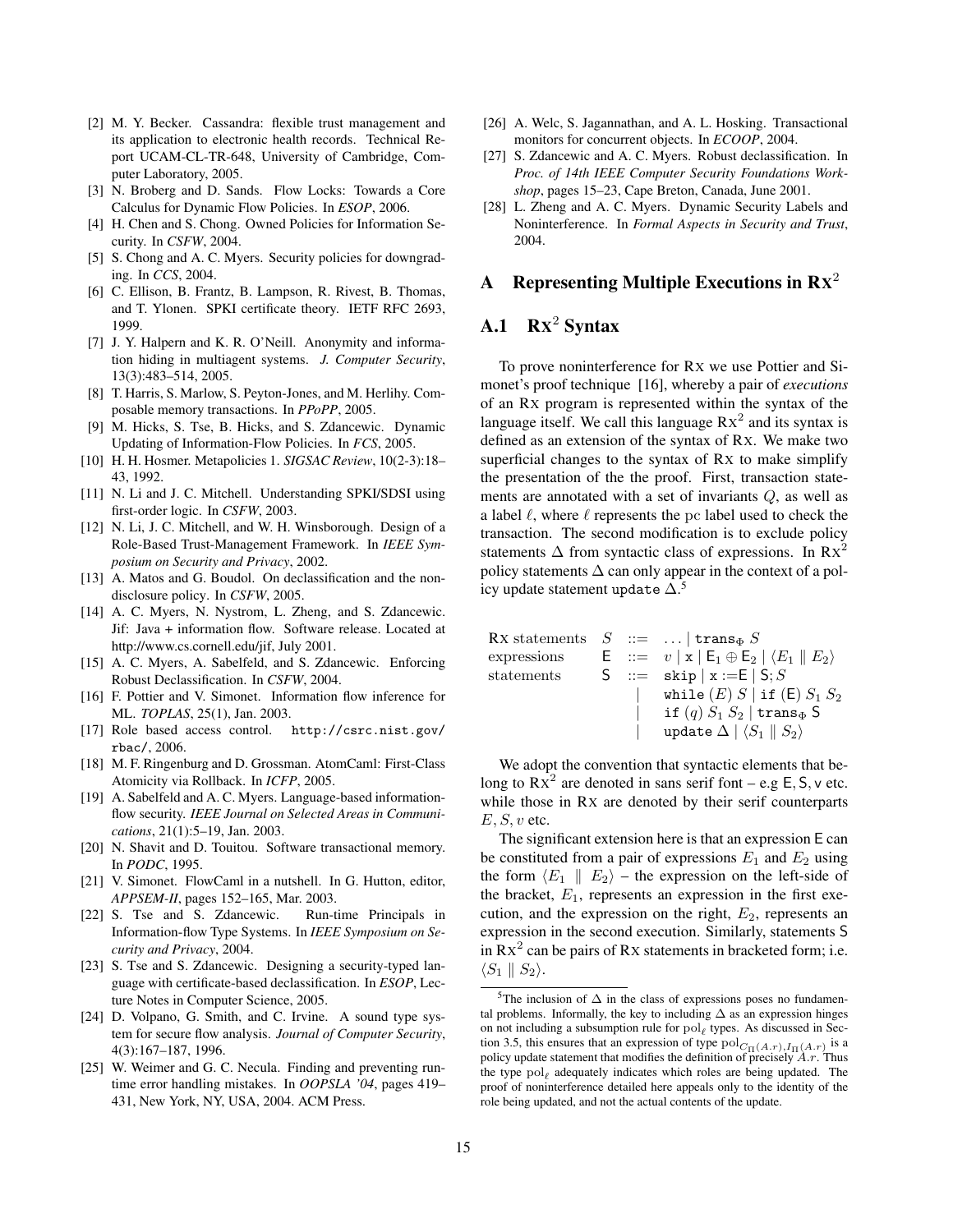An important point to note here is that bracketed statements and expressions cannot be nested within one another. The intention is for bracket terms to represent only *pairs* of executions — a bracket within a bracket does not make sense.

Finally, note that the syntax of  $Rx^2$  does not permit bracketed statements from appearing in all positions. For instance, the while-statement does not contain brackets at all. The reason for this is that our proof of noninterference considers pairs of executions of a *single* RX *program*. These executions make take place in contexts that can differ in their high-security components. The operational semantics of  $Rx<sup>2</sup>$  (in Section A.4) causes bracketed expressions and statements to be introduced as the program is transformed. It will become clear that the operational semantics does not arbitrarily introduce brackets. This precludes the need for brackets in all positions within a statement.

# A.2 Static semantics of  $\mathbf{R} \mathbf{x}^2$

The static sementics of  $Rx^2$  is given in terms of a typing judgment of the form

 $\Omega \vdash S$ 

This judgment is identical to the judgments  $\Omega \vdash S$  presented in Section 3.4, except in its handling of bracket expressions and statements. A minor change in the (T-TR) rule is discussed below.

The purpose of  $Rx^2$  is to represent pairs of executions that differ only in the high-security component of their configurations. The objective is to show that the effects of each execution that are observable by a low-security observer are identical. The semantics of the language are therefore given with respect to an observation level R embodied as a set of roles. To make the presentation of the rules simpler, we classify roles according into three classes according to the observation level, namely  $\rho_L(R,\Pi), \rho_M(R,\Pi)$  and  $\rho_H(R,\Pi)$ . Such a simplification is standard — for instance, in [16] Pottier and Simonet make the assumption of a label hierarchy, with  $L \sqsubseteq H$ .

Role defintions of roles in  $\rho_L(R,\Pi)$  are observable as are memory locations that are labeled with roles in  $\rho_L(R, \Pi)$ . We abbreviate  $\rho_L(R, \Pi)$  as  $\rho_L$  where R and  $\Pi$ are clear from the context. One can think of  $\rho_L$  as being low-security roles. Formally,

$$
\rho_L(R,\Pi) \equiv \{ \rho \mid \exists \rho_R \in R.\Pi \vdash C_{\Pi}(\rho) \sqsubseteq \rho_R \ \land \ \Pi \vdash \rho \sqsubseteq \rho_R \}
$$

The set  $\rho_M(R,\Pi)$  consists of those roles  $\rho$  for which the definition of  $\rho$  is observable, but memory locations labeled  $\rho$  are not observable. We abbreviate this set  $\rho_M$  where the context permits. Formally,

$$
\rho_M(R,\Pi) \equiv \{ \rho \mid \ \exists \rho_R \in R.\Pi \vdash C_{\Pi}(\rho) \sqsubseteq \rho_R \land \}
$$

$$
\forall \rho_R \in R.\Pi \vdash \rho \not\sqsubseteq \rho_R
$$

Finally, the set  $\rho_H(R,\Pi)$  contains those roles  $\rho$  for which neither the definition of  $\rho$  nor memory locations labeled  $\rho$ are observable. We abbreviate  $\rho_H(R,\Pi)$  as  $\rho_H$  where convenient. One can think of  $\rho_H$  as being high-security roles. Formally,

$$
\rho_H(R,\Pi) \equiv \{ \rho \mid \forall \rho_R \in R.\Pi \vdash C_{\Pi}(\rho) \not\sqsubseteq \rho_R \ \land \ \Pi \vdash \rho \not\sqsubseteq \rho_R \}
$$

In the formal definitions of  $\rho_L(R,\Pi)$  etc. above the policy Π is understood to refer to the runtime policy under which the program executes, while  $R$  is the fixed observation level of the low-security observer. Even though the runtime policy is allowed to change, our definition of noninterference allows us to treat the partitioning of the roles into these three sets as unchanging. This is achieved by means of the relation  $dclasR$ ,  $\Pi_1$ ,  $\Pi_2$  introduced in Figure 6 and will be discussed further in Section A.3.

Although all three sets,  $\rho_L$ ,  $\rho_M$ ,  $\rho_H$  are not needed for the static semantics, the proof technique we use relies on the the definition of these three sets in the operational semantics for RX. This usage should become clear in Section A.4.

The typing judgments for  $Rx^2$  are identical to those presented for RX. The additional rules are (T-EBR) and (T-SBR) which handle bracket expressions and statements respectively. In both cases, the rules require that the components of a bracket be checked in a context where the pc is strengthened to be at a high-security level. Since the bracketed terms represent the divergent parts of the two executions, this condition forces divergent parts of the computation to not contain any effects observable to the low-security observer.

The (T-TR) rule given here differs slightly from the one given for RX. In this report, we consider transaction statements trans $\Phi S$  to be labeled with a program counter label as well as a set of invariants. This permits a simplification of the operational semantics of  $Rx^2$  which relies on the program counter annotation on transactions. This annotation serves no purpose in the semantics of RX and was therefore omitted in our presentation in the prior sections. The content of the rule however remains unchanged — that is, the program counter annotation that appears on the transaction must be the same as the pc that is used to type-check the transaction.

# A.3  $\mathbf{R} \mathbf{X}^2$  Configurations and Observability

 $Rx<sup>2</sup>$  programs represent the execution of two Rx programs that differ only in the high-security parts of their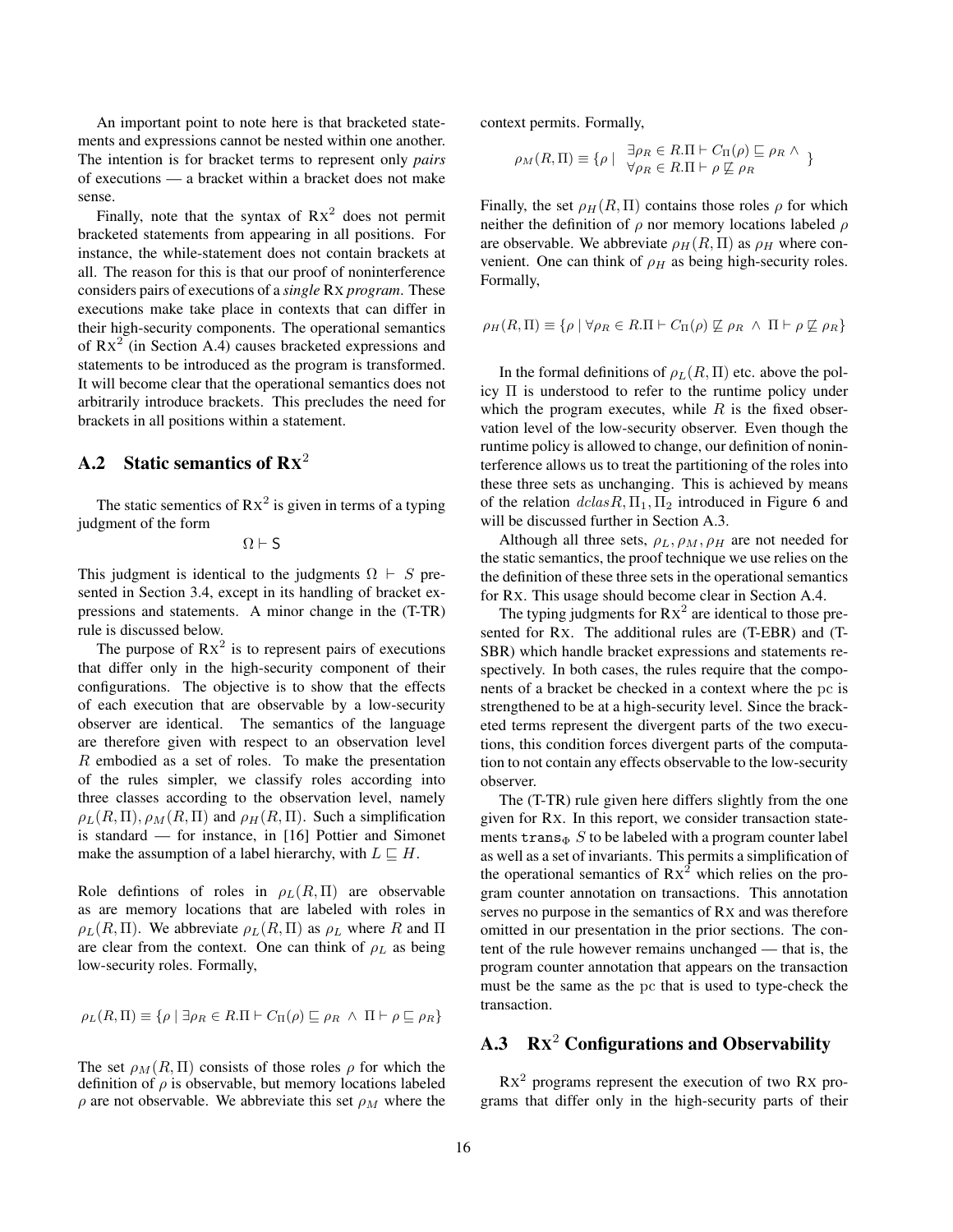$$
lab(\Delta) = \bigcup_{add (s), add (s) \in \Delta} lab(roledef(s)) \quad lab(Q) = \bigcup_{q \in Q} lab(q)
$$
\n
$$
lab(L_1 \subseteq L_2) = lab(L_1) \sqcup lab(L_2) \qquad lab(\cap(p)) = lab(\rho)
$$
\n
$$
lab(\cap(p)) = lab(\rho)
$$
\n
$$
lab(\rho) = (C_{\Pi}(\rho), I_{\Pi}(\rho))
$$
\n
$$
\Omega := \Gamma; pc; Q; \Phi
$$
\n
$$
\Omega \vdash E : \ell
$$
\n
$$
\Omega \vdash E_1 : \ell_1
$$
\n
$$
\Omega \vdash E_2 : \ell_2
$$
\n
$$
\Omega \vdash E_2 : \ell_2
$$
\n
$$
\Omega \vdash E_1 : \ell_1
$$
\n
$$
\Omega \vdash E_2 : \ell_2
$$
\n
$$
\Omega \vdash E_2 : \ell_1 \sqcup \ell_2
$$
\n
$$
\Omega \vdash E_1 : \ell_1
$$
\n
$$
\Omega \vdash E_2 : \ell_2
$$
\n
$$
\Omega \vdash E_2 : \ell_1 \sqcup \ell_2
$$
\n
$$
\Omega \vdash E_1 : \ell_1
$$
\n
$$
\Omega \vdash E_1 : \ell_1
$$
\n
$$
\Omega \vdash E_2 : \ell_1 \sqcup \ell_2
$$
\n
$$
\Omega \vdash E_2 : \ell_1 \sqcup \ell_2
$$
\n
$$
\Omega \vdash E_1 : \ell_1
$$
\n
$$
\Omega \vdash E_1 : \ell_1
$$
\n
$$
\Omega \vdash E_1 : \ell_1
$$
\n
$$
\Omega \vdash E_2 : \ell_1 \sqcup \ell_2
$$
\n
$$
\Omega \vdash E_2 : \ell_1 \sqcup \ell_2
$$
\n
$$
\Omega \vdash E_1 : \ell_1
$$
\n
$$
\Omega \vdash E_2 : \ell_1 \sqcup \ell_2
$$
\n
$$
\Omega \vdash E_2 : \ell_1 \sqcup \ell_2
$$
\n
$$
\Omega \vdash E_1 : \ell_1
$$
\n
$$
\Omega \vdash E_2 : \ell_1 \sqcup \ell_2
$$
\n<math display="block</math>

## **Figure 7. Static Semantics of** RX 2

configurations. As such, a configuration of an  $Rx^2$  program must represent a pair of RX configurations. In this section, we define the form of  $C$ , the context in which an  $Rx<sup>2</sup>$  program executes. We also extend the definition of trace observability given in Figure 6 to cover pairs of configurations.

The definition of C the configuration of an  $Rx^2$  program is shown in the top part of Figure 8. It extends the definition of  $\mathcal{E}$ , the configuration of an Rx program given in Section 3.3.

We prove noninterference by relating execution traces of well-formed configurations, restricted to an attacker's level of observation. An *execution* of a configuration  $(\mathcal{E}_0, S_0)$  (where  $\mathcal{E}_0 = (\Pi, M, \Psi)$ ) is written  $\langle \mathcal{E}_0, S_0 \rangle$ and denotes a (possibly infinite) sequence of configurations  $\mathcal{E}_0, \ldots, \mathcal{E}_n, \ldots$  and programs  $S_0, \ldots, S_n, \ldots$  such that  $(\mathcal{E}_i, S_i) \longrightarrow (\mathcal{E}_{i+1}, S_{i+1})$ . The sequence of configurations  $\mathcal{E}_0, \ldots, \mathcal{E}_n, \ldots$  is called the *trace* and is written  $\text{Tr}(\langle \mathcal{E}_0, S_0 \rangle)$ . We write  $\alpha$  to denote a (possibly empty) sequence of configurations, and  $\mathcal{E}$ ,  $\alpha$  to denote the concatenation of a single configuration and a sequence.

We define the attacker's observation level as a set of roles

R. The restriction of a trace  $\alpha$  to observation level R is written  $\alpha|_R$ , and is defined in Figure 6. As long as the policy remains unchanged, a restricted trace consists of a restriction to each configuration element of the trace (the "otherwise" clause of the  $(\mathcal{E}_1, \mathcal{E}_2, \alpha)|_R$  definition of the figure). In doing so, we restrict the view of memory according the policy Π and the  $\Omega$ . Tused to type check the initial program. We restrict the policy according to the metapolicy  $C_{\Pi}(\rho)$ , which must satisfy the condition described in Section 3.5. However, if a policy update results in a declassification then the trace is truncated (the first clause of the  $(\mathcal{E}_1, \mathcal{E}_2, \alpha)|_R$  definition of the figure).

Given the definitions of  $\rho_L$ ,  $\rho_M$  and  $\rho_H$  from Section A.2 we can now examine in detail the definition of  $dclas(R, \Pi_1, \Pi_2)$  given in Figure 6 and repeated here:

$$
dclas(R, \Pi_1, \Pi_2) \equiv (\rho_L(R, \Pi_2) \cap \rho_M(R, \Pi_1)) \cup
$$
  

$$
(p_L(R, \Pi_2) \cap \rho_H(R, \Pi_1)) \cup
$$
  

$$
(\rho_M(R, \Pi_2) \cap \rho_H(R, \Pi_1))
$$

Let us examine the last term  $((\rho_M(R, \Pi_2) \cap \rho_H(R, \Pi_1)))$ first. Recall that roles  $\rho$  in  $\rho_M$  are those for which the definition of  $\rho$  is observable, but a memory location x, with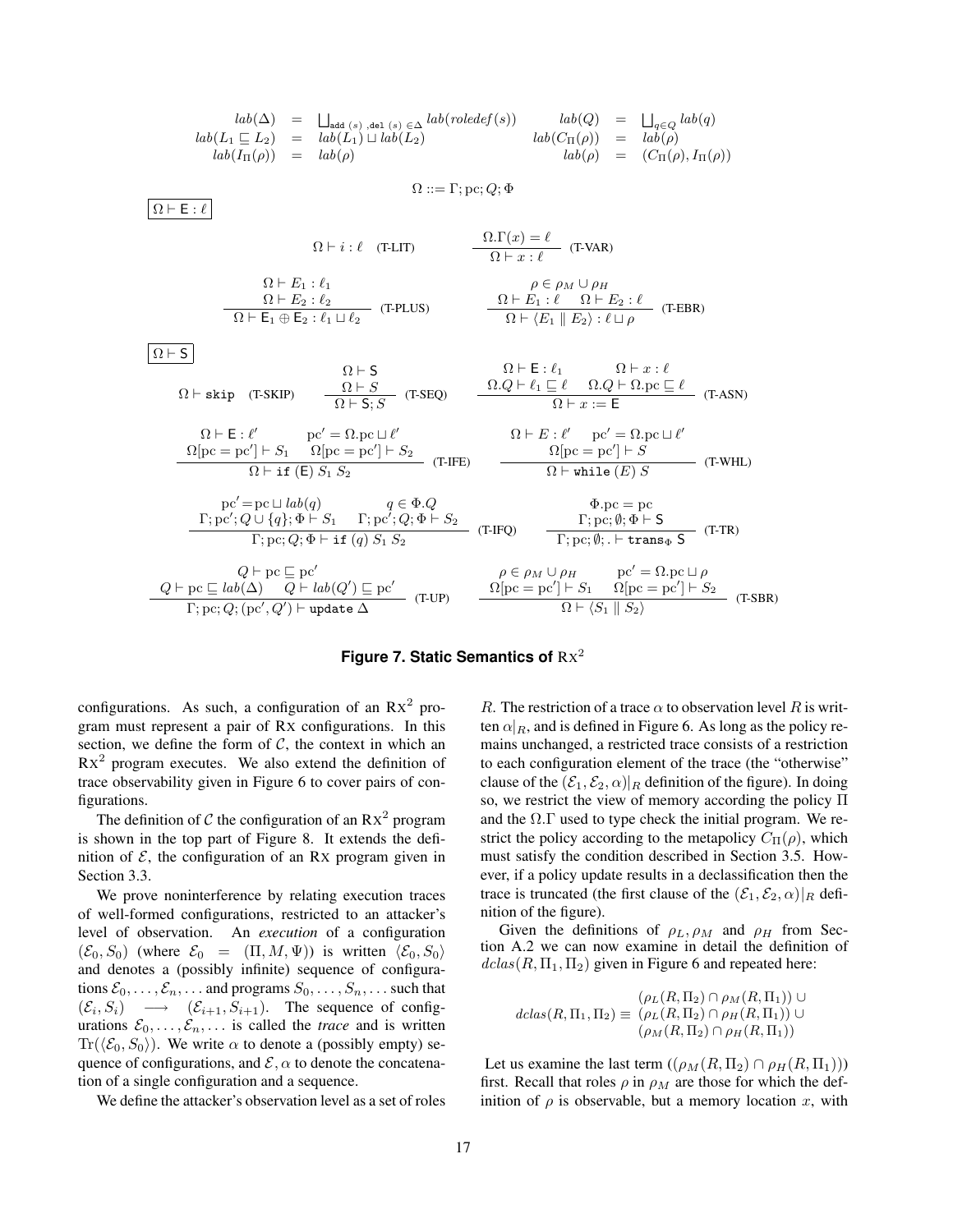$Rx^2$  Configuration : policy stmt.  $\mathsf{s} \ := \ s \mid \langle s_1 \parallel s_2 \rangle$ policy  $\Pi := \{s_1, \ldots, s_n\}$ values  $\mathsf{v} \ ::= v \mid \langle v_1 \parallel v_2 \rangle$ memory  $M := \{(x_1, v_1), \ldots, (x_n, v_n)\}\$ one snapshot ∗  $::= \ . \ | (M, S)$ snapshot  $\Psi ::=$  $^*$   $\mid \langle \Psi_1^* \parallel \Psi_2^* \rangle$ configuration  $C := \Pi; M; \Psi$ 

Values  $|v|_i$ 

 $\lfloor v \rfloor_0 \equiv v \qquad |v|_i \equiv v \qquad |\langle v_1 \parallel v_2 \rangle|_i \equiv v_i$ 

Policy  $\lceil \Pi \rceil_i$ 

 $\lfloor \Pi \rfloor_0 \equiv \Pi$   $\lfloor \emptyset \rfloor_i = \emptyset$   $\lfloor \{s\} \cup \Pi \rfloor_i = \{s\} \cup \lfloor \Pi \rfloor_i$  $\lfloor \{ \langle s_1 | | s_2 \rangle \} \cup \Pi \rfloor_i = \{ s_i \} \cup \lfloor \Pi \rfloor_i$ 

**Memory**  $[M]_i$ 

 $[M]_0 = M$   $[\emptyset]_j = \emptyset$   $[\{(x, i)\} \cup M]_j = \{(x, i)\} \cup [M]_j$  $\lfloor \{(x, \langle i_1 \parallel i_2 \rangle)\} \cup M \rfloor_j = \{(x, i_j)\} \cup [M]_j$ 

Transaction snapshot  $|\Psi|_i$ 

 $|\Psi|_0 \equiv \Psi$  $*|_i \equiv \Psi^*$  $\lfloor \langle \Psi_1^* \parallel \Psi_2^* \rangle \rfloor_i \equiv \Psi_i^*$ 

Configuration  $|C|_i$  $|(\Pi, M, \Psi)|_i \equiv (|\Pi|_i, |M|_i, |\Psi|_i)$ 

## **Figure 8.** RX 2 **configurations and projections.**

 $\Gamma(x) = \rho$  is not observable. Neither the role definitions nor locations labeled with roles in  $\rho_H$  are observable. The intersection of the two sets of roles is non-empty when some role  $\rho$  for which neither policy nor memory was observable under the policy  $\Pi_1$ , has its definition only revealed under  $\Pi_2$ . Thus, this term captures declassifications that reveal information about policy only. Similarly, the term  $\rho_L(R, \Pi_2) \cap \rho_M(R, \Pi_1)$  represents declassification of memory only — i.e. a role  $\rho$  for which only the definition was observable under  $\Pi_1$ , under  $\Pi_2$  has its corresponding memory locations revealed also. Finally,  $\rho_L(R, \Pi_2) \cap \rho_H(R, \Pi_1)$ represents declassifications that reveal both the contents of memory as well as policy. Obviously,  $dclas(R, \Pi_1, \Pi_2)$  is parameterized with respect to an observation level R. Thus, declassifications that occur within a set  $\rho_M$  or within  $\rho_H$  do not reveal any information to the R-observer.

We say that an execution  $\langle \mathcal{E}, S \rangle$  contains a declassification when  $\mathcal{E}, S \longrightarrow^* \mathcal{E}_1, S_1 \longrightarrow \mathcal{E}_2, S_2$  and  $dclas(R, \mathcal{E}_1.\Pi, \mathcal{E}_2.\Pi) \neq \emptyset.$ 

In Figure 9 we define the observability for configurations of  $Rx^2$  programs. Recall that we are using  $Rx^2$  to reason about pairs of program executions that are identical in the parts of their configuration observable to a low-security observer. We proceed by defined a well-formedness condition for  $\mathcal C$  that requires precisely this condition — the lowobservable parts of  $C$  should be identical for both execuPolicy  $\Pi_R$ :  $\prod_{R} \equiv \lfloor \prod_{1} \rfloor_R \oplus \lfloor \prod_{2} \rfloor_R$  where  $\Pi_1 \oplus \Pi_2 \equiv \begin{array}{c} \end{array}$  $s\in\Pi_1\cap\Pi_2$  $s \cup$  []  $s\in\Pi_1\setminus\Pi_2$  $\langle s | | \cdot \rangle \cup |$  $s\in\Pi_2\backslash\Pi_1$  $\langle \cdot | |s \rangle$ 

**Memory**  $M|_{R,\Pi}$  :<br> $M|_{R,\Pi} \equiv [M]_1|_{R,|\Pi|_1} \oplus [M]_2|_{R,|\Pi|_2}$  $M|_{R,\Pi} \equiv [M]_1|_{R,[\Pi]_1} \oplus [M]_2|_{R,[\Pi]_2}$  where  $M_1 \oplus M_2 \equiv \begin{bmatrix} \end{bmatrix}$  $\sqrt{2}$  $\int$  $\downarrow$ { $x$ }  $M_1(x) = M_2(x)$  $\langle M_1(x) \parallel M_2(x)\rangle$   $M_1(x) \neq M_2(x)$  $\langle x \mid \cdot \rangle$   $x \in dom(M_1) \setminus dom(M_2)$  $\langle \cdot | | x \rangle$   $x \in dom(M_2) \setminus dom(M_1)$ 

**Transaction snapshot**  $\Psi|_{R,\Pi}$ :  $(M, S)|_{R,\Pi} \equiv (M|_{R,\Pi}, S)$  $\langle \Psi_1^* \parallel \Psi_2^* \rangle|_{R,\Pi} \equiv \langle \Psi_1^*|_{R,\Pi} \parallel \Psi_2^*|_{R,\Pi} \rangle$ 

Configuration  $\mathcal{C}|_R$ :  $(\Pi, M, \Psi)|_{R} \equiv (\Pi|_{R}, M|_{R,\Pi}, \cdot)$ 

## Figure 9. Observability of  $Rx^2$  configurations.

tions. For this purpose, Figure 9 extends the definitions of observability in Figure 6 to include pairs of configurations.

The observability of C relies on the operator  $|\cdot|_i$  which restricts the configuration component to the parts relevant to the *i*th execution. For instance  $\left|\Pi\right|$  contains only the policy statements in  $\Pi$  that are relevant to the *i*th execution, where  $i \in \{1,2\}$ ; similarly  $|M|_i$  refers only to the contents of memory that are relevant to the ith execution. To define the observability of  $\Pi$  and M we use the operator  $\oplus$  to combine the results of observability relation in each execution.

We extend Definition 8 to obtain a well-formedness condition for  $Rx^2$  configurations.

**Definition 11** (Well-formed C). A configuration  $C =$ (Π, M, Ψ) *is well-formed with respect to a context* Ω *and a set of roles* R, denoted  $\Omega \models_R \mathcal{C}$ , if and only if all of the *following are true:*

 $dom(\mathsf{M}) \equiv dom(\Omega.\Gamma) \quad \wedge \quad \forall x.\Omega \vdash \mathsf{M}(x) : \Omega.\Gamma(x) \qquad (1)$ 

$$
\forall q \in \Omega. Q \quad [\Pi]_1 \vdash q \land [\Pi]_2 \vdash q \tag{2}
$$

if for  $i \in \{1,2\}$   $\lfloor \Psi \rfloor_i = (M', \text{trans}_{\Phi} S')$  then  $\Omega \vdash \texttt{trans}_\Phi \; \mathsf{S}'$ 

$$
dom(\mathsf{M}') = dom(\Omega.\Gamma) \land \forall x.\Omega \vdash \mathsf{M}'(x) : \Omega.\Gamma(x) \quad (3.2)
$$
  

$$
\forall x. [\mathsf{M}(x)]_i \neq [\mathsf{M}'(x)]_i \Rightarrow
$$

(3.1)

$$
\exists Q' \subseteq \Phi.Q. \forall q \in Q'.
$$

$$
\begin{array}{c}\n[\Pi]_i \vdash q \land Q' \vdash \Omega.\text{pc} \sqsubseteq \Omega.\Gamma(x) \\
[\mathcal{C}]_1|_R \equiv [\mathcal{C}]_2|_R\n\end{array} \tag{3.3}
$$

It should be clear that Definition 11 is closely related to Definition 8. The most significant difference is the addition of clause (4) which requires that the pair of RX configurations embedded in  $\mathcal C$  are observationally equivalent.

Clauses (1) and (3.2) have been strengthened to ensure that values stored in memory can be typed according to the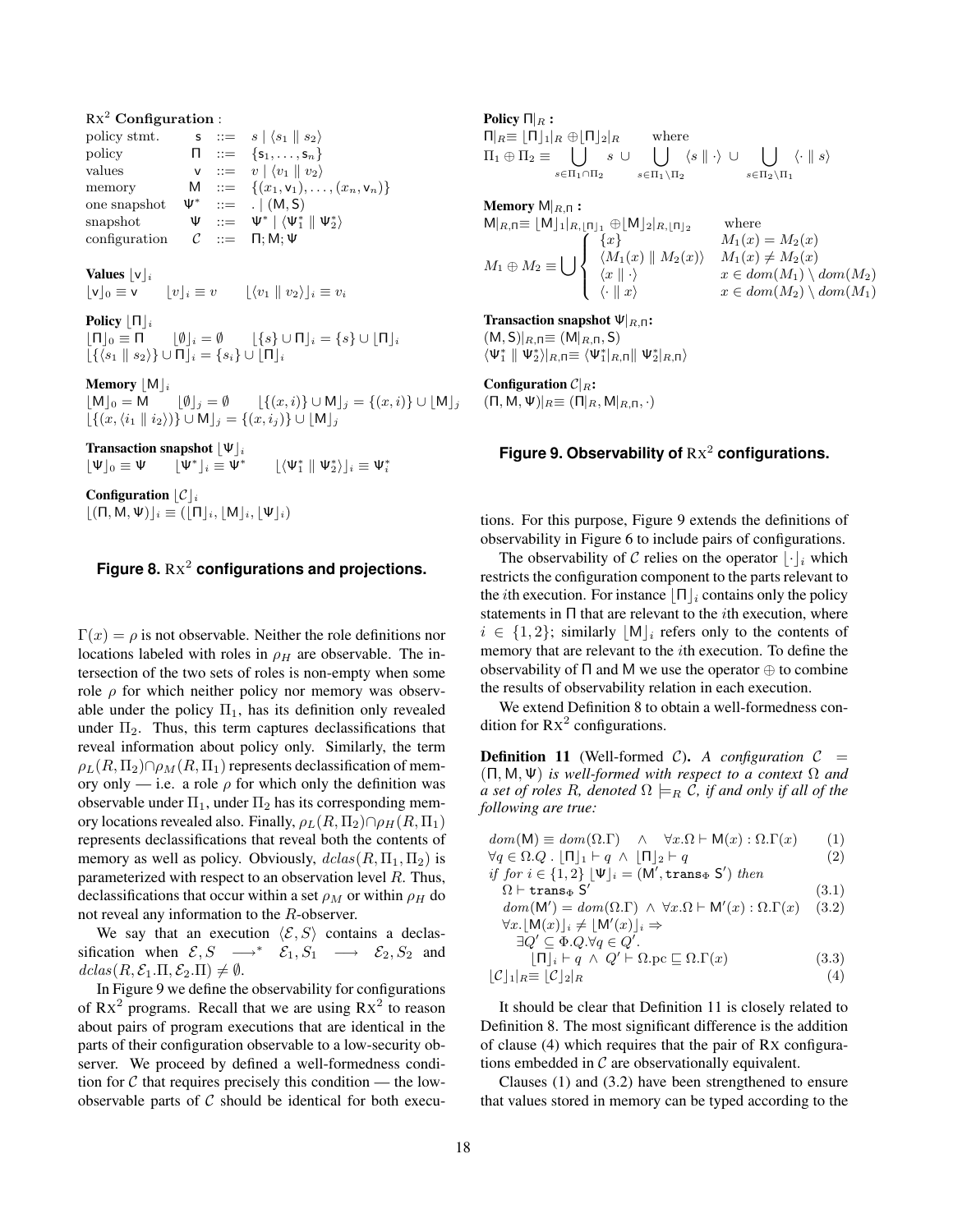labels assigned to the location. The need for this can be seen by examining the type-rules (T-LIT) and (T-EBR). (T-LIT) is used to type non-bracket values  $v$ , and clearly these values can be assigned any label whatsoever. In particular, a value  $v$  stored in location  $x$  can always be given the label  $\Gamma(x)$ . However, a pair of values  $\langle v_1 \parallel v_2 \rangle$  must be typed using the rule (T-EBR), which forces the label assigned to this expression to be in  $\rho_M \cup \rho_H$ . The intuition here is that memory locations whose contents differ in each of the pair of configurations must be high-security locations. While clause (4) ensures observational equivalence, clauses (1) and (3.2) ensure that the  $Rx^2$  representation of a pair of configurations does not gratuitously introduce bracket expressions of the form  $\langle v \parallel v \rangle$  into low-security locations in memory.

The final difference is a strengthening of clause (3.3). Recall the form of clause (3.3) in Definition 8, reproduced here:

$$
\forall x. M(x) \neq M'(x) \Rightarrow \Pi \vdash \Omega. \text{pc} \sqsubseteq \Omega. \Gamma(x)
$$

This clause enforces the condition that all memory effects of a transaction are bounded below by the pc label that was used to check the transaction. This condition allows us to show that the effects to memory that take place when a transaction is rolled-back does not leak any information. This requirement is strengthened in Definition 11 so that, not only are the effects bounded below by the pc, but that this is provable using the static judgment  $Q \vdash \ell_1 \sqsubseteq \ell_2$ . From the soundness of the static label ordering judgment (Lemma 9), we that clause (3.3) in Definition 11 is a strictly stronger condition than that shown in Definition 11. This stronger form permits a more direct proof of subject reduction. We show that this stronger form of the clause is preserved during execution.

# A.4 Operational Semantics of  $\mathbf{R} \mathbf{x}^2$

The operational semantics of  $Rx^2$  are presented in Figure 4. The judgment S  $\frac{1}{i}$  C  $\longrightarrow$  S'  $\frac{1}{i}$  C' defines a set of rewriting rules for the program S executing in a context C. The index  $i \in \{0, 1, 2\}$  indicates the execution in which the step occurs. When  $i = 0$  the the step of computation occurs in both executions; when  $i = 1$  the step occurs in the leftside of the bracken; and when  $i = 2$  the step is taken in the right side of the bracket.

The semantics mimics the behavior of the semantics of RX on two configurations. In doing so, care must be taken to ensure that the effects of one execution are limited to the configuration of that execution only. For this reason, we define the helper functions  $update_i, updpsi_i, updpi_i, rollback_i$  to ensure that the result of effect-ful steps of computation are confined to the appropriate part of the configuration. Similarly, operations that read parts of the configuration must do so from the part appropriate to the execution. For instance, in the (E-VAR) rule, the contents of the memory location  $M(x)$  is projected using  $|\cdot|_i$  before it is read.

The rules in Figure A.4 augment those in Figure 4. The lifting rules have no computational content. They only serve to allow computation to proceed in cases where the steps taken by the two executions are not identical. For instance, the (IFV) rule of Figure 4 only applies to if-statements where an Rx value  $v$  appears in the guard. The rule (L-IFE) applies in the case where a bracketed value v appears in the guard. In this case, the brackets around the expression in the guard are "lifted" to include the if-statement itself. As a result, each subexecution can now take a step. Note that if the intention of the  $Rx^2$  semantics is only to simulate a pair of RX executions, then it is always permissible to introduce lift brackets. Designing the semantics such that brackets are introduced only where essential is key to obtaining a proof.

The following lemma states that these semantics are sound.

Lemma 12. *Given an* RX *program* S *and two configurations*  $\mathcal{E}_1$  *and*  $\mathcal{E}_2$  *such that*  $\mathcal{E}_1 |_{R} = \mathcal{E}_2 |_{R}$ *, then there exists an*  $Rx^2$  configuration C such that  $\lfloor C \rfloor_i = \mathcal{E}_i$ . Further*more, if there are finite declassification free sub-executions*  $(\mathcal{E}_1, S) \longrightarrow^* (\mathcal{E}'_1, S')$  and  $(\mathcal{E}_2, S) \longrightarrow^* (\mathcal{E}'_2, S'')$  then there *there exists a finite sub-execution S*  $/$   $\beta$   $\mathcal{C}$   $\longrightarrow$   $*$  S  $/$   $\beta$   $\mathcal{C}'$  *such that*  $\lfloor \mathcal{C}' \rfloor_i = \mathcal{E}'_i$  *for*  $i \in \{1, 2\}$ *, and vice-versa.* 

The proof of this statement is, for the most part, entirely straightforward. Two rules in Figure 4 need special care — (IFQ-0) and (TR0). Both these rules inspect the roles that appear in the program text, either in queries or in the annotations that are on trasnactions. Since the semantics of  $Rx^2$ is only for the purposes of a proof, this is reasonable. The semantics of RX contain no such checks. We describe here the purpose of these rules, and then show how an alternative formulation of the static semantics of  $Rx^2$  could eliminate these rules.

The soundness of the premise of (IFQ-0) requires that a query q that refers only to observable roles (roles $(q) \subseteq$  $\rho_L \cup \rho_M$ ) has the same result when evaluated under policies that are observationally equivalent. Given that this condition holds, (IFQ-0) states that since the result of the query is the same, both executions take the same branch of the ifstatement and therefore no brackets need to be introduced. In contrast, (L-IFQ) is a lifting rule that states that if a query contains a role that is not observable then, since the result of the query can be different in each execution, a bracketed statement is introduced. Lemma 13 states that the conditions required of a choice of metapolicy are sufficient to guarantee this requirement. Later, we also state and prove Lemma 20 for a specific choice of metapolicy based on the delegation relation.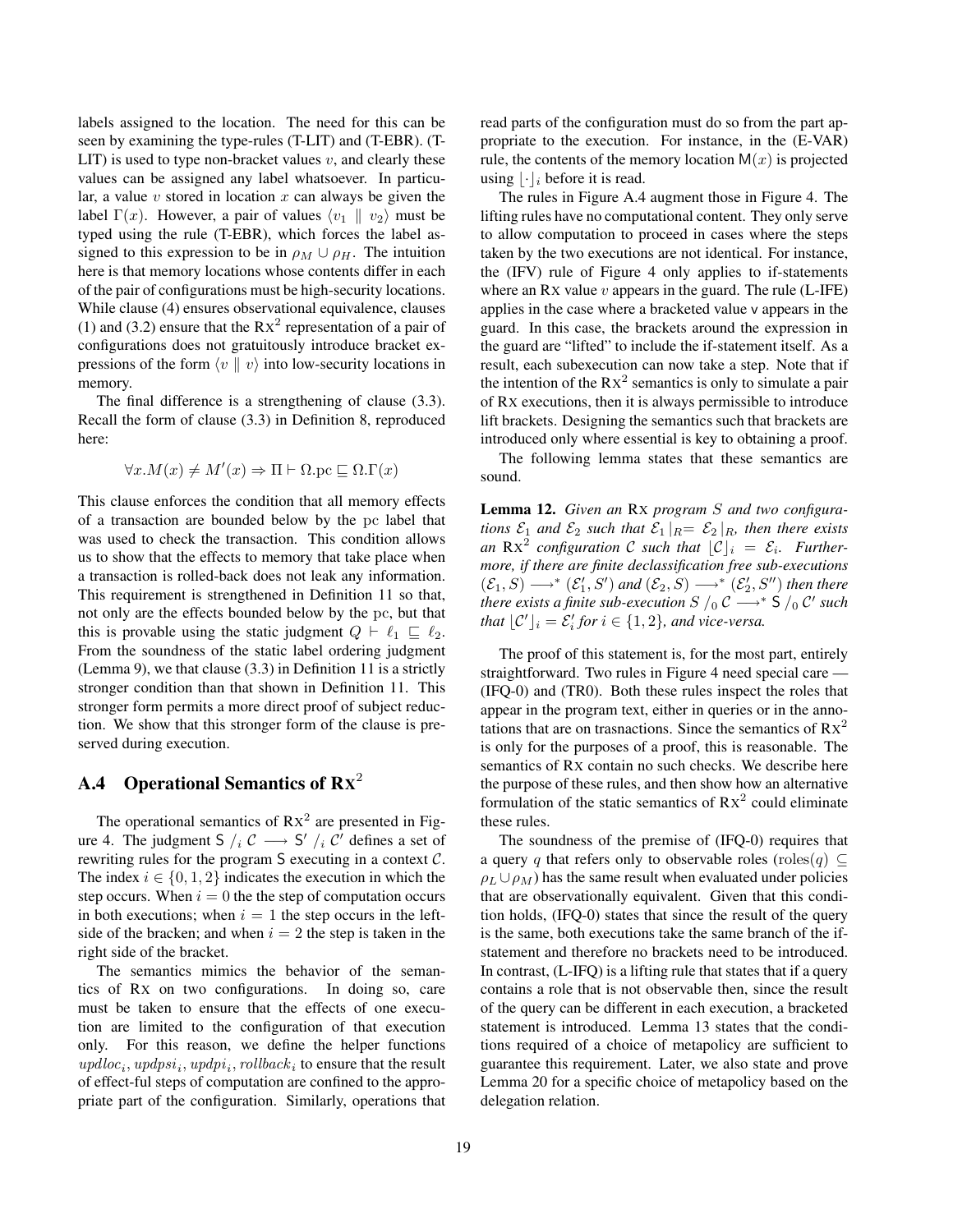$$
\frac{[\mathcal{CM}(x)]_i = v}{x/i C \rightarrow v/i C} \quad (E-VAR) \quad \frac{E_1/i C \rightarrow E'_1/i C}{E_1 \oplus E_2/i C \rightarrow E'_1 \oplus E_2/i C} \quad (E-ADK) \quad \frac{E_2/i C \rightarrow E'_2/i C}{v \oplus E_2/i C \rightarrow v \oplus E'_2/i C} \quad (E-ADR)
$$
\n
$$
\frac{v = v_1[\oplus]v_2}{v_1 \oplus v_2/i C \rightarrow v/i C} \quad (E-ADV) \quad \frac{S/i C \rightarrow S'/i C'}{S; S/i C \rightarrow S'; S/i C'} \quad (E-SEQ) \quad \text{skip}; S/i C \rightarrow S/i C \quad (E-SKP)
$$
\n
$$
\frac{E/i C \rightarrow E/i C}{x := E/i C \rightarrow x := E'/i C} \quad (E-ASE) \quad \frac{C' = C[M = updloc_i(x, v, C.M)]}{x := v/i C \rightarrow \text{skip}; v / (C \rightarrow \text{skip})} \quad (E-ASV)
$$
\n
$$
\frac{E/i C \rightarrow E/i C}{x := E/i C \rightarrow x := E'/i C} \quad (E-ASE) \quad \frac{C' = C[M = updloc_i(x, v, C.M)]}{x := v/i C \rightarrow \text{skip}; v / (C \rightarrow \text{skip})} \quad (E-ASV)
$$
\n
$$
\frac{E/i C \rightarrow E/i C}{\text{if } (E) S; S_2/i C \rightarrow (E-IFE)} \quad \frac{(v \neq 0 \Rightarrow j = 1)}{(v = 0 \Rightarrow j = 2)} \quad (E-IFV) \quad \text{if } (E) \{S; \text{while } (E) S \} \text{skip}; v / (C \rightarrow \text{for } (E-WHA) \text{if } (E) S \} \text{skip}; v / (C \rightarrow \text{for } (E-WHA) \text{if } (E) S \} \text{skip}; v / (C \rightarrow \text{for } (E-WHA) \text{if } (E) S \} \text{skip}; v / (C \rightarrow \text{for } (E-WHA) \text{if } (E) S \} \text{skip}; v / (C \rightarrow \text{for } (E-WHA) \text{if } (E) S \} \text{skip}; v / (C \rightarrow \text{for } (E-WHA) \text{if } (E) S \} \text{skip}; v / (C \rightarrow \text{for } (E-WHA) \text{if
$$

$$
\frac{\mathsf{S}/_i \mathcal{C} \rightsquigarrow \mathsf{S}^{\prime}/_i \mathcal{C}^{\prime}}{\mathsf{S}; S /_i \mathcal{C} \rightsquigarrow \mathsf{S}^{\prime}/_i \mathcal{C}^{\prime}} \quad (\text{R-SEQ}) \qquad \frac{\mathsf{S}/_i \mathcal{C} \rightsquigarrow \mathsf{S}^{\prime}/_i \mathcal{C}^{\prime}}{\mathsf{trans}_{\Phi} \mathsf{S}/_i \mathcal{C} \longrightarrow \mathsf{S}^{\prime}/_i \mathcal{C}^{\prime}} \quad (\text{E-TR4}) \qquad \frac{\{i,j\} = \{1,2\} \quad S_j^{\prime} = S_j}{\langle S_1 \parallel S_2 \rangle /_0 \mathcal{C} \longrightarrow \langle S_1^{\prime} \parallel S_2^{\prime} \rangle /_i \mathcal{C}^{\prime}} \quad (\text{E-BRK})
$$

where

$$
\Pi \vdash q \iff [\Pi]_1 \vdash q \land [\Pi]_2 \vdash q \qquad \mathit{dclas}^2(R, \Pi_1, \Pi_2) \equiv \mathit{dclas}(R, [\Pi_1]_1, [\Pi_2]_1) \cup \mathit{dclas}(R, [\Pi_1]_2, [\Pi_2]_2)
$$

$$
\mathit{roles}(L_1 \sqsubseteq L_2) = \mathit{roles}(L_1) \cup \mathit{roles}(L_2) \qquad \mathit{roles}(\rho) = \{\rho\} \qquad \mathit{roles}(C_{\Pi}(\rho)) = \{\rho\} \qquad \mathit{roles}(I_{\Pi}(\rho)) = \{\rho\}
$$

$$
\Pi \pm^i \Delta \equiv \left(\lfloor \Pi \rfloor_i \cup \{s \mid \text{add}\ (s) \ \in \Delta\} \setminus \{s \mid \text{del}\ (s) \ \in \Delta\}\right)
$$

| \n $\text{update}_0(x, v, M)$<br>\n $\text{update}_1(x, v, M)$<br>\n $\text{update}_2(x, v, M)$<br>\n $\text{update}_3(D, \Delta)$<br>\n $\text{update}_4(D, \Delta)$<br>\n $\text{update}_5(D, \Delta)$<br>\n $\text{update}_6(D, \Delta)$<br>\n $\text{update}_7(D, \Delta)$<br>\n $\text{update}_8(D, \Delta)$<br>\n $\text{update}_9(D, \Delta)$<br>\n $\text{update}_9(D, \Delta)$<br>\n $\text{update}_9(D, \Delta)$<br>\n $\text{value}_2(D, \Delta)$<br>\n $\text{value}_2(D, \Delta)$<br>\n $\text{value}_3(D, \Delta)$<br>\n $\text{value}_3(D, \Delta)$<br>\n $\text{value}_3(D, \Delta)$<br>\n $\text{value}_4(D, \Delta)$<br>\n $\text{value}_5(D, \Delta)$<br>\n $\text{value}_7(D, \Delta)$<br>\n $\text{value}_7(D, \Delta)$<br>\n $\text{value}_8(D, \Delta)$<br>\n $\text{value}_7(D, \Delta)$<br>\n $\text{value}_8(D, \Delta)$<br>\n $\text{value}_9(D, \Delta)$<br>\n $\text{value}_9(D, \Delta)$<br>\n $\text{value}_9(D, \Delta)$<br>\n $\text{value}_9(D, \Delta)$<br>\n $\text{value}_9(D, \Delta)$<br>\n $\text{value}_9(D, \Delta)$<br>\n $\text{value}_9(D, \Delta)$<br>\n $\text{value}_9(D, \Delta)$<br>\n $\text{value}_9(D, \Delta)$<br>\n $\text{value}_9(D, \Delta)$<br>\n $\text{value}_9(D, \Delta)$<br>\n $\text{value}_9(D, \Delta)$<br>\n $\text{value}_9(D, \Delta)$<br>\n $\text{value}_9(D, \Delta)$<br>\n $\text{value}_9(D, \Delta)$<br>\n $\text{value}_9(D, \Delta)$<br>\n $\text{value}_9(D, \Delta)$<br>\n $\text{value}_9(D, \Delta$ |
|---------------------------------------------------------------------------------------------------------------------------------------------------------------------------------------------------------------------------------------------------------------------------------------------------------------------------------------------------------------------------------------------------------------------------------------------------------------------------------------------------------------------------------------------------------------------------------------------------------------------------------------------------------------------------------------------------------------------------------------------------------------------------------------------------------------------------------------------------------------------------------------------------------------------------------------------------------------------------------------------------------------------------------------------------------------------------------------------------------------------------------------------------------------------------------------------------------------------------------------------------------------------------------------------------------------------------------------------------------------------------------------------------------------------------------------------------------------------------------------|
|---------------------------------------------------------------------------------------------------------------------------------------------------------------------------------------------------------------------------------------------------------------------------------------------------------------------------------------------------------------------------------------------------------------------------------------------------------------------------------------------------------------------------------------------------------------------------------------------------------------------------------------------------------------------------------------------------------------------------------------------------------------------------------------------------------------------------------------------------------------------------------------------------------------------------------------------------------------------------------------------------------------------------------------------------------------------------------------------------------------------------------------------------------------------------------------------------------------------------------------------------------------------------------------------------------------------------------------------------------------------------------------------------------------------------------------------------------------------------------------|

Figure 10. Operational semantics of 
$$
Rx^2
$$
 excluding lifting rules.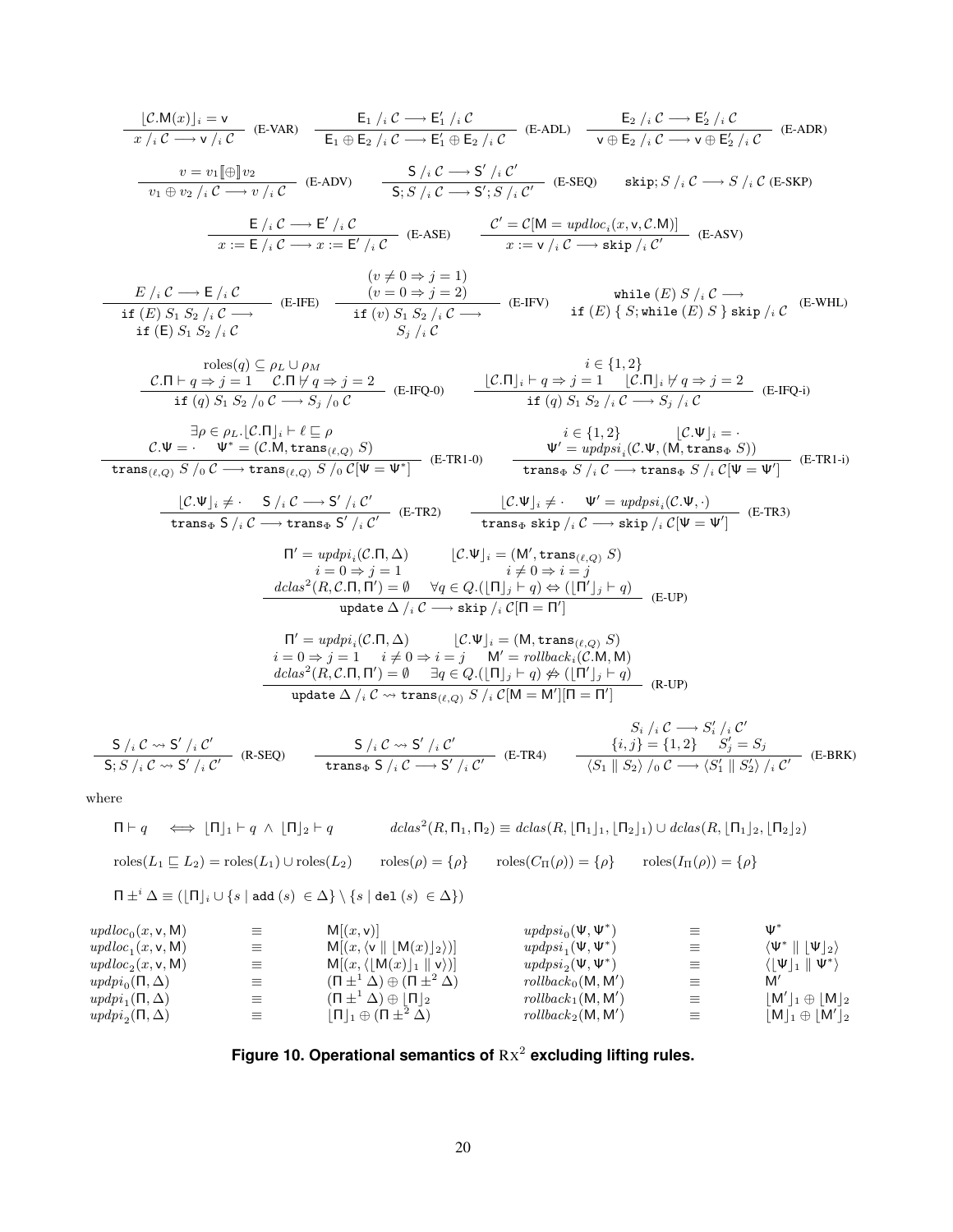The rules (TR-0) and (L-TR) are similar to (IFQ-0) and (L-IFQ) in that, like (IFQ-0), (TR-0) prevents the introduction of brackets in the case where the transaction mentions only low-security policy queries and updates — the condition that the label  $\ell$  mentioned on the transaction statement is "low-security" ( $\ell \sqsubseteq \rho \quad \rho \in \rho_L$ ) ensures that all policy queries and update statement refer only to roles in  $\rho_L \cup \rho_M$ . Lemma 14 guarantees that in such a case, the effect of every non-declassifying update statement is the same in both executions. Thus, no brackets need to be introduced. The lifting rule (L-TR), like (L-IFQ), introduces a brackets if this condition is not met since the result of updates in the two executions need not be identical.

An alternative approach to introducing these role inspections in the operational semantics of  $Rx^2$  would have been to change the form of the static semantics. We could have defined the static semantics of  $Rx^2$  to be a compilation process where the input RX program is transformed to introduce bracket expressions where necessary. The form of such a judgment, and a rule in this judgment that handles policy query statements is given below:

$$
\Omega \vdash S :: S
$$
  
\n
$$
\text{roles}(q) \not\subseteq \rho_L \cup \rho_M
$$
  
\n...  
\n
$$
\Omega \vdash \text{if } (q) S_1 S_2 :: \text{if } (\langle q \parallel q \rangle) S_1 S_2
$$

Given such a compilation process, we could eliminate (E-IFQ-0) and replace it with a lifting rule identical to (L-IFE). Although this method is equivalent, we chose not to take this approach since it requires a substantial conceptual change in the static semantics.

**Lemma 13.** *Given a pair of policies*  $\Pi_1$  *and*  $\Pi_2$ *, and observation level* R *and a metapolicy*  $C_{\Pi}(\cdot)$  *such that* (1)  $\Pi_1|_R \equiv \Pi_2|_R$ ; (2)  $C_{\Pi}(\cdot)$  *satisfies the conditions (C1) and (C2) below:*

- *C1*  $del_{\Pi}(\rho) = {\rho_1, ..., \rho_n} \Rightarrow \forall i. \quad [[C_{\Pi}(\rho)]]^{\Pi} \subseteq$  $[\![C_{\Pi}(\rho_i)]\!]^{\Pi}$
- $C2 \ \forall i.$   $[\![C_{\Pi}(\rho)]\!]^{\Pi} \subseteq [\![C_{\Pi}(\rho_i)]\!]^{\Pi}$ *, where*  $C_{\Pi}(\rho)$  *or*  $I_{\Pi}(\rho)$  *is a function of* ρ<sup>i</sup> *.*

*Then for any query* q *such that*  $\mathrm{roles}(q) \subseteq \rho_L(\Pi_i, R) \cup$  $\rho_M(\Pi_i, R)$ ,  $\Pi_1 \vdash q \iff \Pi_2 \vdash q$ .

*Proof.* Queries q have the form  $L_1 \subseteq L_2$  where  $L_1$  and  $L_2$  are atomic labels of the form  $\rho$ ,  $C_{\Pi}(\rho)$  and  $I_{\Pi}(\rho)$ . It suffices to show that if  $\rho \in \rho_L \cup \rho_M$  then  $[\![\rho]\!]^{\Pi_1} = [\![\rho]\!]^{\Pi_2}$ ,  $[[C_{\Pi}(\rho)]^{\Pi_1} = [[C_{\Pi}(\rho)]^{\Pi_2}$  and  $[[I_{\Pi}(\rho)]^{\Pi_1} = [[I_{\Pi}(\rho)]^{\Pi_2}$ .

We first consider  $[\![\rho]\!]^{\Pi_1} = [\![\rho]\!]^{\Pi_2}$ . Note the following condition for the observability of a role as given in Figure 6,

$$
\langle \text{skip } || \text{ skip } || \text{ skip } \rangle; S /_{0} C \longrightarrow S /_{0} C \text{ (L-SKIP)}
$$
\n
$$
\mathbf{v} = \langle [v_{1}]_{1} + [v_{2}]_{1} || [v_{1}]_{2} + [v_{2}]_{2} \rangle \qquad \text{(L-ADD)}
$$
\n
$$
\mathbf{v}_{1} + \mathbf{v}_{2} /_{0} C \longrightarrow \mathbf{v} /_{0} C \longrightarrow \text{(L-ADD)}
$$
\n
$$
\mathbf{if} (\langle E_{1} || E_{2} \rangle) S_{1} S_{2} /_{0} C \longrightarrow \text{(L-IFE)}
$$
\n
$$
\mathbf{if} (E_{1}) S_{1} S_{2} || \mathbf{if} (E_{2}) S_{1} S_{2} /_{0} C \quad \text{(L-IFE)}
$$
\n
$$
\mathbf{r} \text{ does } (q) \nsubseteq \rho_{L} \cup \rho_{M}
$$
\n
$$
\mathbf{if} (q) S_{1} S_{2} /_{0} C \longrightarrow \text{(L-IFQ)}
$$
\n
$$
\mathbf{if} (q) S_{1} S_{2} || \mathbf{if} (q) S_{1} S_{2} /_{0} C \quad \text{(L-IFQ)}
$$
\n
$$
\mathbf{if} (q) S_{1} S_{2} || \mathbf{if} (q) S_{1} S_{2} /_{0} C \longrightarrow \text{(L-TR)}
$$
\n
$$
\mathbf{trans}_{(\ell, Q)} S /_{0} C \longrightarrow \text{(trans}_{(\ell, Q)} S /_{0} C \quad \text{(L-TR)}
$$

## Figure 11. Lifting rules for  $Rx^2$ .

for  $i \in \{1, 2\}$ 

$$
\rho \in Obs(R, \Pi_i) \iff \exists \rho_R \in R.\Pi_i \vdash C_{\Pi}(\rho) \sqsubseteq \rho_R
$$

This condition can be stated equivalently as

$$
[\![\rho]\!]^{\Pi_i} \subseteq [\![C_{\Pi}(\rho)]\!]^{\Pi_i}
$$

Now,  $[\![\rho]\!]^{\Pi_i}$  is a function of  $[\![\rho_1]\!]^{\Pi_i} \dots [\![\rho_n]\!]^{\Pi_i}$ , where  $\{\rho_1, \ldots, \rho_n\} = \text{del}_{\Pi_i}(\rho)$ . By condition (C1) we have that  $\exists \rho_R \in R. \llbracket \subseteq \rrbracket^{\Pi_i} \llbracket C_{\Pi}(\rho_i) \rrbracket^{\Pi}$ . Thus, each  $\{\rho_1, \ldots, \rho_n\} \subseteq$  $Obs(R, \Pi_1) = Obs(R, \Pi_2);$  or  $\forall s. \text{roledef}(s) \in$  $\{\rho, \rho_1, \ldots, \rho\} \Rightarrow s \in \Pi_1 \land s \in \Pi_2$ . Hence  $[\![\rho]\!]^{\Pi_1} = [\![\rho]\!]^{\Pi_2}$ .

To derive  $[[C_{\Pi}(\rho)]^{\Pi_1} = [[C_{\Pi}(\rho)]]^{\Pi_2}$ , we note in a manner similar to the previous case, that if  $[[C_{\Pi}(\rho)]^{\Pi_i}$  depends on  $\{\rho_1, \ldots, \rho_n\}$  then, by (C2), each of  $\{\rho_1, \ldots, \rho_n\} \subseteq$  $Obs(R, \Pi_1) = Obs(R, \Pi_2)$ . Since the constraint on integrity are identical to confidentiality the equivalence of the interpretation of  $I_{\Pi}(\rho)$  follows similarly.  $\Box$ 

**Lemma 14.** Let  $S = \text{trans}_{(\ell,Q)} S'$  be an RX statement *such that*  $\Omega \vdash S$  *for some*  $\Omega$ *; Given a security level* R and *two configurations*  $\mathcal{E}_1 = (\Pi_1, M_1)$  *and*  $\mathcal{E}_2 = (\Pi_2, M_2)$ *such that*  $\mathcal{E}_1|_R \equiv \mathcal{E}_2|_R$ *. If* 

$$
(L1) \quad \forall i \in \{1, 2\}.\exists \rho \in \rho_L(R, \Pi_i).\Pi_i \vdash \ell \sqsubseteq \rho
$$

*then for any pair of finite executions*  $\langle \mathcal{E}_1, S \rangle$ and  $\langle \mathcal{E}_2, S \rangle$  that are free of declassifica*tions, the following three properties hold true.*  $(i) \hspace{6mm} (\mathcal{E}_1, S) \longrightarrow^* (\mathcal{E}_1', {\tt trans}_\Phi \text{ update } \Delta; S'') \iff$  $(\mathcal{E}_2,S)\longrightarrow^\ast (\mathcal{E}_2',\texttt{trans}_\Phi\texttt{ update }\Delta;S'')$ 

 $(ii)$  $\mathcal{C}_1', \texttt{trans}_\Phi$  update  $\Delta; S'') \stackrel{(E-UP)}{\longrightarrow} (\mathcal{E}_1'', \texttt{trans}_\Phi\ S'')$ ⇐⇒  $(\mathcal{E}'_2, \texttt{trans}_{\Phi} \texttt{ update } \Delta; S'') \stackrel{(E-UP)}{\longrightarrow} (\mathcal{E}''_2, \texttt{trans}_{\Phi} \ S'')$ 

$$
(iii) \quad \mathcal{E}'_1.\Pi|_R \equiv \mathcal{E}'_2.\Pi|_R \Rightarrow \mathcal{E}''_1.\Pi|_R \equiv \mathcal{E}''_2.\Pi|_R
$$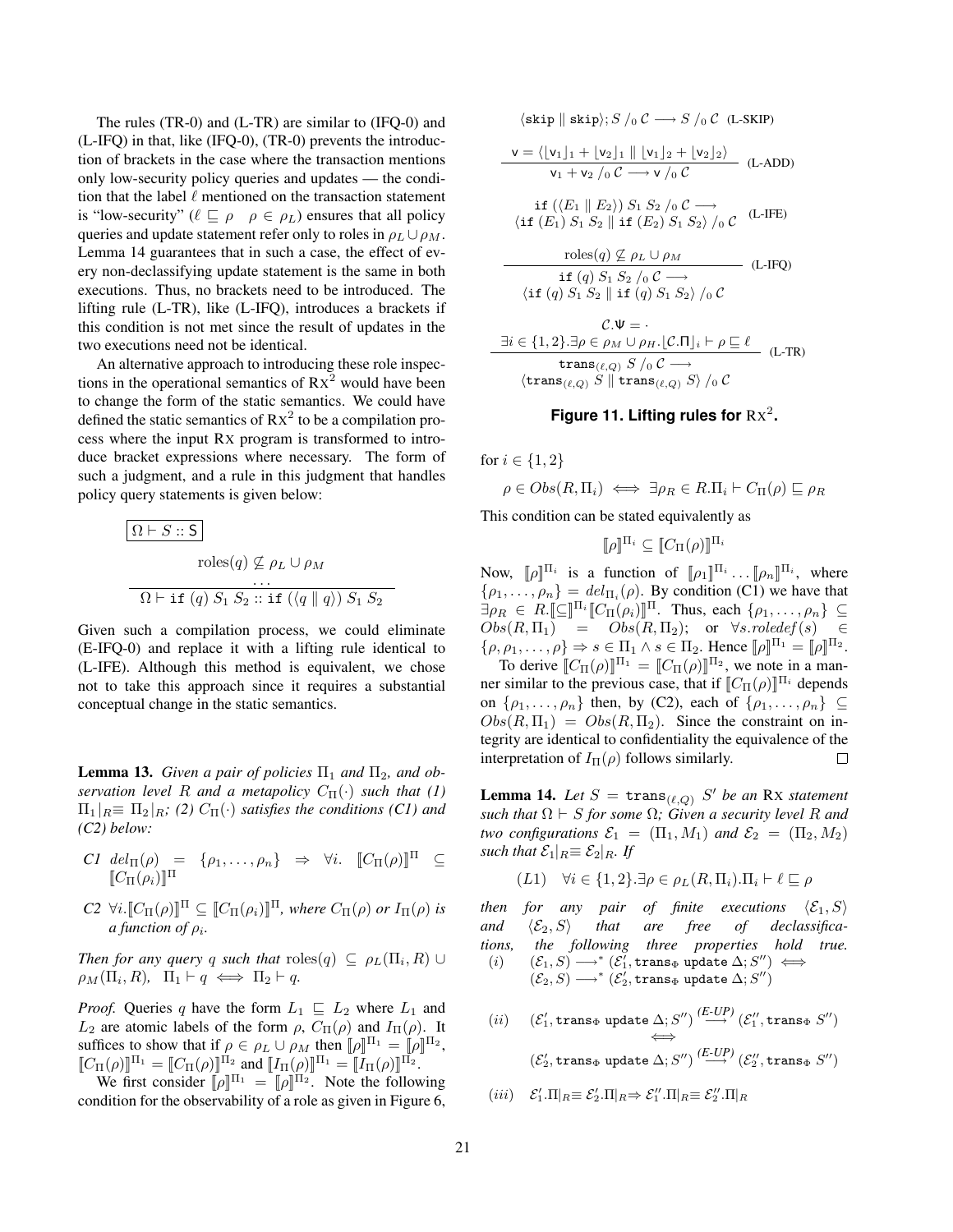*Proof.* We proceed by first showing that the conditions hold for a program S that contains only a single update  $\Delta$  statement. We then use induction to argue that these properties hold for programs with an arbitrary number of update statements.

First, we assume noninterference for the fragment of RX that does not contain any policy updates statements. This is permissible since noninterference of full RX follows from a modular proof of subject reduction of  $Rx^2$ . The proof of noninterference for the update-free fragment of RX does not use the (E-UP) and (E-RB) rules. Similarly, the occurrences of the (TR0) and (L-TR) rules can be replaced with the (E-TR) rules frome the RX semantics. Thus, the proof of noninterference for the update-free fragment does not rely on this lemma.

The assumption of noninterference for update-free programs is manifested by the following statement: let  $\mathcal{E}_1$  and  $\mathcal{E}_2$  be program configurations such that  $\mathcal{E}_1|_{R} \equiv \mathcal{E}_2|_{R}$  and let  $S = \ldots; S'; \ldots$  be an update-free program such that  $\Omega \vdash S$ . Then, the derivation of  $\Omega \vdash S$  contains a sub-derivation  $\Omega' \vdash S'$ . Suppose  $\exists \rho \in \rho_L(R, \mathcal{E}_i \cdot \Pi) \cdot \Omega' \cdot Q \vdash \Omega' \cdot pc \sqsubseteq \rho$ and  $\Omega \models \mathcal{E}_1$  and  $\Omega \models \mathcal{E}_2$ . Then, for all finite executions  $\langle \mathcal{E}_1, S \rangle$  and  $\langle \mathcal{E}_2, S \rangle$  we have

$$
\mathcal{E}_1, S \longrightarrow \mathcal{E}'_1, S'; S'' \iff \mathcal{E}_2, S \longrightarrow \mathcal{E}'_2, S'; S''
$$

Next, we show, by analysis of the structure of the typing judgment  $\Omega \vdash S$ , that if  $\Omega \vdash \texttt{trans}_{(\ell,Q)} S'$  contains a single sub-derivation  $\Omega' \vdash$  skip; update  $\Delta$ , then  $\exists \rho \in$  $\rho_L \Omega'$ . pc  $\sqsubseteq \rho$ . According to the typing judgment (T-TR)  $\ell = \Omega$ .pc. Now, the derivation  $\Omega' \vdash \texttt{skip};$  update  $\Delta$  must end with an application of (T-SEQ), with (T-SKIP) and (T-UP)( $\Omega' \vdash$  update  $\Delta$ ) in the premise, where  $\Omega'.\Phi = (\ell, Q)$ . The first premise of (T-UP) asserts  $\Omega.Q \vdash \Omega'.pc \sqsubseteq \ell$ . Using the premise (L1), transitivity of the  $\Box$  relation and soundness of the static label ordering judgement, we can conclude  $\exists \rho \in \rho_L . Ω'.pc ⊆ ρ.$ 

Using our assumption of noninterference for the update-free fragment, we can conclude that  $\mathcal{E}_1, S \longrightarrow^* \mathcal{E}'_1, \texttt{trans}_{(\ell, Q} \text{ skip; update } \Delta; S' \iff$ 

 $\mathcal{E}_2, S \longrightarrow^* \mathcal{E}'_2, \texttt{trans}_{(\ell, Q)}$  skip; update  $\Delta; S'$ 

from which property  $(i)$  follows immediately for programs with a single update statement.

We show properties  $(ii)$  and  $(iii)$  simulataneously, by noting first that the application of (T-UP) in the derivation  $\Omega' \vdash$  update  $\Delta$  contains the premise  $\Omega'.Q \vdash \Omega.PC \sqsubseteq$  $lab(\Delta)$ . This implies that for all s such that add  $dels \in$  $\Delta$  that *roledef*  $s \in \rho_L \cup \rho_M$ . Next, we note that if  $(\mathcal{E}'_1, \texttt{trans}_\Phi \texttt{ update } \Delta; S'') \overset{\text{(E-UP)}}{\longrightarrow} (\mathcal{E}''_1, \texttt{trans}_\Phi \ S'') \text{ then }$  $dclas(R, \mathcal{E}'_1.\Pi, \mathcal{E}''_1.\Pi) = \emptyset.$ 

To show  $(iii)$ , Since revocations (del  $(s)$ ) are irrelevant, it suffices to show that if  $\Pi_1|_R \equiv \Pi_2|_R$ , roledef  $s \in \rho_L \cup \rho_M$ , and  $dclas(R, \Pi_1, \Pi_1 \cup s) = \emptyset$  then  $\Pi_1 \cup s|_R \equiv \Pi_2 \cup s|_R$ . But this follows immediately from the definition of dclas since s can only add a delegation relation from roles in  $\rho_L$  to  $\rho_M$ . Since roles in  $\rho_L \cup \rho_M$  are already observable in  $\Pi_2|_R$  we have  $\Pi_i|_{R} \equiv (\Pi_i \cup s)|_R$  and  $(\Pi_1 \cup s)|_R \equiv (\Pi_2 \cup s)|_R$ .

Let  $\Pi \cdot \Delta$  denote the policy that results from transforming the policy  $\Pi$  according the the add  $(s)$  and del  $(s)$ statements that appear in  $\Delta$ . To show (ii), i.e., that  $(\mathcal{E}_1', {\tt trans}_\Phi$ update $\Delta)$  takes a step under (E-UP) if and only if  $(\mathcal{E}'_2, \mathtt{trans}_\Phi$  update  $\Delta)$  takes a step under (E-UP) too, if suffices to show that  $\forall q \in Q \cdot (\mathcal{E}_1' \cdot \Pi \cdot \Delta)$  $q \iff$  $Q'_2$ . $\Pi \cdot \Delta$   $\vdash q$ . However, from the third premise of (T-UP)  $(\Omega'.Q \vdash lab(()Q) \sqsubseteq \ell)$  to deduce that  $\forall q \in Q.\text{roles}(q) \subseteq \rho_L \cup \rho_M$ . From  $(iii)$  we conclude that  $\mathcal{E}'_1.\Pi \cdot \Delta|_R \equiv \mathcal{E}'_1.\Pi \cdot \Delta|_R$  and using Lemma 13 we prove the necessary.

Finally, we note that this result is easily extended to programs with more that one update statement. This can be seen by noting that after update statements the policies remain observationally equivalent. If an update statement succeeds in updating the policy from  $\Pi$  to  $\Pi'$  (makes a transition using (E-UP)), an equivalent execution of the transaction is obtained by executing the entire transaction under  $\Pi'$ and removing the update statement to result in a program with one less update statement. The same basic argument holds true when an update statement takes a step using (E-RB), except since mutually incompatible update statements can result in non-termination we cannot simply remove update statements. However, the statement of the Lemma explicitly requires that both executions terminate. Thus, when considering (E-RB) for terminating transactions, we can safely ignore update statements that are re-encountered when the transaction resumes. □

#### B Proving Noninterference

Our objective is to show subject reduction for  $Rx^2$ , from which noninterference for RX follows directly. This is because our definition of well-formedness for  $Rx^2$  configurations  $\mathcal C$  includes a clause that states that the pair of RX confiurations embedded within C, (i.e.  $\mathcal{C}|_1$  and  $\mathcal{C}|_2$ ) are observationally equivalent. A proof of subject reduction would guarantee that observational equivalence of these configurations is preserved, which is precisely the property we desire for noninterference.

In preparation for the statement and proof of subject reduction, we need to introduce an additional judgment.

#### B.1 An Auxiliary Judgment

Our proof of subject reduction will proceed by induction on the structure of the derivation based on the operational rules in Figure A.4. However, some technicalities in the form of the operational rule (E-TR2) and the type rule (T-TR) requires special attention. In this section we present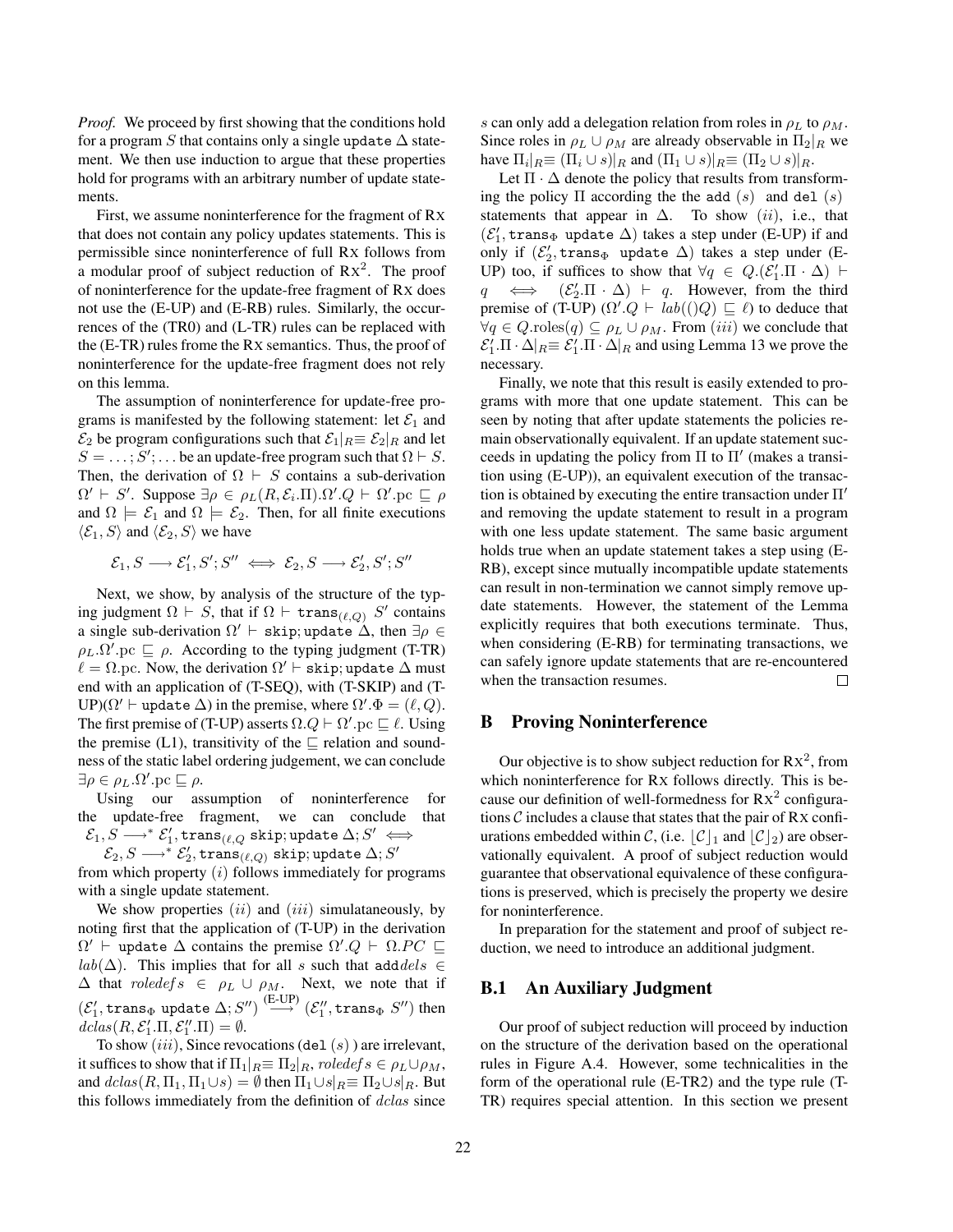an auxiliary judgment  $\Omega \vdash_{\mathcal{C},i,R} S$  which permits us to formulate an induction hypothesis sufficiently strong to show subject reduction.

We consider (E-TR2) first. (E-TR2) is a congruence rule in which a statement S enclosed within a transaction as trans $\Phi$  S takes a step in the premise independently of the transaction declaration. Suppose  $S \equiv \text{if } (q) S_1 S_2$ , then due to the structure of the type rule (T-IFQ), S is not well-typed — all policy query statements must appear within a transaction. Thus, even though we might have  $\Omega \vdash$  trans<sub>Φ</sub> S,  $\Omega \vdash$  S does not hold, and so any inductive proof of subject reduction for  $Rx^2$  faces the problem that the inductive hypothesis of a well-typed program does not hold in the premise of (E-TR2).

An alternative formulation of the operational rules would have been to eliminate the congruence rule (E-TR2), an replace it instead with a collection of rules to handle trans<sub>Φ</sub>  $E_1 + E_2$ , trans<sub>Φ</sub>  $x := E$ , trans<sub>Φ</sub> if (S)  $E_1 E_2 e$ , etc. separately. This proliferation of rules is clearly undesirable as it obscures the true structure of the semantics.

The second issue to contend with here is the structure of the type rule (T-TR). The conclusion of (T-TR) requires that a statement trans<sub>Φ</sub> S be typed in a context  $\Omega$ , where  $\Omega.Q = \emptyset$ . The need for this condition is illustrated by the following example.

trans(
$$
\ell, \{A.r \sqsubseteq B.r\}
$$
)  
\n $x := y;$   
\nupdate del  $(A.r \longleftarrow B.r)$   
\n $\Omega.\Gamma \equiv \{(x, B.r), (y, A.r)\}$   
\n $\Omega.Q \equiv \{A.r \sqsubseteq B.r\}$   
\n $\Phi.pc = pc \quad Q \subseteq \Phi.Q$   
\n $\Gamma; pc; Q; \Phi \vdash S$   
\n $\Gamma; pc; Q; \bot \text{ trans}_\Phi S$  (T-TR-BAD)

If (T-TR) were replaced with (T-TR-BAD), then the program above would typecheck since the assigment  $x := y$ is permitted when  $Q \vdash A.r \sqsubseteq B.r.$  If we consider an unchanged operational semantics and suppose the update statement del  $(A.r \leftarrow B.r)$  resulted in a policy that violated the ordering  $A.r \sqsubset B.r$ , then the transaction would be rolled-back. This would undo the effect of the assignment  $x := y$  but on resumption of the transaction,  $x := y$  would be re-executed even though the new policy does not permit the flow. The condition in (T-TR) which requires that the policy context  $\Omega$ . Q be empty prevents such a bad situation from occuring.

When combined with (E-TR2), this requirement creates a problem when stating an induction hypothesis for subject reduction. Consider the program  $S \equiv$ trans<sub>Φ</sub> if (q)  $S_1 S_2$ ,  $\Omega \vdash S$ , which takes a step using (E-TR2) with (E-IFQ) in the premise to  $S' = \text{trans}_{\Phi} S_1$ . The derivation of  $\Omega \vdash S$ , contains a subderivation  $\Omega[Q]$ 

 ${q}$ [ $|...| \vdash S_1$ , since we may statically assume q to be true when  $S_1$  is executed. However, any derivation of  $\Omega' \vdash S'$ must end with an application of (T-TR) which requires  $\Omega'.Q=\emptyset.$ 

$$
\Omega \models_R C
$$
\n
$$
\Omega \models_R C
$$
\n
$$
\mathcal{L} \bullet \mathcal{L} \bullet \mathcal{L}
$$
\n
$$
\mathcal{L} \bullet \mathcal{L} \bullet \mathcal{L}
$$
\n
$$
\mathcal{L} \bullet \mathcal{L} \bullet \mathcal{L}
$$
\n
$$
\mathcal{L} \bullet \mathcal{L}
$$
\n
$$
\mathcal{L} \bullet \mathcal{L}
$$
\n
$$
\mathcal{L} \bullet \mathcal{L}
$$
\n
$$
\mathcal{L} \bullet \mathcal{L}
$$
\n
$$
\mathcal{L} \bullet \mathcal{L}
$$
\n
$$
\mathcal{L} \bullet \mathcal{L}
$$
\n
$$
\mathcal{L} \bullet \mathcal{L}
$$
\n
$$
\mathcal{L} \bullet \mathcal{L}
$$
\n
$$
\mathcal{L} \bullet \mathcal{L}
$$
\n
$$
\mathcal{L} \bullet \mathcal{L}
$$
\n
$$
\mathcal{L} \bullet \mathcal{L}
$$
\n
$$
\mathcal{L} \bullet \mathcal{L}
$$
\n
$$
\mathcal{L} \bullet \mathcal{L}
$$
\n
$$
\mathcal{L} \bullet \mathcal{L}
$$
\n
$$
\mathcal{L} \bullet \mathcal{L}
$$
\n
$$
\mathcal{L} \bullet \mathcal{L}
$$
\n
$$
\mathcal{L} \bullet \mathcal{L}
$$
\n
$$
\mathcal{L} \bullet \mathcal{L}
$$
\n
$$
\mathcal{L} \bullet \mathcal{L}
$$
\n
$$
\mathcal{L} \bullet \mathcal{L}
$$
\n
$$
\mathcal{L} \bullet \mathcal{L}
$$
\n
$$
\mathcal{L} \bullet \mathcal{L}
$$
\n
$$
\mathcal{L} \bullet \mathcal{L}
$$
\n
$$
\mathcal{L} \bullet \mathcal{L}
$$
\n
$$
\mathcal{L} \bullet \mathcal{L}
$$
\n
$$
\mathcal{L} \bullet \mathcal{L}
$$
\n
$$
\mathcal{L} \bullet \mathcal{L}
$$
\n
$$
\mathcal{L} \bullet \mathcal{L}
$$
\n
$$
\mathcal{L} \bullet \mathcal{L}
$$
\n
$$
\math
$$

#### **Figure 12. Augmented typing judgment.**

To address these two idiosyncracies of (E-TR2) and (T-TR) we formulate an auxiliary judgment  $\Omega \vdash_{\mathcal{C},i,R} S$  in Figure B.1 which takes into account the state of the program configuration  $\mathcal C$  when typing a program S. Intuitively, given a configuration pair C, S, where  $C \Psi = (M, \text{trans}_{\Phi} S)$ then we can treat S as being enclosed within a transaction declaration as  $trans_{\Phi} S$ . This is reasonable since the policy update rules inspect  $C.\Psi$  to determine whether or not S is enclosed within a transaction. We have to take care in the second rule to ensure that we do not introduce nested transactions; hence the second predicate. This solves the problem presented by the structure of the congruence rule (E-TR2). Additionally, as long as the program trans $\Phi S$  that appears in the snapshot can be typed in a context  $\Omega[Q = \emptyset]$ (as required by the well-formedness condition  $\Omega \models_R \mathcal{C}$ ), then it is permissible to type  $\text{trans}_{\Phi} S$  in a context  $\Omega$  where all queries  $\Omega$ .Q are compatible with  $\Phi$  and the current policy C.Π. This is reasonable since the program that executes after a transaction is rolled-back (the one in the snapshot) makes no static assumption about the policy. Thus, the problem illustrated by the example program cannot occur.

This judgment is sound with respect to the typing judgment  $\Omega \vdash S$  according to the following lemma.

Lemma 15. *Given a program* S*, a context* Ω*, a configuration* C*, an observation level* R *and an index* i ∈  $\{0, 1, 2\}, \Omega \vdash_{\mathcal{C}, i, R} S$ , if and only if,  $\exists S_0, C'.\Omega \vdash S_0$  and  $S_0$  /<sub>i</sub> C'  $\longrightarrow$ <sup>\*</sup>  $S_1$  /<sub>i</sub> C and either  $S_1 = S$ , or the derivation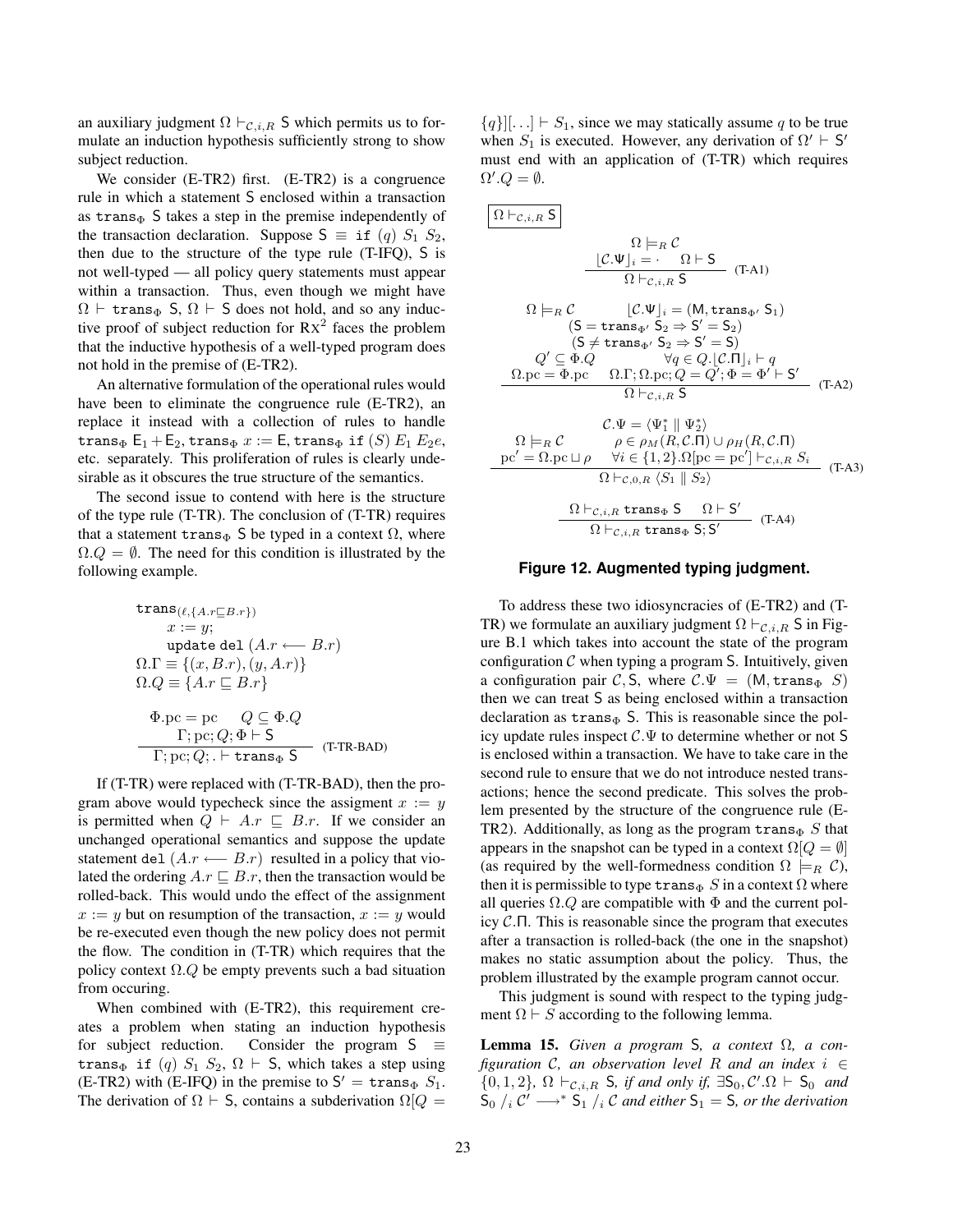$of$  S<sub>1</sub>  $/$ <sub>*i*</sub>  $\mathcal{C}$   $\longrightarrow$  S<sub>2</sub>  $/$ <sub>*i*</sub>  $\mathcal{C}'$  contains a small-step using  $\longrightarrow$  or  $\rightsquigarrow$  *starting from* **S** /<sub>i</sub> C.

## B.2 Interpretation of the effect lower bound

In this section we present two lemmas that simplify the proof of subject reduction that follows. These lemmas, in essence, guarantee that observational equivalence of a pair of configurations is maintained when an  $Rx^2$  program takes a single step. Given these lemmas, the proof of subject reduction in the next section is concerned primarily with showing that the program that results after a single step of execution of a well typed program is also well typed.

Lemma 16. *Suppose for a program* S *and a configuration* C such that  $\Omega \vdash_{\mathcal{C},i,R} S$ ,  $S \rvert_i \mathcal{C} \longrightarrow S' \rvert_i \mathcal{C}'$  or  $S \rvert_i \mathcal{C} \rightsquigarrow$  $S' /_{i} \mathcal{C}'$ . Then, if  $\forall \rho \in R \mathcal{C}$ .  $\Pi \not\vdash \Omega$ .pc  $\sqsubseteq \rho_{i}$  then  $\mathcal{C}|_{R} = \mathcal{C}'|_{R}$ .

*Proof.* We proceed by induction on the structure of the derivation S  $i \in \mathcal{C} \longrightarrow S' / i \in \mathcal{C}'$ . Clearly, if  $\mathcal{C} = \mathcal{C}'$  then the lemma holds trivially. The only observable components of a configuration  $\mathcal C$  are  $\mathcal C$ . M and  $\mathcal C$ . T. We consider memory and policy effects separately.

Let us first consider the memory effects of a program. All updates to memory occur through the function  $update_i(x, v, M)$  and  $rollback_i(M, M')$ . Applications of these functions appear in the premises of (E-ASV) and (R-UP). If the derivation of S  $/2 \rightarrow$  S'  $/2 \rightarrow$  C' ends with an application of (E-ASV) rule, then  $\Omega \vdash_{\mathcal{C},i,R} S$  contains an application (T-ASN) for  $\Omega' \vdash x := v$ , where  $\forall \Pi$ . $\Pi \vdash \Omega$ .pc  $\sqsubseteq \Omega'$ .pc. The final premise of (T-ASN) requires that for  $x$ , the location being written to, we have that  $\Omega'.Q \vdash \Omega'.pc \sqsubseteq \Omega'.\Gamma(x)$ .

Suppose, for contradiction, that  $\mathcal{C}.\mathsf{M}$  | $_{R,\mathcal{C}.\Pi}\neq$  $\mathcal{C}'$ .M | $_{R,\mathcal{C}'\text{.}\Pi}$ , then, since  $\mathcal{C}.\Pi = \mathcal{C}$  $^{\prime}$ .  $\Pi$ , for the change to be observable, we must have that  $x \in dom(\mathcal{C}.M |_{R,\mathcal{C}.\Pi}) = dom(\mathcal{C}'.M |_{R,\mathcal{C}'.\Pi}).$  By the definition of memory observability, this is possible if and only if  $\exists \rho \in R$  such that  $\mathcal{C}.\Pi \vdash \Omega.\Gamma(x) \sqsubseteq \rho$ . However, by assumption and transitivity of the label ordering  $\Box$ , and Lemma 9 (soundness of the static decision procedure for label ordering) we have that  $\forall \rho \in R.C.\Pi \vdash \Omega.\Gamma(x) \sqsubseteq \rho;$ i.e. a contradiction.

An effect on memory as a result of the (R-UP) rule is combined with a policy effect. Suppose the derivation of S /i C  $\sim$  S' /i C' concludes with an application of the (R-UP) rule. This implies that the derivation of  $\Omega \vdash_{\mathcal{C},i,R} S$ must contain a subderivation that contains an application of (T-UP), for  $\Omega' \vdash$  update  $\Delta$ , where  $\forall \Pi . \Pi \vdash \Omega . \text{pc} \sqsubseteq \Omega'. \text{pc}.$ At the conclusion of a step of evaluation using (R-UP), we have that  $C'$ . $M \equiv C \Psi$ .M. From clause (3.3) of the Definition 11 ( $\Omega \models_B \mathcal{C}$ ), we have that  $\mathcal{C}.\Pi \vdash \Omega$ .pc  $\Box \Omega.\Gamma(x)$  for all changed locations in the transaction  $x$ . Suppose, for contradiction, that after the policy is updated  $\lfloor \mathcal{C}' M \rfloor_1$  is not ob-

servationally equivalent to  $\lfloor \mathcal{C}'_1 M \rfloor_2$ , at observation level R. By the definition of memory observability in Figure 6, this can only occur if for one of the locations  $x$  modified during the transaction, we have  $\exists \rho \in \rho_L$ .  $\lfloor C'.\Pi \rfloor_i \vdash \Gamma(x) \sqsubseteq \rho$ . However, by hypothesis with have that  $\lfloor C.\Pi \rfloor_i \vdash \Omega$ .pc  $\not\sqsubseteq \rho$ . Thus we have that  $\Gamma(x) \in \rho_M(R, |\mathcal{C}.\Pi|_i) \cup \rho_H(R, |\mathcal{C}.\Pi|_i),$ but  $\Gamma(x) \in \rho_L(R, |\mathcal{C}.\Pi|_i)$ . But this is precisely the condition under which  $dclas(R, \lfloor \mathcal{C}.\Pi \rfloor_i, \lfloor CTX'.\Pi \rfloor_i) \neq \emptyset$ ; so, (R-UP) is not applicable. Thus, we have reached a contradiction. cannot take a step.

Finally we consider policy effects. Here we have that a single step of evaluation causes policy  $\mathcal{C}.\Pi$  to differ from  $C'$ . The only function that causes a change to policy is  $updpi(\Pi, \Pi')$  which appears in the premises of the (E-UP) and (R-UP) rules. Thus, the derivation of  $\Omega \vdash_{\mathcal{C},i,R}$ S contains an application of (T-UP) for the subderivation  $\Omega' \vdash$  update  $\Delta$ ,  $\forall \Pi. \Omega.$  pc  $\Box$   $\Omega'.$  pc. The premise of (T-UP) guarantees that  $\lfloor C.\Pi \rfloor_i \vdash \Omega'.\text{pc} \sqsubseteq lab(\Delta)$ . Therefore, all changes are to roles  $\rho$  where  $\Omega'.PC \sqsubseteq C_{\Pi}(\rho)$ . Since there are no declassification to roles in  $\rho_L$ ,  $\rho_M$ , we have that  $C.\Pi|_R = C'.\Pi|_R$ .  $\Box$ 

**Corollary 17.** If  $\langle S_1 \parallel S_2 \rangle /_0 \mathcal{C} \longrightarrow \langle S_1' \parallel S_2' \rangle /_0 \mathcal{C}'$  and  $\Omega \vdash_{\mathcal{C},0,R} \langle S_1 \parallel S_2 \rangle$  then  $\mathcal{C}|_{R} = \mathcal{C}'|_{R}$ .

*Proof.* Follows immediately from Lemma 16 and premise of (T-SBR) and (A-T3) which requires  $S_1$  and  $S_2$  to be checked in  $\Omega'$  where  $\Omega'.\text{pc} \in \rho_M \cup \rho_H$ .

**Lemma 18.** *If* S  $/_0$  C  $\longrightarrow$  S'  $/_0$  C', then if  $\Omega$   $\vdash_{\mathcal{C},i,R}$  S,  $\lfloor \mathcal{C}' \rfloor_1 |_{R} = \lfloor \mathcal{C}' \rfloor_2 |_{R}$ .

*Proof.* Proceeds in similarly to the proof of Lemma 14, using the premise of (T-EBR) to show that v in (E-ASV) does not contain a bracket. □

## B.3 Subject Reduction

Theorem 19 (Subject Reduction). *Given a program* S *and* a configuration  ${\cal C}$  such that  ${\sf S}$  /<sub>i</sub>  ${\cal C}$   $\longrightarrow$   ${\sf S}'$  /<sub>i</sub>  ${\cal C}'$  or  ${\sf S}$  /<sub>i</sub>  ${\cal C}$   $\leadsto$ S'  $i \in \{1, 2\}$   $\Rightarrow$  $\Omega$ .pc  $\in \rho_M \cup \rho_H$  and  $\Omega \vdash_{\mathcal{C},i,R} S$ ; then  $\Omega \vdash_{\mathcal{C}',i,R} S'$ . Sim*ilarly, if*  $E / i \mathcal{C} \longrightarrow E' / i \mathcal{C}$ *, and*  $\Omega \models_R \mathcal{C}$  *and*  $\Omega \vdash E : \ell$ *then*  $\Omega \vdash E' : \ell$ .

*Proof.* By induction on the structure of the derivations S  $/_{i}$  C  $\longrightarrow$  S'  $/_{i}$  C', S  $/_{i}$  C  $\rightsquigarrow$  S'  $/_{i}$  C' and  $E / i \mathcal{C} \longrightarrow E' / i \mathcal{C}.$ 

(E-VAR): If  $i \in \{1,2\}$  then since  $\lfloor M(x) \rfloor_i$  is of the form of  $v$  (no brackets) then by replacing the occurence of (T-VAR) for x in  $\Omega \vdash_{\mathcal{C},i,R} x$  with (T-LIT) for v, we can derive  $\Omega \vdash_{\mathcal{C},i,R}$  v is immediately applicable. If  $i = 0$ , then by clause (1) of  $\Omega \models_R \mathcal{C}$ , and since  $|M(x)|_0 = M(x)$ , we have that  $\Omega \vdash v : \Omega.\Gamma(x)$ , and once again we can replace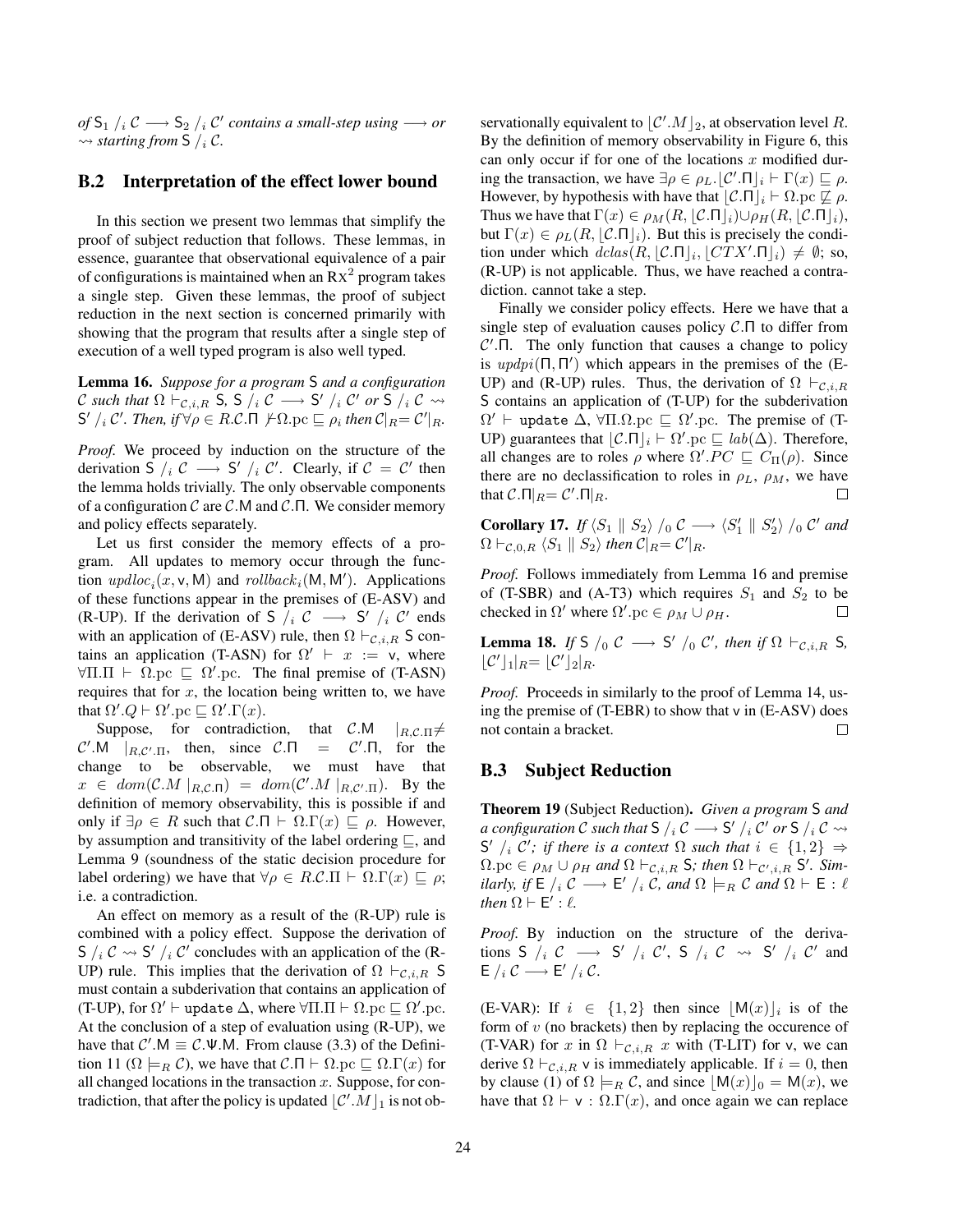the occurence of  $(T-VAR)$  for x with the appropriate judgment for v.

#### (E-ADL), (E-ADR), (E-ADV): Trivial.

(E-SEQ): If the derivation of  $\Omega \vdash_{\mathcal{C},i,R} S; S$  ends with an application of (T-A1), and  $\lfloor \mathcal{C}' \cdot \Psi \rfloor_i = \cdot$  then (T-A1) is applicable again simply replacing  $\Omega \vdash S$  with  $\Omega \vdash S'$  from the inductive hypothesis. If  $\lfloor \mathcal{C}' \cdot \Psi \rfloor_i \neq \cdot$ , then S must be of the form  $trans_{\Phi} S'$ . Thus (T-A4) is applicable, using  $\Omega \vdash S$  from (T-A1) of the hypothesis.

If the derivation of  $\Omega \vdash_{\mathcal{C},i,R} S; S$  ends with (T-A2), then since no rollback has occured,  $\lfloor \mathcal{C}' \cdot \Pi \rfloor_i \vdash q \iff \lfloor \mathcal{C} \cdot \Pi \rfloor_i$ , the derivation of  $\Omega \vdash_{\mathcal{C}',i,R} S'; S$  can pick a  $Q'$  in the premise is at least as big as the  $Q'$  picked in the application of (T-A2) in the hypothesis.

The derivation of  $\Omega \vdash_{\mathcal{C},i,R} S; S$  cannot end with (T-A3).

If the derivation of  $\Omega \vdash_{\mathcal{C},i,R} S; S$  ends with (T-A4), then either (T-A1) or (T-A4) is applicable for  $\Omega \vdash_{\mathcal{C}',i,R} S'; S'$ depending on whether  $\lfloor \mathcal{C}' \cdot \Psi \rfloor_i = \cdots$  In either case, the necessary judgment  $\Omega \vdash S$  is provided by the hypothesis.

#### (E-SKP), (E-ASE): Trivial.

(E-ASV): If we can show  $\Omega \models_R C'$  then the rest is trivial. From the premise  $\Omega \vdash_{\mathcal{C},i,R} x := v$ , we have that  $\Omega \vdash v : \Omega.\Gamma(x)$ . This is sufficient to show clause 1. Since updloc does not change  $\mathcal{C}.\Pi$  we have clause 2 trivially. To show clause (3.3), note that if  $\lfloor \mathcal{C} \cdot \Psi \rfloor_i = (M', \text{trans}_{\Phi} S)$ then the derivation of  $\Omega \vdash_{\mathcal{C},i,R} x := v$  ends with an application of (T-A2). The premise of (T-A2) requires that  $x := v$ be checked in a context  $\Omega'$  where  $\Omega'$ . pc =  $\Omega$ . pc, using the (T-ASN) rule. But the premise of the (T-ASN) rule requires that  $\Omega' . Q \vdash \Omega . pc \sqsubseteq \Omega . \Gamma(x)$ , while the premise of (T-A2) guarantees that  $\Omega' \cdot Q \subseteq \Phi \cdot Q$  and  $\forall q \in \Omega' \cdot Q \cdot [\mathcal{C} \cdot \Pi]_i \vdash q$ . This is precisely the requirement of clause (3.3). When  $i \in \{1,2\}$  clause (4) follows from Corollary 17. When  $i = 0$  clause (4) follows from Lemma 18.

(E-IFE), (E-IFV), (E-WHL): Trivial.

(E-IFQ-0), (E-IFQ-i): For  $i \in \{0,1,2\}$  the derivation of  $\Omega \vdash_{\mathcal{C},i,R}$  if  $(q)$   $S_1$   $S_2$  must end with an application of (T-A2), since the premise of (T-IFQ) requires that policy queries appear within transactions. If  $j = 2$  we can derive  $\Omega \vdash_{\mathcal{C},i,R} S_j$  using the same choice of  $Q'$  in the premise of (T-A2) as that used in the hypothesis. If  $j = 1$ , we can augment Q' with q since  $|C \cdot \Pi|_i \vdash q$  and (T-IFQ) ensures that  $q \in \Phi.Q$ .

(E-TR1-0): Since  $C.\Psi = \cdot$  the derivation of  $\Omega \vdash_{\mathcal{C},i,R}$  trans<sub>Φ</sub> S ends with an application of (T-A1). Since  $C' \Psi \neq \cdot$ , (T-A2) applies, which essentially

inlines the derivartion of  $\Omega \vdash \text{trans}_{\Phi} S$  from (T-A1) into (T-A2). It remains to be shown that  $\Omega \models_R C'$ . Clause 3 is relevant here, but since  $C'.\Psi.M = C'.M$  clause 3.1 and 3.3 are satisfied directly.  $\Omega \vdash C' \Psi$ . S is shown using the premise of (T-A1) from the hypothesis.

(E-TR1-i): Identical to (E-TR1-0) except  $updpsi_i$  ensures that  $\lfloor \mathcal{C}' \cdot \Psi \cdot M \rfloor_i = \lfloor \mathcal{C} \cdot M \rfloor_i$ , which is sufficient for clause (3.3) of  $\Omega \models_R \mathcal{C}'$ .

(E-TR2), (E-TR3): Trivial.

(E-UP): Since skip is typeable in any context  $\Omega$ , the interesting part here is showing that  $\Omega \models_R C'$ . Clause (1) is satisfied by hypothesis since  $C'$ .M = C.M. Clause (2) is satisfied since, the premise of (E-UP) guarantees that by using  $updpi$ ,  $\lfloor \mathcal{C}' \cdot \Pi \rfloor_j = \lfloor \mathcal{C} \cdot \Pi \rfloor_j$ . Furthermore, since  $\Omega.Q \subseteq \Phi.Q$ , and the premise of (E-UP) guarantees that  $\lfloor \mathcal{C}' \cdot \Pi \rfloor_i \vdash q \iff \lfloor \mathcal{C} \cdot \Pi \rfloor_i \vdash q$ . We use the same identity to show clause  $(3.3)$  — by the hypothesis we have that for all locations  $x$  such that its value in the memory snapshot differs from the value in memory,  $Q \vdash \Omega$ .pc  $\sqsubseteq \Omega.\Gamma(x)$ , where  $\forall q \in Q \mid \mathcal{C} \cap \mathcal{C} \mid i \vdash q$ , and  $Q \subseteq \Phi \cup Q$ . But by the policy consistency condition we have also have that  $\forall q \in Q. |\mathcal{C}.\Pi|_i \vdash q$ . Thus, since  $\Phi$  is unchanged, we can use the same Q used in the hypothesis to show that clause (3.3) hold for C'. If  $i \in \{1,2\}$  clause (4) is satisfied by Corollary 17. If  $i = 0$  clause (4) is satisfied by Lemma 18.

(R-UP): By assumption of  $\Omega \models_R C$  we have that trans $\Phi$  S is type-able in a context with an empty set of policy assumptions Q. To show that  $\Omega \models_R C'$ , we note that since  $\lfloor \mathcal{C}' \cdot M \rfloor_i \equiv \lfloor \mathcal{C} \cdot \Psi \cdot M \rfloor_i$  and from clause (3.2), we can derive clause (1) of  $\Omega$   $\models_R \mathcal{C}'$ . For clause (2) we note that  $\Omega$ .Q is empty. For clause (3) we note that  $\lfloor \mathcal{C}' \cdot M \rfloor_i \equiv \lfloor \mathcal{C}' \cdot \Psi \cdot M \rfloor_i$ . Finally, clause (4) follows from Corollary 17 or from Lemma 18.

(R-SEQ), (E-TR4): Trivial.

(E-BRK): The derivation of  $\Omega \vdash_{\mathcal{C},0,R} \langle S_1 \parallel S_2 \rangle$  ends with an application of (A-T3). Since  $\lfloor \mathcal{C}' \rfloor_j = \lfloor \mathcal{C} \rfloor_j$ and  $S_j = S'_j$ , we can once again apply (A-T3) for  $\Omega \vdash_{\mathcal{C},0,R} \langle S'_1 \parallel S'_2 \rangle$  reusing the sub-derivation of  $S_j$  from  $\Omega \vdash_{\mathcal{C},0,R} \langle S_1 \parallel S_2 \rangle.$ 

(L-SKIP), (L-ADD): Trivial.

(L-IFE): By (T-EBR), we are assured that if  $\Omega \vdash \langle E_1 \parallel E_2 \rangle : \ell$ , then  $\exists \rho \in \rho_M \cup \rho_H.\rho \sqcup ell$ . Thus, in  $\Omega \vdash_{\mathcal{C},i,R}$  if  $(\langle S_1 \parallel S_2 \rangle)$   $E_1$   $E_2$  we have that  $S_1$  and  $S_2$  are checked in contexts  $\Omega'$  where  $\rho \subseteq \Omega'$ .pc. This is sufficient to guarantee the premise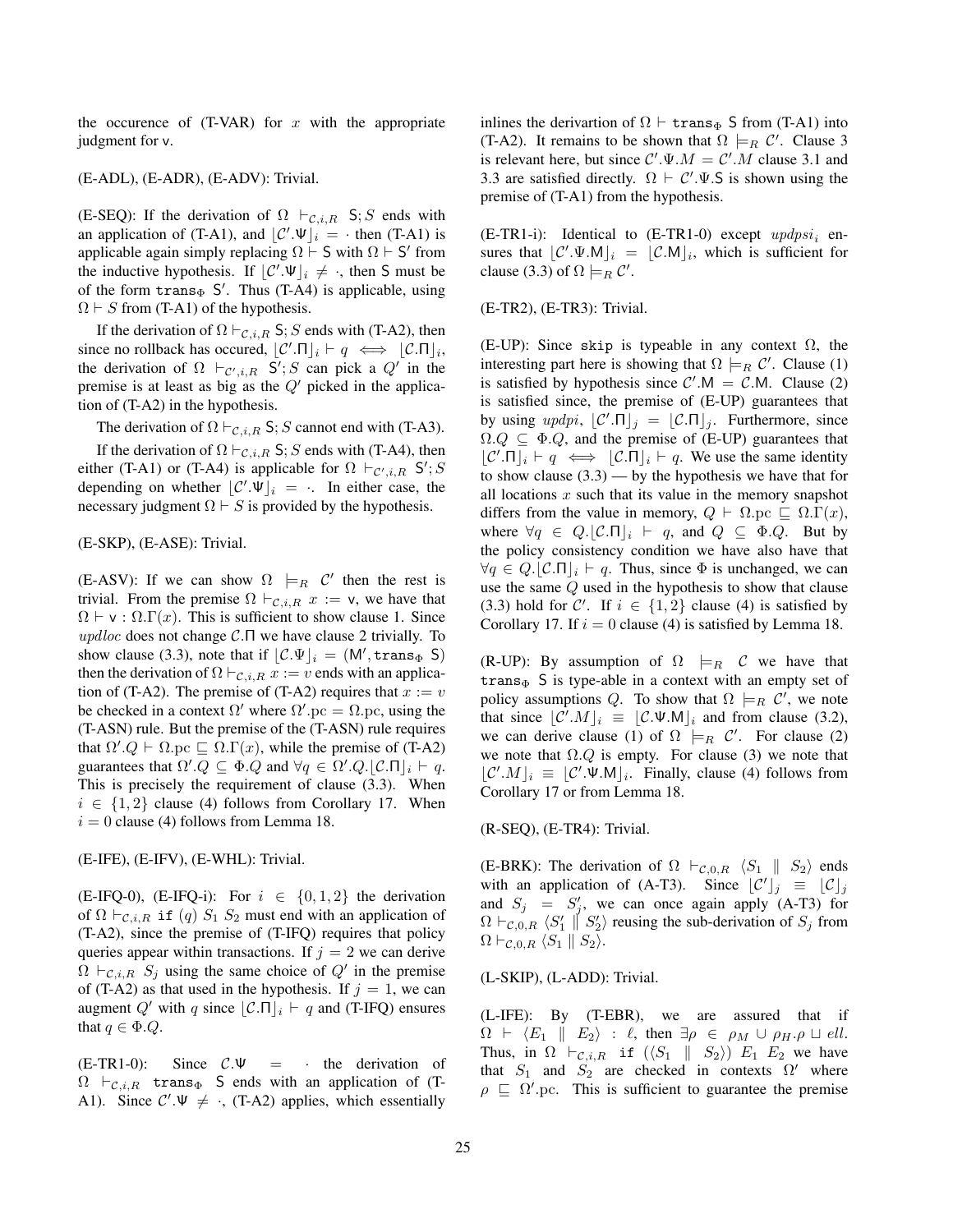of (T-A3) necessary in the application of (A-T3) for  $\Omega \vdash_{\mathcal{C},i,R} \langle \text{if } (E_1) \ E_1 \ E_2 \parallel \text{if } (E_2) \ E_1 \ E_2 \rangle.$ 

(L-IFQ): By a similar argument to (L-IFE) and using the definition of  $lab(q)$  to deduce that roles $(q) \nsubseteq \rho_L \cup \rho_M$ implies  $\exists \rho \in role_M \cup \rho_H.\rho \sqsubseteq C_{\Pi}(q).$ 

(L-TR): Using (A-T3) with (A-T1) in the premise for  $\Omega \vdash_{\mathcal{C},0,R}$  (trans<sub>Φ</sub> S  $\parallel$  trans<sub>Φ</sub> S), and noticing that (T-TR) requires that in  $\Omega \vdash \text{trans}_{\Phi} S$ ,  $\Omega$ .pc =  $\Phi \ell$ .  $\Box$ 

## C A Specific Choice of Metapolicy

In this section we show how a particular instantiation of the metapolicy  $C_{\Pi}(\rho)$  and  $I_{\Pi}(\rho)$  in terms of the delegation structure of an  $RT_0$  policy satisfies the requirements of Lemma 13.

#### **C.1** The Full  $RT_0$  Language

In the paper so far we have only presented a restricted version of the  $RT_0$  policy language. Table 1 shows the semantics of the the full  $RT_0$  language, where the new statement forms that were previously elided are boxed. Role  $\rho$  is defined by statements of the form  $\rho \leftarrow e$  whose semantics is described informally at the top of Table 1. The semantics is formalized by interpreting the policy  $\Pi$  as a datalog program SP(Π), called the *semantic program* of Π, defined in terms of one ternary predicate  $m(A, r, D)$ . Intuitively,  $m(A, r, D)$  means that the principal D is a member of the role A.r.  $SP(\Pi)$  is the set of all datalog clauses produced from policy statements in Π. The rules to generate  $SP(\Pi)$ from Π are shown at the bottom of Table 1. Symbols that start with "?" represent logical variables.

The semantics of  $SP(\Pi)$  is given using a modeltheoretic approach.  $SP(\Pi)$  is viewed as a set of first order sentences interpreted in the minimal Herbrand model. We write  $SP(\Pi) \models m(A, r, D)$  when  $m(A, r, D)$  is in the minimal Herbrand model of  $SP(\Pi)$ . The formal development of the Herbrand model is standard and is not repeated here. With this, we can define the semantics of role  $A.r$ with respect to policy  $\Pi$  as

$$
[\![A.r]\!]^\Pi \equiv \{ Z \mid SP(\Pi) \models m(A, r, Z) \}
$$

# **C.2** The Metapolicy  $C^{\text{del}}(\rho, \Pi)$

Table 1 also shows a metapolicy  $C^{\text{del}}(\rho, \Pi)$  which can be used to instantiate the confidentiality of a role definition  $C_{\Pi}(\rho)$ . The same metapolicy can also be used to instantiate the integrity of a role definition,  $I_{\Pi}(role)$ .

Intuitively,  $C^{\text{del}}(\rho, \Pi)$ , treats the policy as though it were an undirected graph where the nodes represents roles  $\rho$ , and an edge  $(\rho_1, \rho_2)$  is present in the graph if  $\rho_1$  delegates directly to  $\rho_2$  or vice-versa.  $C^{\text{del}}((\rho, \Pi)$  is the set of roles  $\rho'$ in the graph that belong to the same *connected component* as  $\rho$ .

The intention here is to show that it is possible to instantiate a metapolicy in terms of the struture of the policy itself, while still maintaining the requirements presented in Section 3.5. Thus, the semantics of this metapolicy is conditional on the state of the current policy itself. It might be possible to articulate more restrictive metapolicies if we make the conditions of policy observability more restrictive. For instance, a member of a role  $\rho$  can observe  $[\![\rho]\!]$ <sup> $\Pi$ </sup> while not being able to observe the statement  $s \in \Pi$  where  $roledefs = \rho$ .

This metapolicy places all roles related by delegation into an equivalence class. Thus, the premises of (C1) and (C2) of Lemma 13 are obviously satisfied. We provide below a Lemma similar to Lemma 13 that relies directly on the semantics of a policy,  $SP(\Pi)$  rather than on premises (C1) and (C2), to show that  $C^{\text{del}}(\rho, \Pi)$  is a valid choice of metapolicy.

**Lemma 20.** *Given policies*  $\Pi_1$  *and*  $\Pi_2$  *and an observation level* R such that  $\Pi_1|_{R} = \Pi_2|_{R}$ *; then for any query* q such *that*  $\text{roles}(q) \subseteq \rho_L \cup \rho_M$ ,  $\Pi_1 \vdash q \iff \Pi_2 \vdash q$ .

*Proof.* We show that  $\Pi \vdash q \iff \Pi |_{R} \vdash q$ . Since we have  $\Pi_1 |_{R} = \Pi_2 |_{R}$ , the statement of the lemma follows immediately.

A formula  $q$  is decided by the interpretation of the policy  $\Pi$  as the semantic program  $SP(Π)$ . That is,  $\Pi ⊢ L_1 ⊆ L_2$ iff  $[[L_2]]^{\Pi} \subseteq [[L_2]]^{\Pi}$ , where  $[[L]]^{\Pi}$  is defined by the semantic program  $SP(\Pi)$ . To show that  $\Pi \vdash L_1 \sqsubseteq L_2 \iff \Pi|_R \vdash$  $L_1 \sqsubseteq L_2$ , it suffices to show that  $[\![L_i]\!]^{\Pi} = [\![L_i]\!]^{\Pi|_R}$ .

Under the choice of metapolicy where  $C_{\Pi}(\rho)$  =  $C^{\text{del}}(\rho, \Pi)$  and  $I_{\Pi}(\rho) = C^{\text{del}}(\rho, \Pi)$ , it suffices to show the following two cases:

$$
\forall \rho \in \rho_L(R, \Pi) \cup \rho_M(R, \Pi).
$$
  
(1) 
$$
[\![\rho]\!]^{\Pi} = [\![\rho]\!]^{\Pi|_R}
$$
  
(2) 
$$
[\![C^{\text{del}}(\rho, \Pi)]\!]^{\Pi} = [\![C^{\text{del}}(\rho, \Pi)]\!]^{\Pi|_R}
$$

We first consider the interpretation of roles  $\rho$ . From the semantics of  $RT_0$  we have that  $[A.r]]^{\Pi} \equiv \{Z \mid SP(\Pi) \models$  $m(A, r, Z)$ , where  $SP(\Pi)$  denotes the semantic program of the policy Π. The evaluation of  $SP(\Pi)$  is given in terms of the Herbrand universe of  $SP(\Pi)$ . Let  $T^{\Pi} \uparrow^k$  denote the kth iterate in the generation of the Herbrand universe of  $SP(\Pi)$ . We have that  $SP(\Pi) \models m(A, r, Z) \iff$  $\exists k.m(A,r,Z) \in T^{\Pi} \uparrow^k$ . We show by induction on k that interpretation  $[\![\rho]\!]^{\Pi} = [\![\rho]\!]^{\Pi|_R}$ .

*Base case*  $(k=1)$ :  $m(A, r, Z) \in T<sup>\Pi</sup> \uparrow^1 \iff$  $m(A, r, Z) \in SP(\Pi) \iff Ax \leftarrow Z \in \Pi$ . But, by assumption since  $A.r \in \rho_L \cup \rho_M$  we have that  $\forall s. \text{volved} \in s =$  $A.r \Rightarrow s \in \Pi|_R$ . Thus,  $m(A, r, Z) \in T^{\Pi_R} \uparrow^1$ .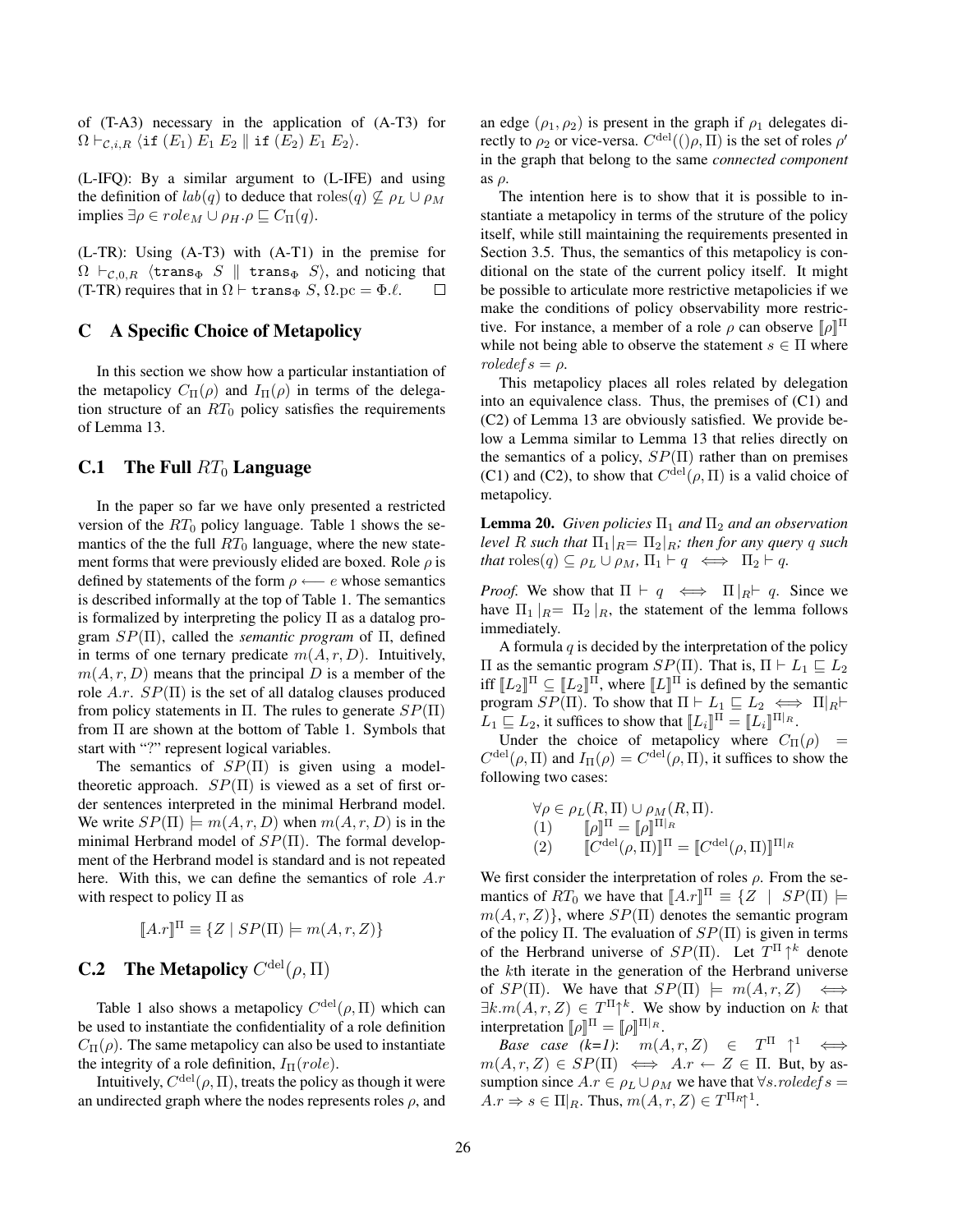| <b>Statement Name</b>         | <b>Statement Syntax</b>                   | Meaning                                                                                                                                                                                                         |
|-------------------------------|-------------------------------------------|-----------------------------------------------------------------------------------------------------------------------------------------------------------------------------------------------------------------|
| Simple Member                 | $A.r \longleftarrow X$                    | All principals in X are member of $A$ 's r role.                                                                                                                                                                |
| Simple Inclusion              | $A.r \longleftarrow B.r_1$                | A's r role includes (all members of) B's $r_1$ role. This represents                                                                                                                                            |
|                               |                                           | a delegation from $A$ to $B$ , as $B$ may add principals to become                                                                                                                                              |
|                               |                                           | members of the role $A.r$ by issuing statements defining $B.r_1$ .                                                                                                                                              |
| Linking Inclusion             | $A.r \longleftarrow B.r_1.r_2$            | A.r includes $D.r_2$ for every D that is a member of $B.r_1$ . This<br>represents a delegation from $A$ to $B$ and all the members of the<br>role $B.r_1$ . We call $B.r_1.r_2$ a linked role.                  |
| <b>Intersection Inclusion</b> | $A.r \longleftarrow B_1.r_1 \cap B_2.r_2$ | A.r includes every principal who is a member of both $B_1.r_1$<br>and $B_2.r_2$ . This represents partial delegations from A to $B_1$<br>and to $B_2$ . We call $B_1.r_1 \cap B_2.r_2$ an <i>intersection</i> . |

# Informal meaning of  $RT_0$  policy statements  $\boldsymbol{s}$

Translation of an  $RT_0$  policy  $\Pi$  into a datalog program  $SP(\Pi)$  to interpret roles

$$
(A.r \leftarrow X) \in \Pi \iff \forall B \in X.(m(A, r, B)) \in SP(\Pi)
$$
  
\n
$$
(A.r \leftarrow B.r1) \in \Pi \iff (m(A, r, ?Z) := m(B, r1, ?Z)) \in SP(\Pi)
$$
  
\n
$$
(A.r \leftarrow B.r1.r2) \in \Pi \iff (m(A, r, ?Z) := m(B, r1, ?Y), m(?Y, r2, ?Z)) \in SP(\Pi)
$$
  
\n
$$
(A.r \leftarrow B.r1 \cap C.r2) \in \Pi \iff (m(A, r, ?Z) := m(B, r1, ?Z), m(C, r2, ?Z)) \in SP(\Pi)
$$

A metapolicy,  $C^{\text{del}}(\rho,\Pi),$  based on the closure of the delegation relation

$$
C^{\text{del}}(\rho, \Pi) = \lim_{i \to \infty} C^{\text{del}}_i(\rho, \Pi) \qquad [C^{\text{del}}(\rho, \Pi)]^{\Pi} = \bigcup_{\rho' \in C^{\text{del}}(\rho, \Pi)} [\rho']^{\Pi}
$$
  
\n
$$
C^{\text{del}}_{i+1}(\rho, \Pi) = C^{\text{del}}_{i+1}(\rho, \Pi) = C^{\text{del}}_{i+1}(\rho, \Pi) = C^{\text{del}}_{i+1}(\rho, \Pi) = C^{\text{del}}_{i+1}(\rho, \Pi) = C^{\text{del}}_{i+1}(\rho, \Pi) = C^{\text{del}}_{i+1}(\rho, \Pi) \qquad \text{and} \qquad C^{\text{del}}_{i+1}(\rho, \Pi) = C^{\text{del}}_{i+1}(\rho, \Pi) \qquad \text{and} \qquad C^{\text{del}}_{i+1}(\rho, \Pi) = C^{\text{del}}_{i+1}(\rho, \Pi) \qquad \text{and} \qquad C^{\text{del}}_{i+1}(\rho, \Pi) = C^{\text{del}}_{i+1}(\rho, \Pi) \qquad \text{and} \qquad C^{\text{del}}_{i+1}(\rho, \Pi) = C^{\text{del}}_{i+1}(\rho, \Pi) = C^{\text{del}}_{i+1}(\rho, \Pi) = C^{\text{del}}_{i+1}(\rho, \Pi) = C^{\text{del}}_{i+1}(\rho, \Pi) = C^{\text{del}}_{i+1}(\rho, \Pi) = C^{\text{del}}_{i+1}(\rho, \Pi) = C^{\text{del}}_{i+1}(\rho, \Pi) = C^{\text{del}}_{i+1}(\rho, \Pi) = C^{\text{del}}_{i+1}(\rho, \Pi) = C^{\text{del}}_{i+1}(\rho, \Pi) = C^{\text{del}}_{i+1}(\rho, \Pi) = C^{\text{del}}_{i+1}(\rho, \Pi) = C^{\text{del}}_{i+1}(\Pi) = C^{\text{del}}_{i+1}(\Pi) = C^{\text{del}}_{i+1}(\rho, \Pi) = C^{\text{del}}_{i+1}(\rho, \Pi) = C^{\text{del}}_{i+1}(\rho, \Pi) = C^{\text{del}}_{i+1}(\rho, \Pi) = C^{\text{del}}_{i+1}(\rho, \
$$

**Table 1. Semantics of full**  $RT_0$  policies  $\Pi$  and a metapolicy  $C^{\text{del}}(\rho,\Pi).$